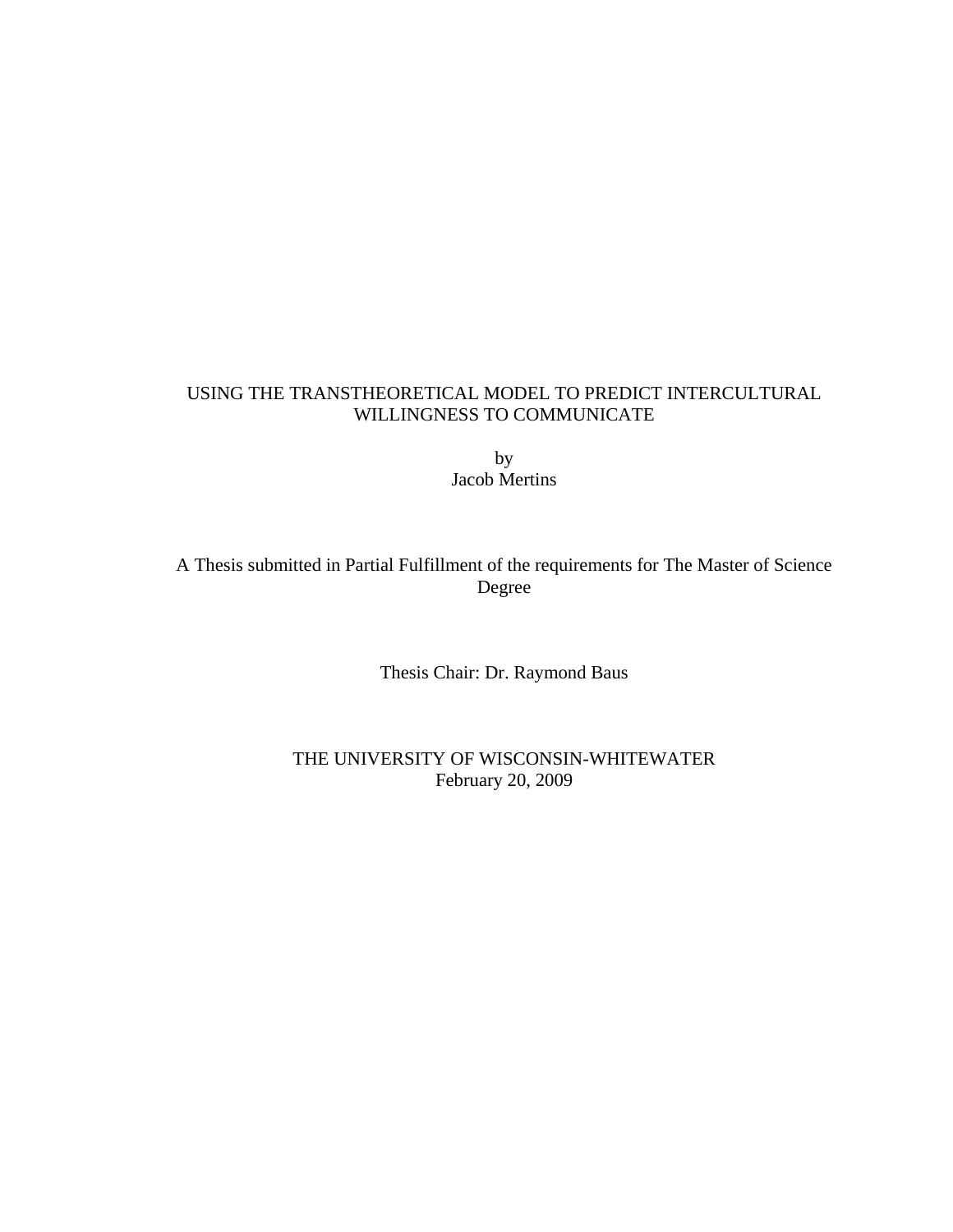Thesis approval page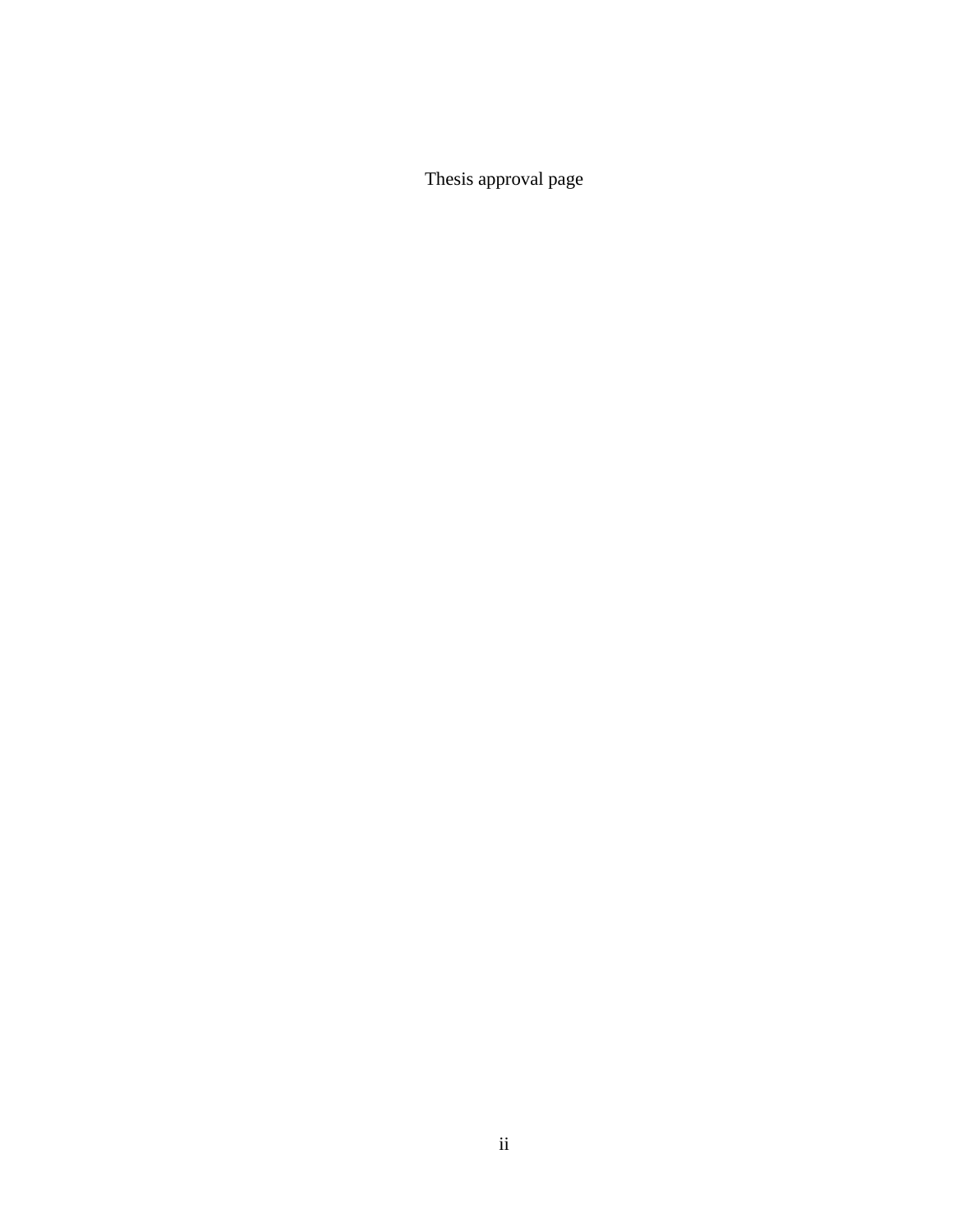### Acknowledgements

I would like to thank Dr. Ray Baus for his many hours of editing, expertise in SPSS, and challenging me to look beyond the obvious. I would also like to thank Dr. Barbara Monfils and Dr. Susan Wildermuth for their encouragement and ideas. Finally, I would like to thank my wife, Jennifer, for all her love, support, and encouragement throughout the many long hours of study and re-writes.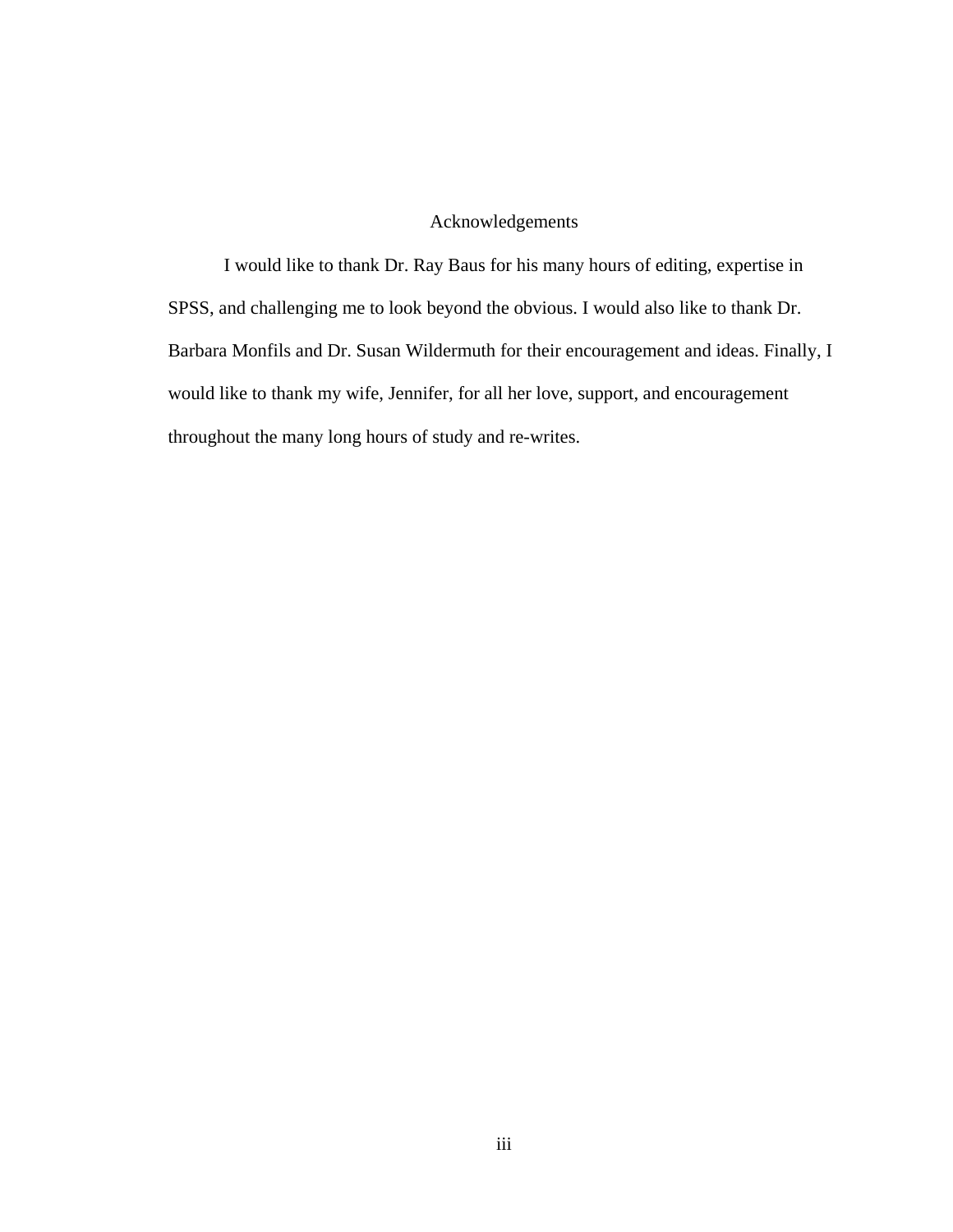### Table of Contents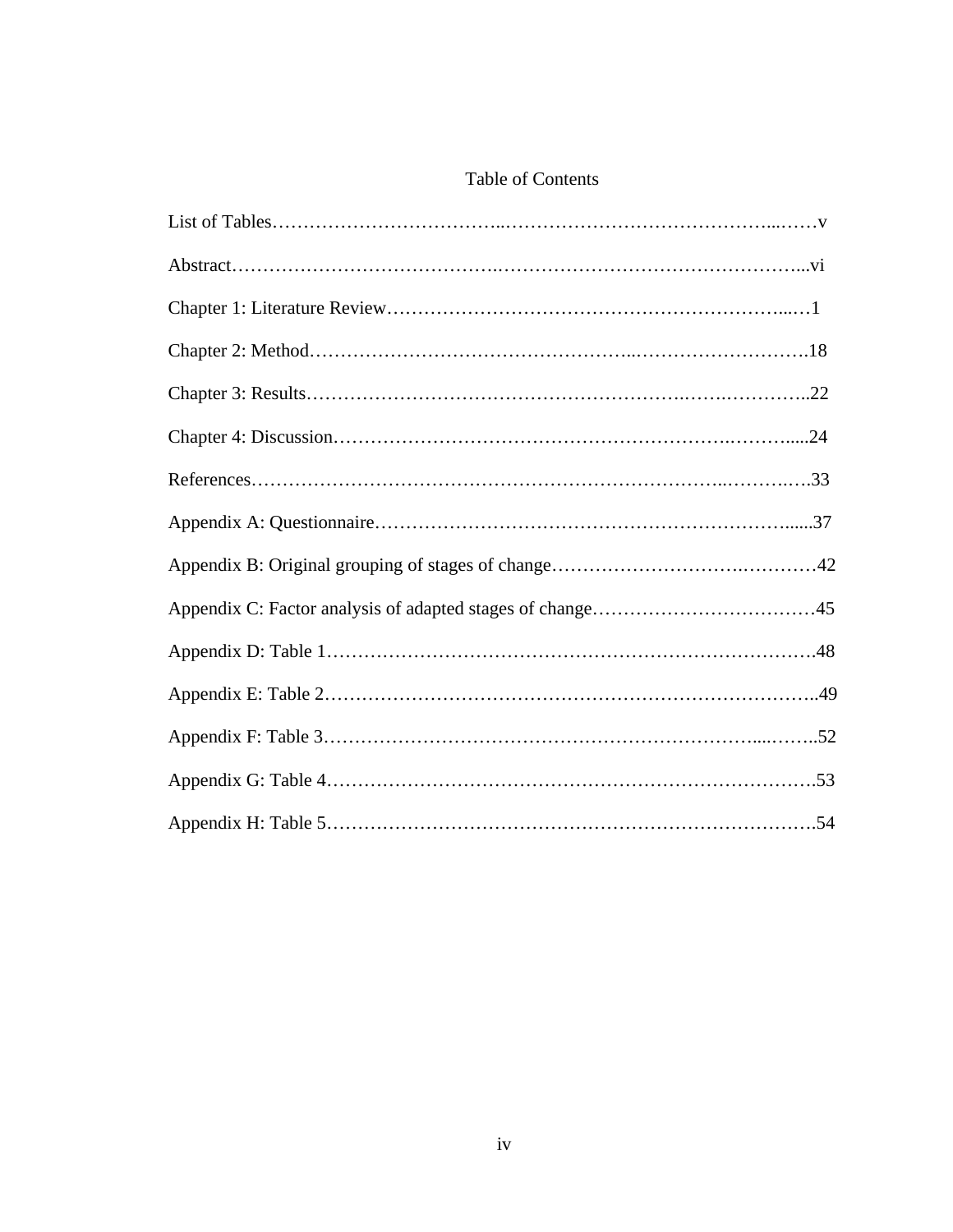### List of Tables

- Table 1: Descriptive statistics for research question 1.
- Table 2: Factor analysis of L2 stages of change model.
- Table 3: Correlations matrix.
- Table 4: Stages of change predictive of value of L2.
- Table 5: Stages of change predictive of IWTC coefficients.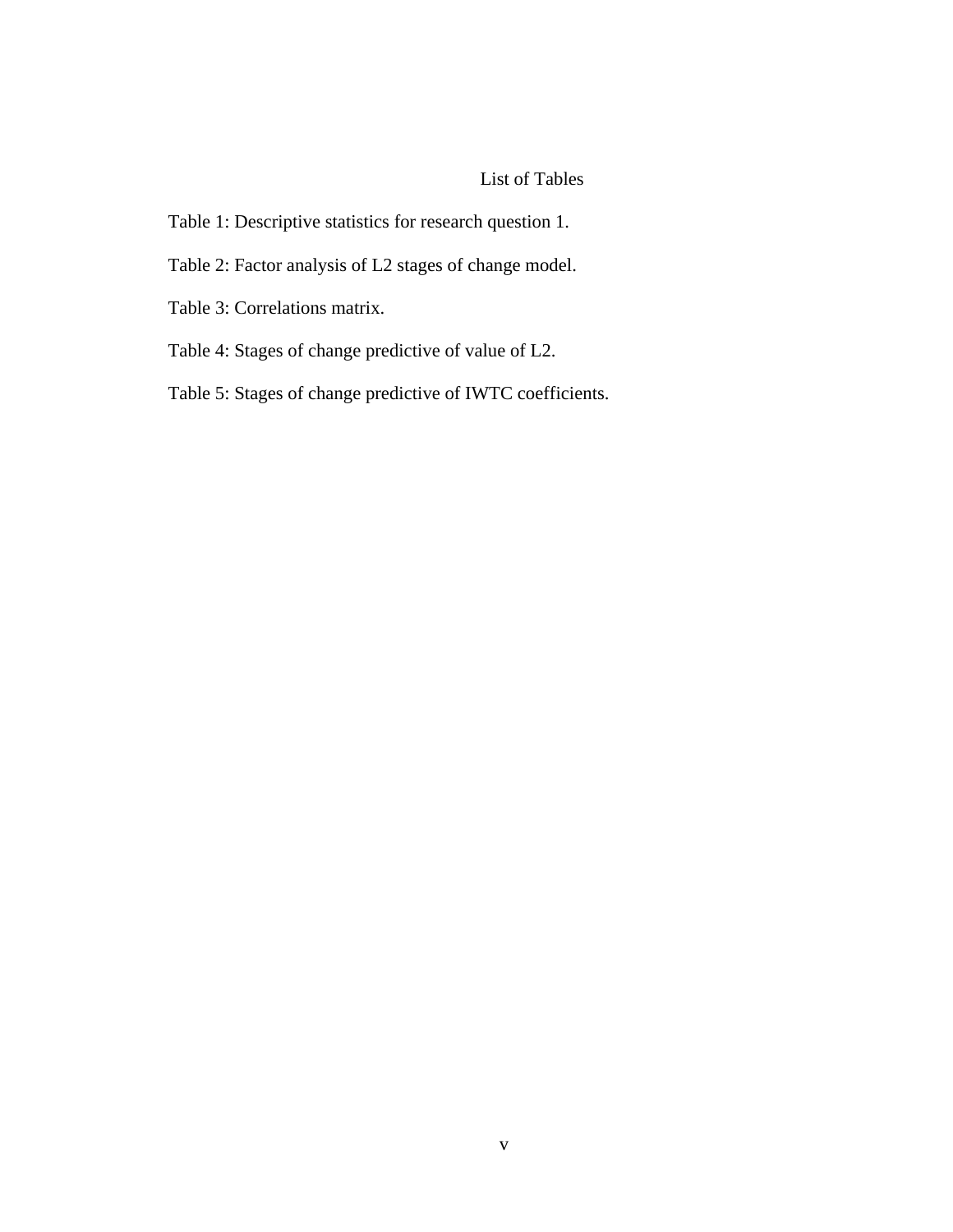Abstract of Thesis

Jacob Mertins

Using the Transtheoretical Model to Predict Intercultural Willingness to Communicate

February 20, 2009

Dr. Raymond Baus, Thesis Chair

The University of Wisconsin-Whitewater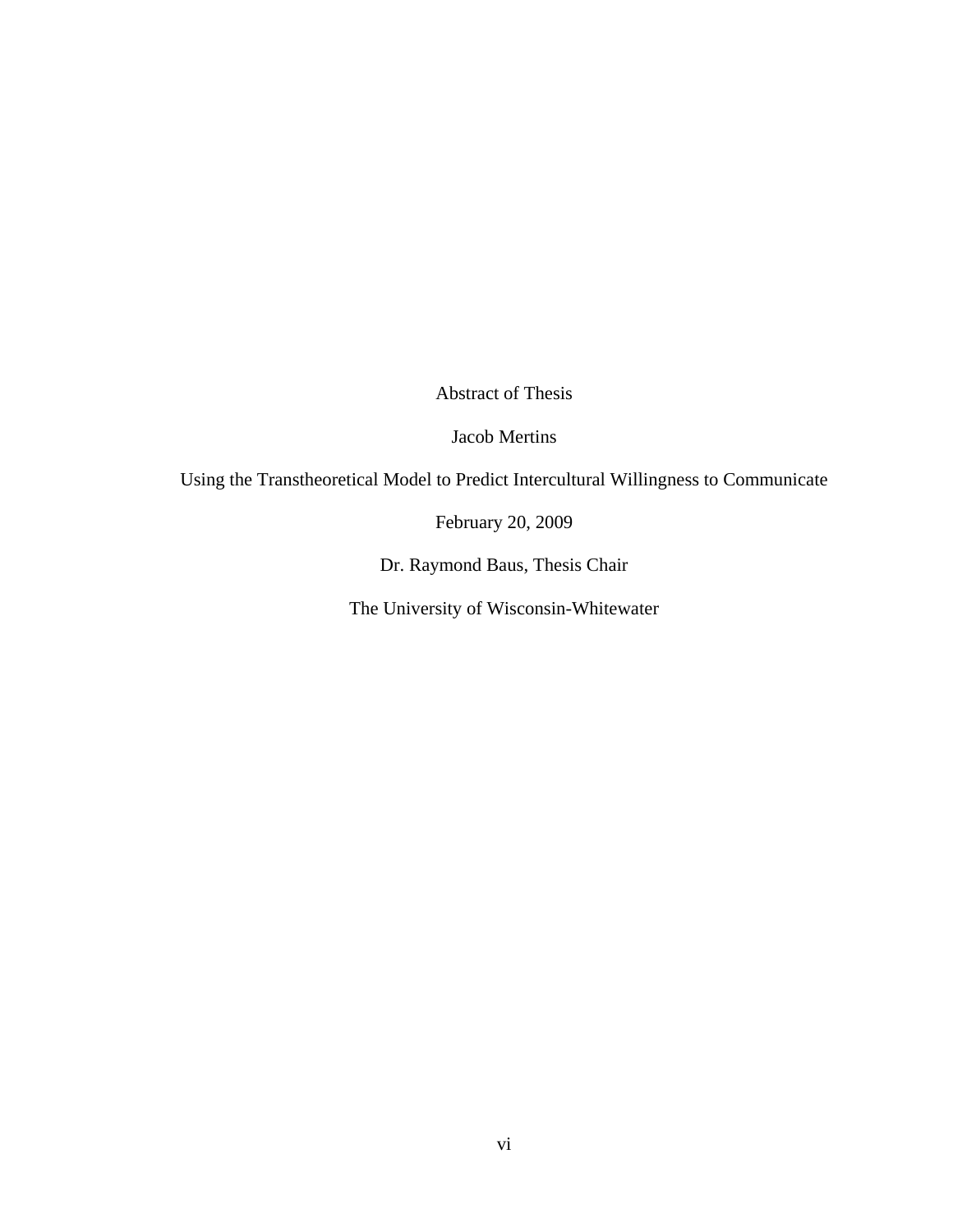Using the Transtheoretical Model to Predict Intercultural Willingness to Communicate

The past several decades have led to an increased awareness by Americans of the necessity of interacting with the rest of the world. Easy and affordable transportation and communication devices have greatly decreased the vastness of the global community. Other factors such as the outsourcing of goods and services to countries across the globe have led Americans to significantly interact with other cultures. Despite these global changes, Americans are often reluctant to learn foreign languages, preferring to speak English or not communicate at all. If this trend continues, the United States will lose its competitive edge in the business world and fall further behind in many other areas.

This study of Midwest college students ( $n = 211$ ) uses a quantitative approach to examine the application of the Transtheoretical Model (also known as the Stages of Change) to college students' value of learning a foreign language and their intercultural willingness to communicate (IWTC). The original questions from the transtheoretical model were modified to incorporate students' attitudes toward learning a foreign language. The IWTC was reproduced in its original form.

The study utilized four research questions. First, which language would college students perceive as being the most valuable to learn? Second, how do perceived value of a language, stage of second language learning readiness, and IWTC scores correlate? Third, to what extent does the stage of change model predict value of L2 learning scores? Fourth, to what extent does the stage of change model predict IWTC scores?

The study revealed several important findings. First, Spanish is the most valued language by Midwest college students. On a scale of 1 to 10 (with 1 being least valued

vii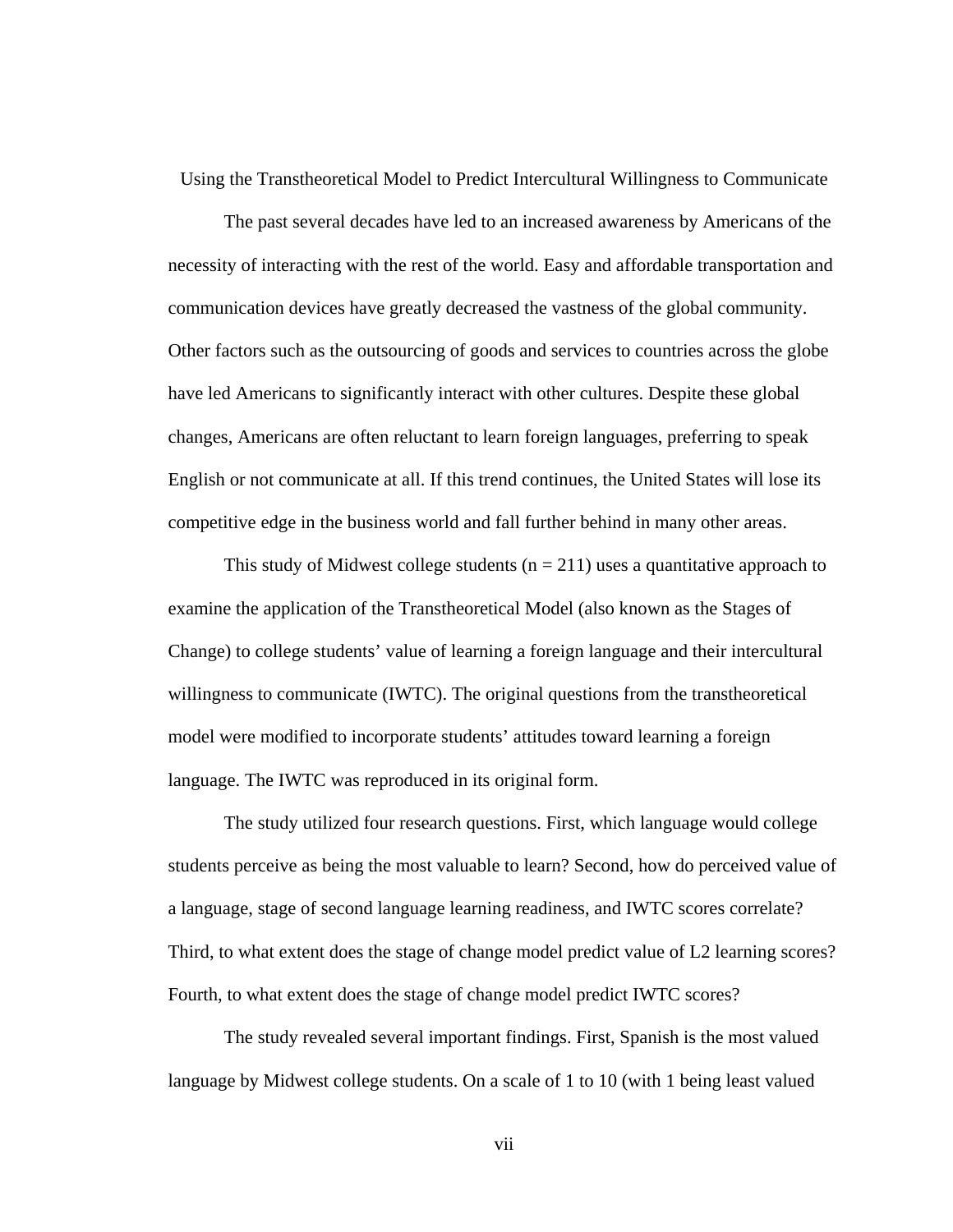and 10 being most valued), Spanish was rated as 9, in contrast with the next most valued only scoring 5. Second, there is significant correlation between value of learning a foreign language, IWTC, and the five stages of change. Third, the transtheoretical model can be used to predict value of learning a foreign language and IWTC.

This study is applicable to businesses and educational institutions. Multinational organizations could use the information to evaluate employees' attitudes toward learning a foreign language and develop training seminars to increase employees' willingness and ability to communicate with other cultures. Educational institutions should develop courses tailored to expanding students' world views and to instill the value of being multilingual.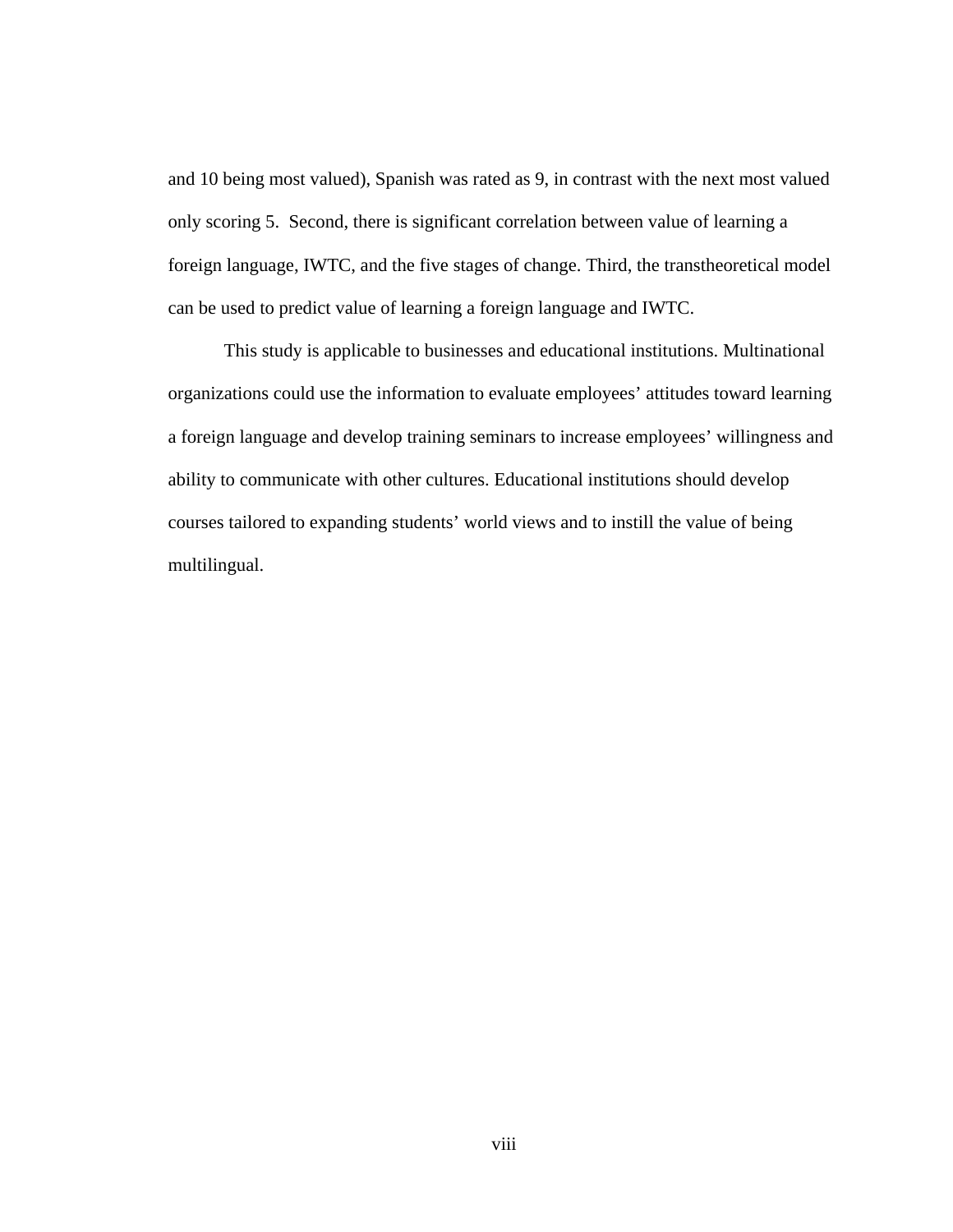# Using the Transtheoretical Model to Predict Intercultural Willingness to

### Communicate

As globalization affects the United States, changes will happen regardless of citizen readiness. One change involves the importance of second language skills; that is, of learning and using a second language. Although English still dominates Americans' communication, the use of languages other than English at home has steadily increased from 1990. In 2007, 19.7% of the U.S. population was using a non-English language at home. This is up from 17.9% in 2000 and 13.8% in 1990 (Lowe, 2008). Furthermore, in metropolitan areas such as Los Angeles and Miami, a staggering 53.6% and 49.1% respectively, speak a non-English language at home (Lowe, 2008). Of the languages spoken, Spanish is most frequent at 28.1 million, followed by other Indo-European (10.0 million), and Asian and Pacific Island languages (7.0 million) (Shin & Bruno, 2003).

Historically, Americans have been remiss in learning a foreign language. Sigsbee (2002) points out four reasons Americans don't properly learn a foreign language: (1) the United States has a low quality language curriculum—students should start a foreign language in elementary school and study it continuously through high school and spend at least one semester of college in the foreign country of choice; (2) foreign language classes tend to be block scheduled rather than every day; (3) there are not enough teachers proficient in a foreign language to teach students; and (4) there are no standardized goals and tests similar to what many other countries are using—students in other countries who fail state language exams do not move on to the next level of education.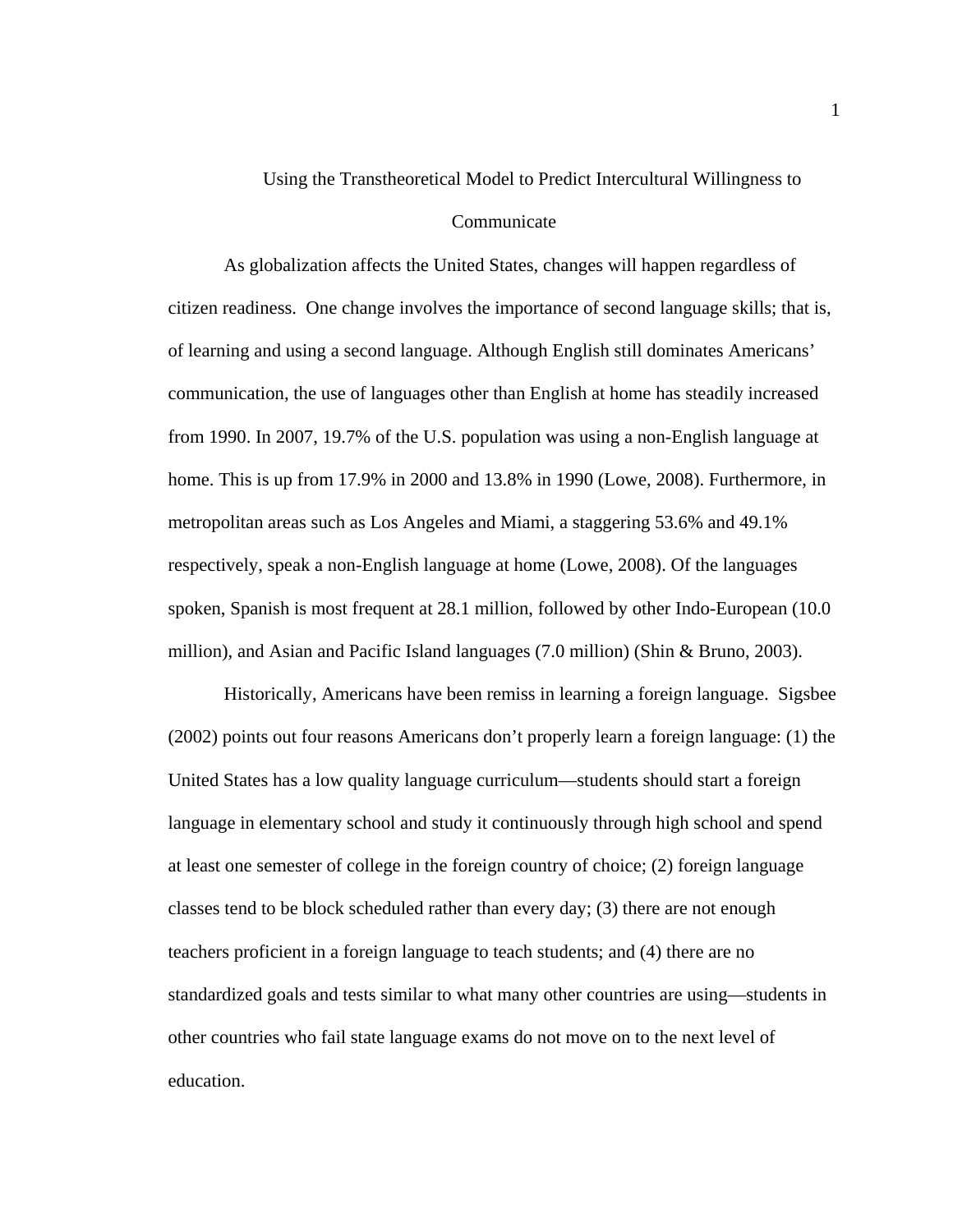The question remains: Why don't Americans make a more concerted effort to learn a foreign language? While there are many facets to the answer of this question, perhaps one of the most obvious is that they are not ready to learn. Americans who know the importance of learning a foreign language in communicating with other cultures do not take action. More importantly, those who could provide the interventions necessary for the average student to be moved to action, do not. However, before changes can be implemented, it is important to assess Americans' readiness to learn a foreign language.

This chapter addresses Americans' readiness to communicate in a foreign language in four parts. First, it discusses the tenets and uses of the Transtheoretical Model. Second, it discusses the major tenet and applications of the Intercultural Willingness to Communicate (IWTC) Theory. Third, it examines modern language acquisition models. Finally, it integrates the Transtheoretical Model with IWTC and language acquisition theories to explain how this could be used to predict a person's willingness to learn a foreign language and the interventions necessary to learn.

#### *Transtheoretical Model (Stages of Change)*

McConnaughy, Prochaska, and Velicer (1983) proposed that humans progress through four stages of change as they seek to identify and eliminate problems they have. The person's readiness to change a behavior is directly correlated to the stage they are in. Using a 32 item instrument and a sample of 155 participants, the researchers identified four stages of change: precontemplation, contemplation, action, and maintenance. Subsequent studies added preparation (before action) and termination (after maintenance).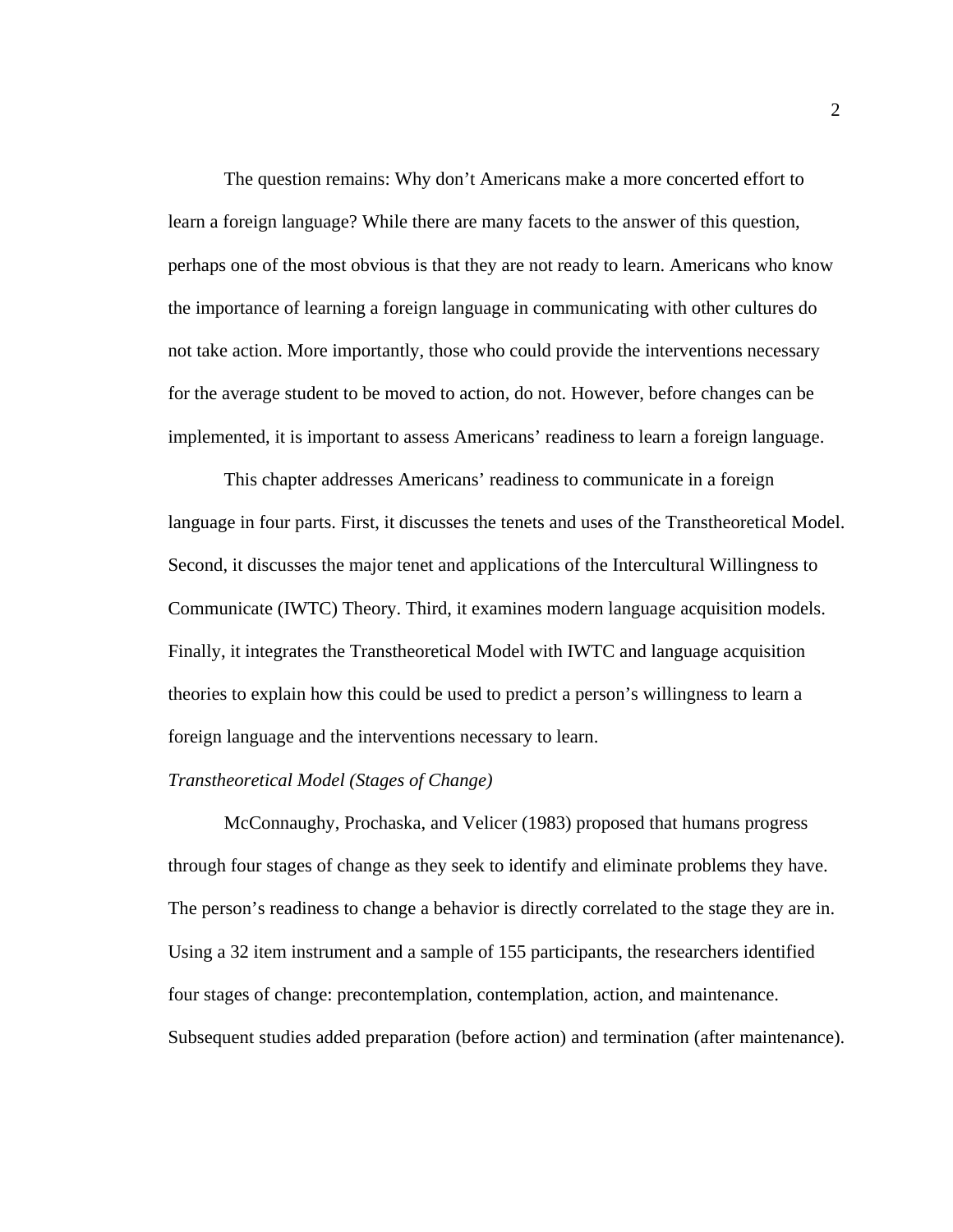A second study to cross-validate the first was completed with a new sample. This second study yielded similar results (e.g., McConnaughy, DiClemente, Prochaska, & Velicer, 1989). In this second study, 327 adult outpatients recovering from addictions to alcohol, tobacco, and other drugs, from the Texas Research Institute for Mental Sciences were surveyed with the same 32 item questionnaire used in the first study (i.e., McConnaughy, et. al, 1983). As with the first study, participants clustered into several categories.

*Precontemplation*. In this stage, the person has not even thought about changing a behavior or performing an action. In precontemplation, the person is not ready to change at all because the thought of change has not yet occurred. The change agent must perform an intervention on the participant to move them along the scale if change is to occur. For example, a person living in a homogenous community and work environment may not ever consider the benefits of leaning a foreign language.

*Contemplation.* In this stage, the person realizes that there is something they should change or an action they should perform. The person does not necessarily know what action to take—only that action needs to occur. In contemplation, the intervention should identify steps one should take to perform an action. For example, a person who wants to lose weight could be provided with a diet plan that includes what foods to eat and in what amounts.

*Decisionmaking (preparation)*. This stage was added after the original study in 1983 because there was a clear cluster of people who were beyond contemplation, but not to action yet. In this stage, a clear plan of action has been identified and the only part that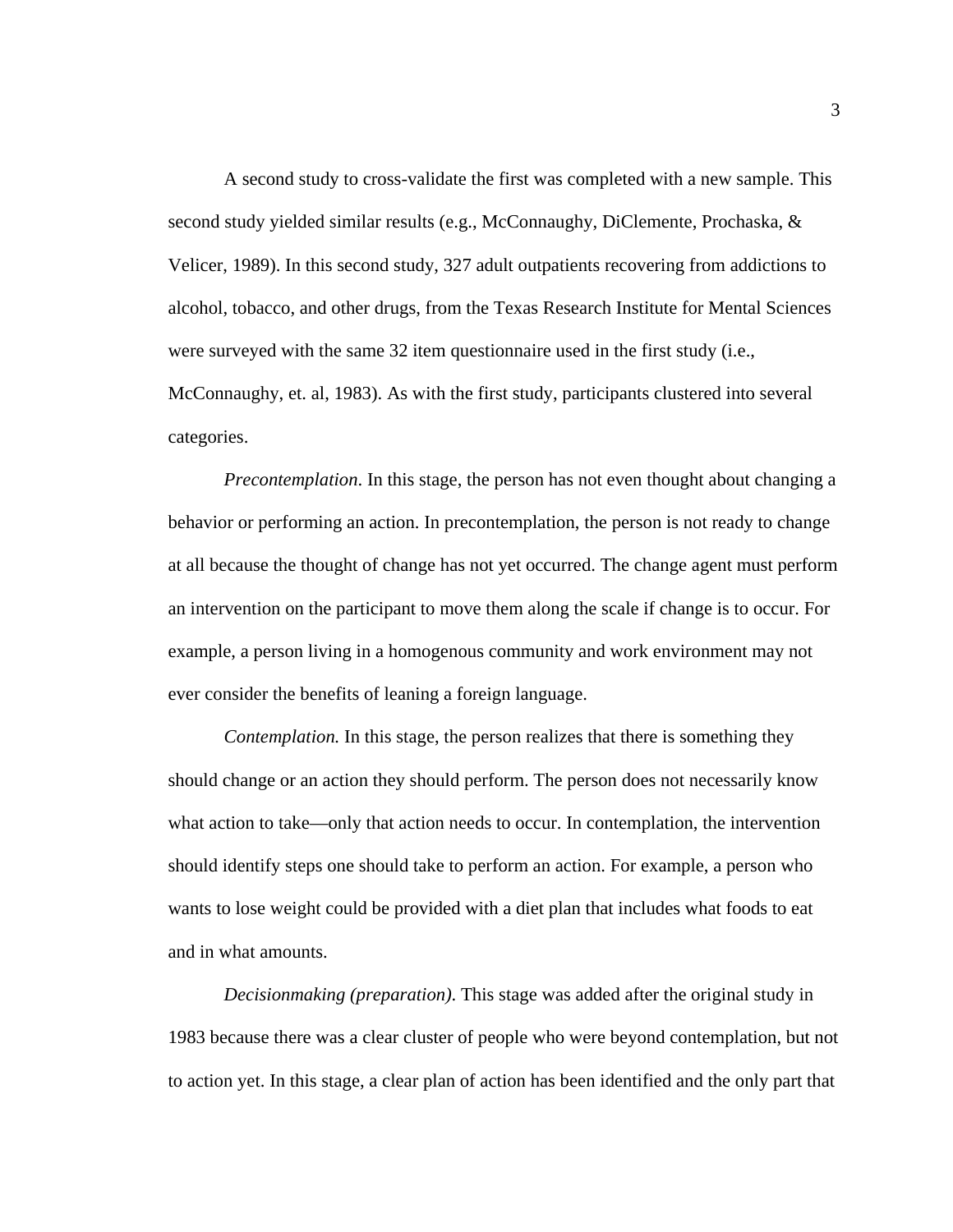remains is implementing that decision. Individuals in this stage are very ready to change; they need only a little more motivation before they move to action.

*Action.* In this stage, corrective action is already being performed. For example, if a person is trying to lose weight, the action is following a diet plan. If the action is to quit smoking, then the person has already quit and is following a strategy to resist urges. In the action stage, the person is ready to change as evidenced by the fact that they are already doing something about what they view as a problem.

*Maintenance*. In this final stage of change, the action has been performed; however, it is an ongoing process to continue on a new path. The person is ready to stay changed and seeks ways to keep from slipping into old habits while, at the same time, performing new habits. For example, a recovering alcoholic will go to Alcoholic Anonymous meetings to stay strong.

*Termination.* Although this is not part of readiness, it does identify when a person is no longer concerned about whatever change was made previously. The person believes that the change is complete and that there is little or no chance of regression. This stage could also indicate that the person—due to shifting priorities, reframing of behavior, or difficulty of the target behavior—has given up or abandoned their course of action.

For any long lasting changes to occur, specific interventions must be enlisted. Intervention must be tailored to the stage of change for it to have maximum impact (McConnaughy, et. al, 1983). This is not always clear cut. There are inter-stage zones that people are in and interventions generally target larger audiences. Fortunately, there is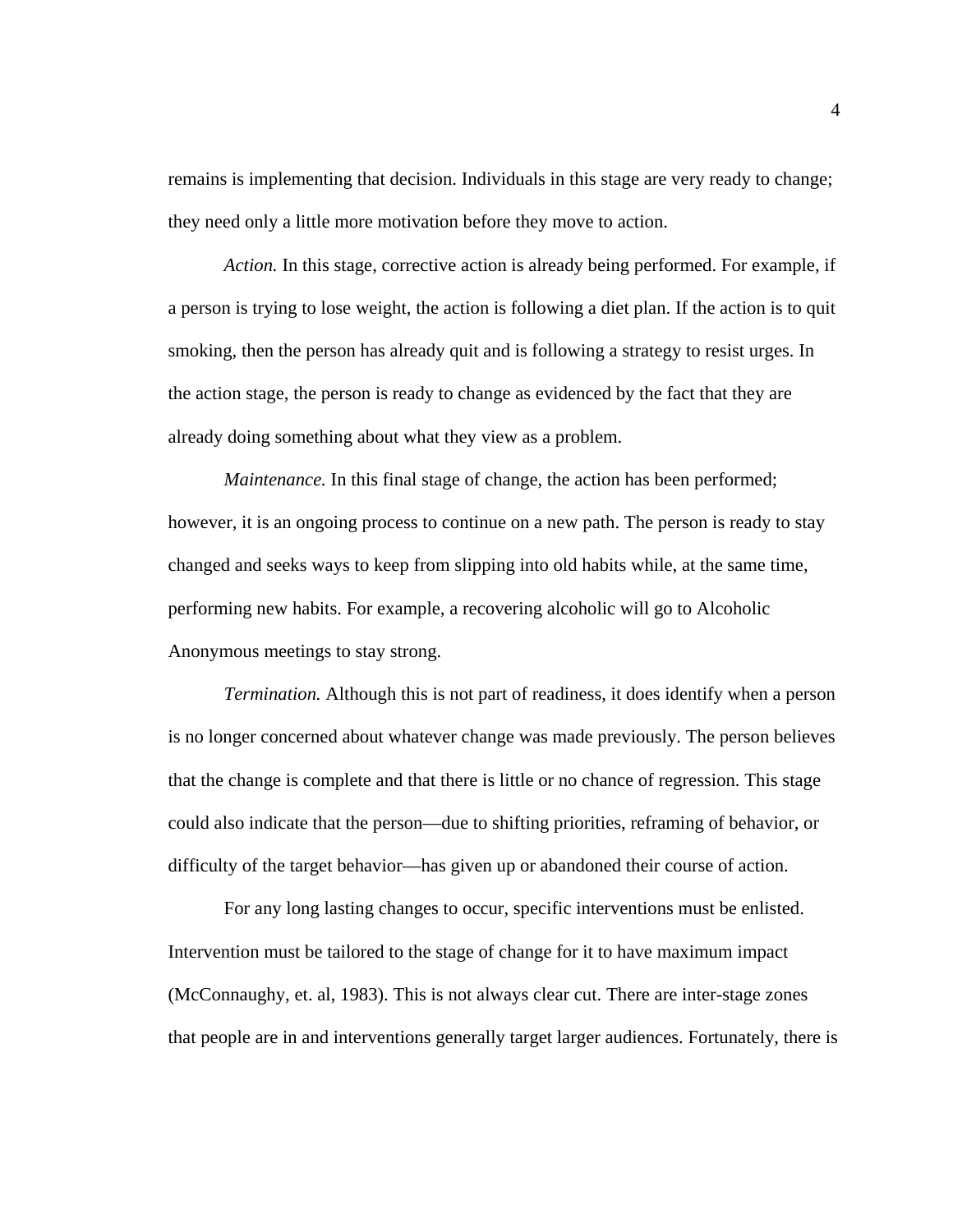correlation between each of the stages, so that while they are in some ways distinct, they are also related (McConnaughy, 1989).

While the Transtheoretical Model was originally designed to assess people with clinical dependencies such as drugs and alcoholism, researchers quickly realized that its applications exceed those narrow parameters. This model uncovers thought processes that go into any series of actions and should be thought of as ways to understand change behavior but not limited to the confines of one particular change effort. Some of the newer applications will be discussed.

An noticeable extension study of McConnaughy, et. al.'s (1983) work regards helping teenagers quit smoking. Pingree, Boberg, Patten, Offord, Gaie, Schensky, Gustafson, Dornelas, and Ahluwalia (2004) applied the Transtheoretical Model to 280 current and former adolescent smokers in an attempt to find out what they felt worked or could work to help them quit smoking. While the study encompassed each stage of change and found that participants were at different cognitive and emotional stages in the process of change, the results primarily focused on precontemplators and contemplators (Pingree, et. al., 2004). Three categories were identified: first, contemplators were much more worried about acceptance in peer groups than precontemplators; second, regarding smoking substitutes, contemplators had given much more thought to it than precontemplators; finally, regarding smoking cessation aids, a reward for quitting (such as money or a gift certificate) was rated at the top of the list for precontemplators and contemplators (those who were former smokers or in the preparation stage cited influence and support of friends and/or family).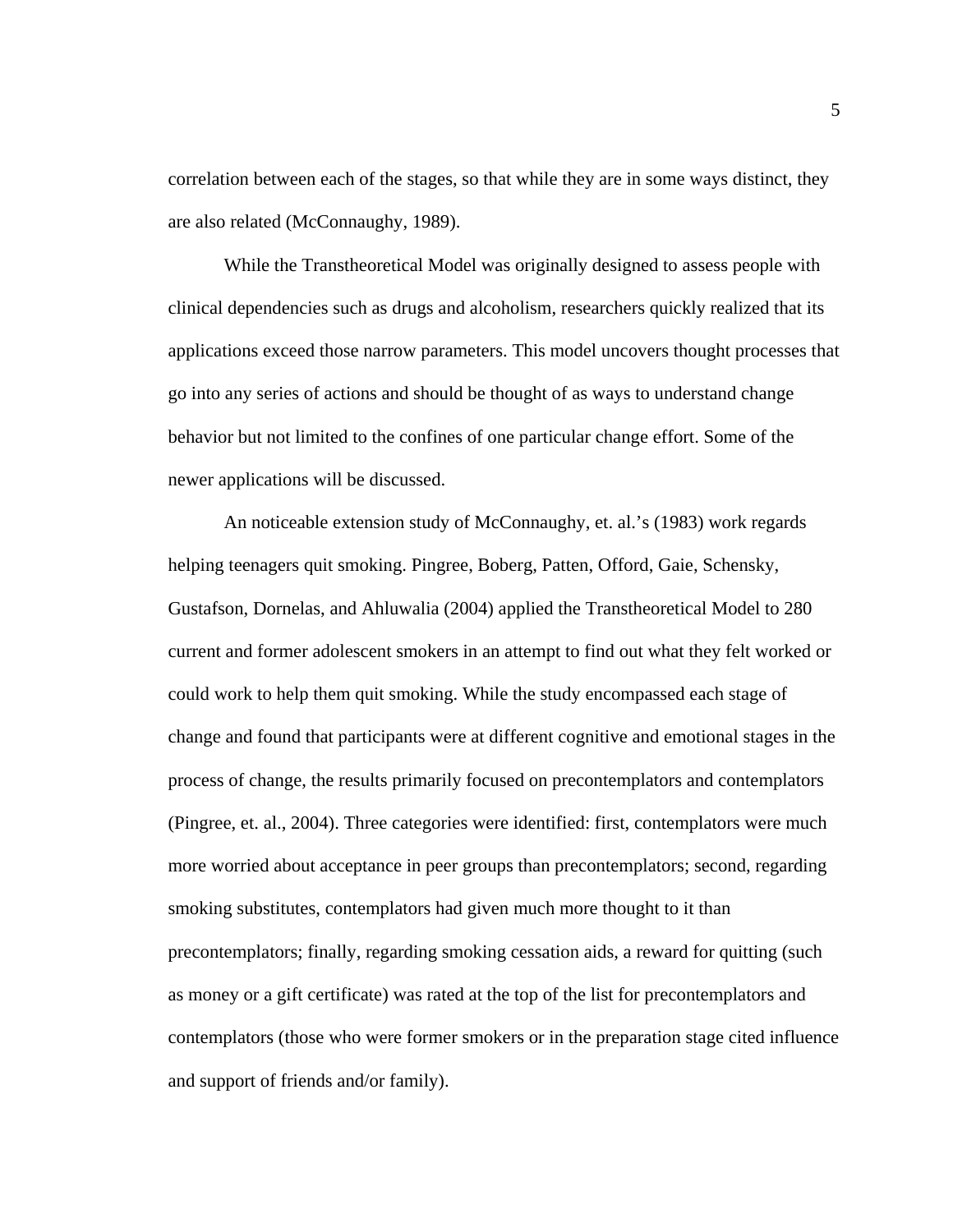Another application involved adolescent offenders. Hemphill and Howell (2000) studied children (12-18) who had repeatedly broken the law. The researchers tried to determine how ready each of the children was to change their deviant behavior. They found that "mean scores and alpha coefficients for the mean scores" were very similar to those of McConnaughy, et. al. (1989) (Hemphill & Howell, 2000, p. 377). This indicates the usefulness of the Transtheoretical Model as a predictor for adolescent offender change.

A third application was made to exercise. Lippke and Plotnikoff (2006) examined how the stages of change affected social-cognitive theory and protection motivation theory. Definite patterns and clusters were found. They concluded that, "Physical activity interventions should be tailored to stage of readiness" (Lippke & Plotnikoff, 2006, p. 300). However, Hyunyi and Salmon (2006) warn that there are sometimes unintended consequences to the interventions used in various heath campaigns such as "avoidance [of other people] and fatalism" (p.97).

A fourth study was conducted to examine how the Transtheoretical Model could be used to improve communication regarding advance care planning. Weslley and Briggs (2004) apply four of the core stages to show how nurses should approach many situations they may daily confront. Nurses may hear "Huh? I don't know what you're talking about" (precontemplation), "I'm interested in knowing more" (contemplation), "What do I need to do?" (preparation), or "Here's what I've done" (action), and need to know which intervention meets that concern (Weslley & Briggs, 2004, pp. 10-11). They conclude emphatically that "The Transtheoretical Model provides a useful and practical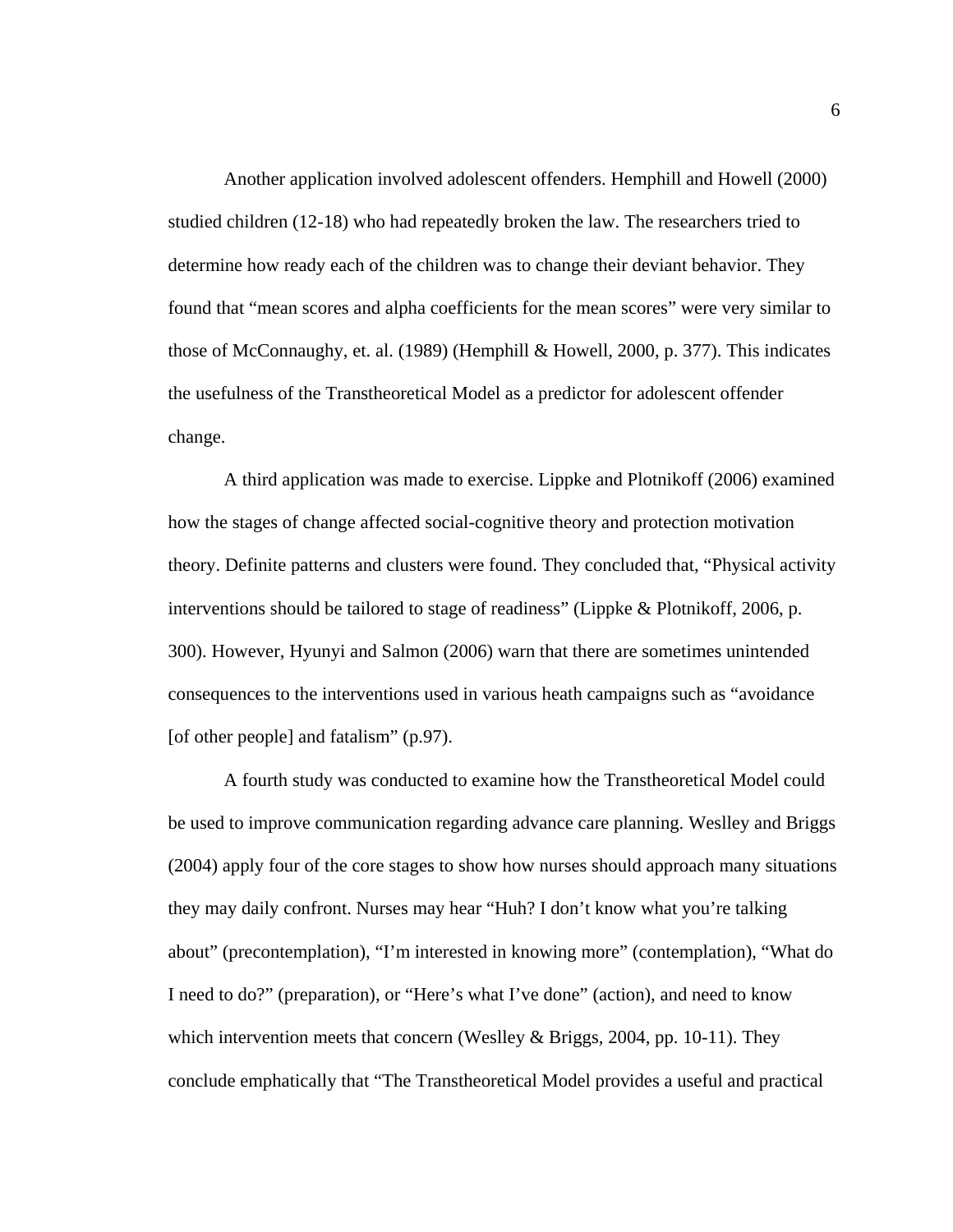way to organize interventions in what can be a difficult topic for both healthcare providers and patients" (Weslley & Briggs, 2004, p. 12).

It seems logical that the Transtheoretical Model could be applied to communication beyond health care. As technology makes it easier to travel and intercultural communication more likely, "L2" ability will become more necessary, and more sought after. With that in mind, if people are not willing to interculturally communicate, it will greatly decrease their ability to create positive experiences and meaningful relationships. Before showing how the Transtheoretical Model applies to intercultural willingness to communicate (IWTC), it is important to understand the basic tenets of the IWTC theory.

#### *Intercultural Willingness to Communicate*

While desire to learn a language is not equal to intercultural willingness to communicate, they are closely related. Tannebaum and Tahar (2008), while comparing attitudes of Arabs and Jews to learning and speaking Arabic and Hebrew, found that "[Willingness to communicate] was lowest among students from the Jewish monolingual school" (p.291). Conversely, Jewish and Arab students educated in the same school with each studying the other's language, scored much higher on the WTC scale (Tannebaum & Tahar, 2008). This was believed to be related to the amount of positive social interactions each had with the other ethnicity. A decrease in negative stereotyping would reduce prejudice and lead to more desire to work with and befriend the other group (i.e. Allport, 1954).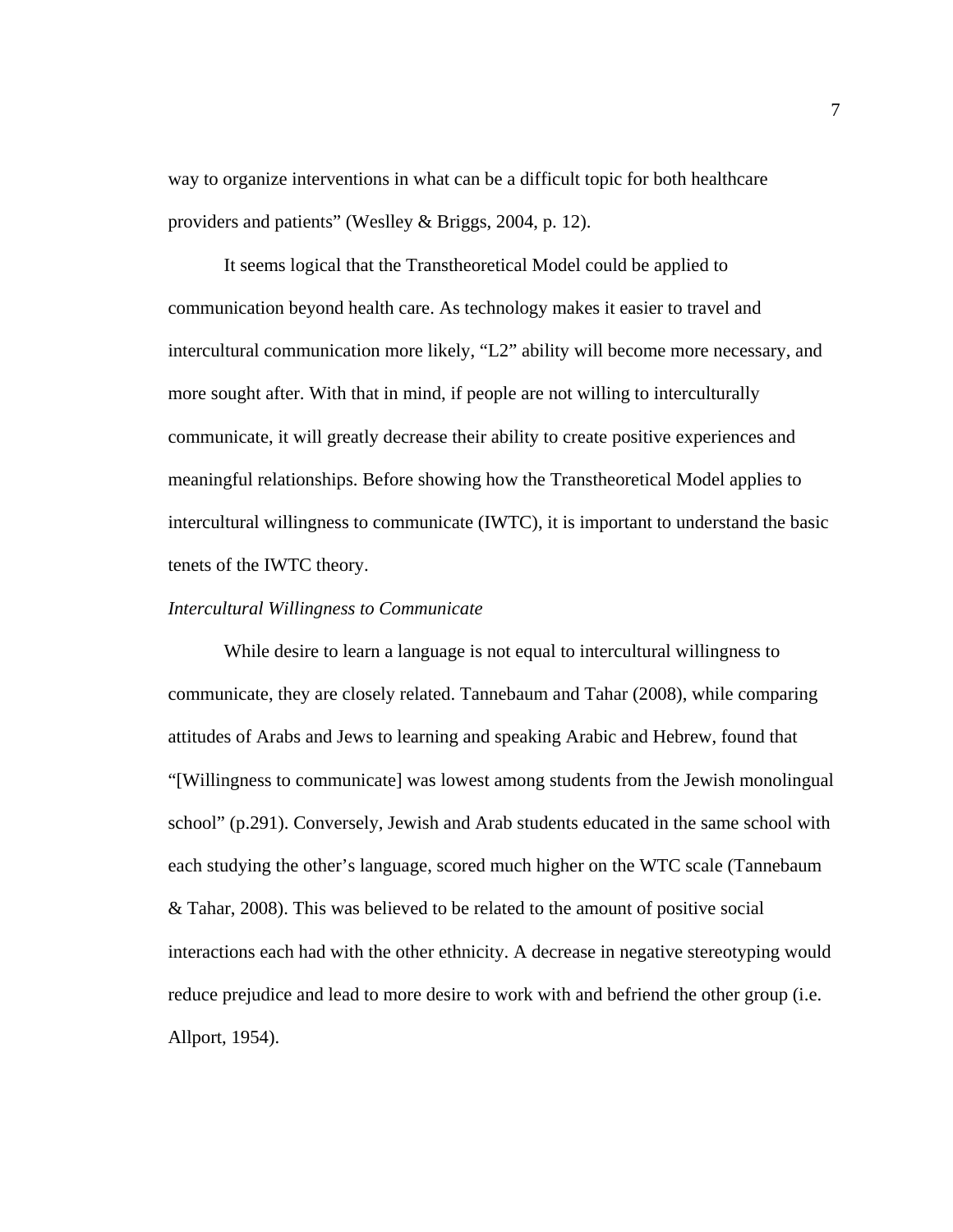Many factors beyond language learning would contribute to IWTC; however, learning a language is not enough. After all, simply learning a foreign language is of little value if one chooses not to communicate with other cultures when the opportunity arises. Kassing (1997) developed an Intercultural Willingness to Communicate Scale to find out how disposed people are to talk with someone of a different culture.

In this study, Kassing (1997) built on the Willingness to Communicate work by McCroskey (1992) to formulate more than just one's willingness to talk with any given person, but specifically with someone of a different culture than one's own. His study commenced in two phases. The first phase consisted of 390 undergraduate students. The second phase consisted of 505 undergraduate students. Kassing's scale combined six filler items from the Willingness to Communicate Scale (the WCS was a 20 point instrument developed by McCroskey (1992)) with six items "written to reflect intercultural willingness to communicate (e.g., talk with someone from another culture)" (Kassing, 1997, p. 402). Kassing (1997) notes that the new scale could be useful in "cultural adaptation" (p. 406) and "to make predictions about the success of foreign ambassadors, international students, and corporate expatriates" (p. 406).

The idea of IWTC has been used in several studies since its inception in 1997. Roach and Olaniran (2001) used IWTC in part of a broader study of international teachers' assistants (ITA) and perception of student ratings. They did not find significant correlation between IWTC and "satisfaction with students, relationship with students, or ITA perceptions of student ratings of their instruction" (p. 32). They also noted that higher levels of IWTC do not necessarily mean closer relationships with the students.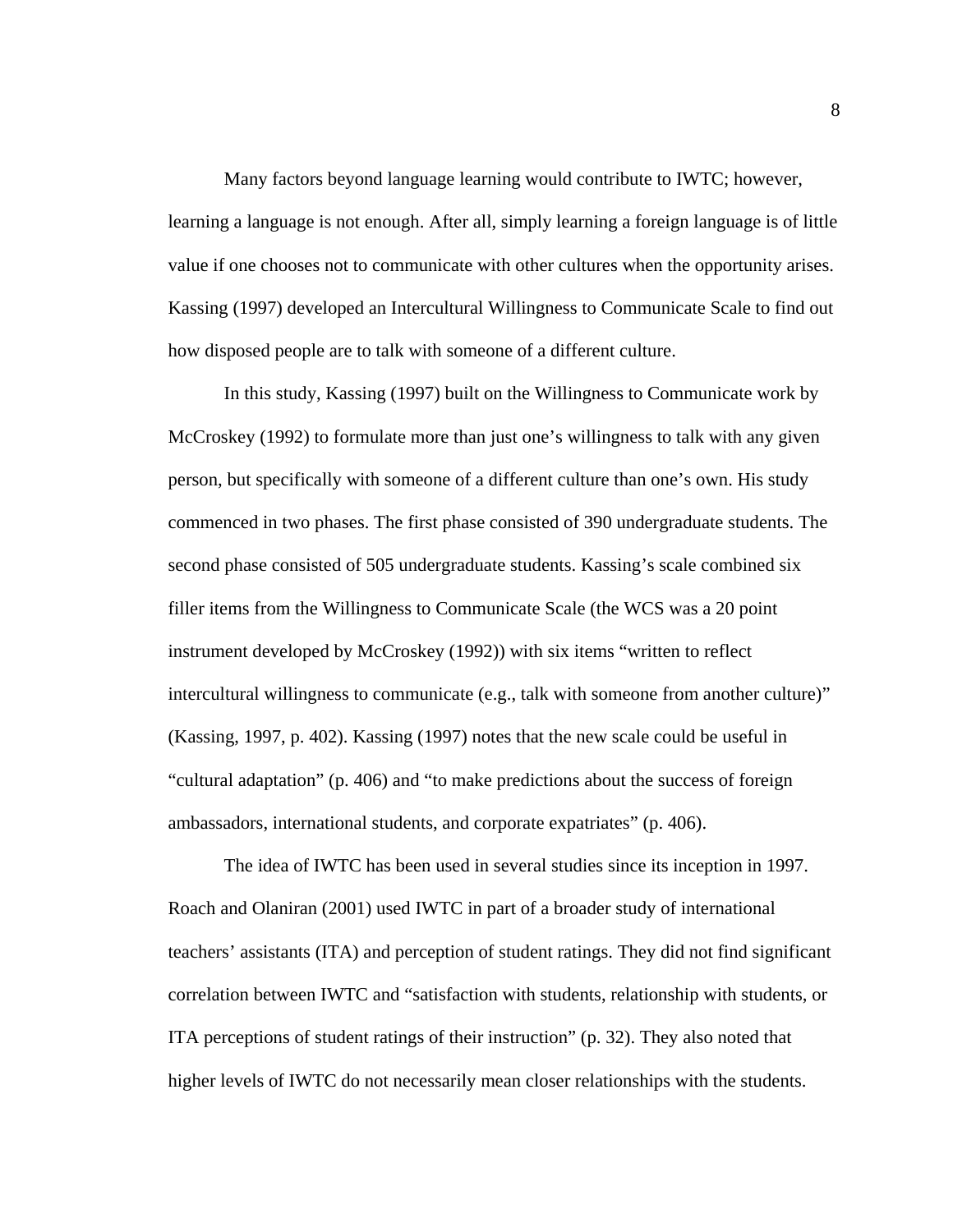While Kassing briefly mentioned the impact of ethnocentrism on IWTC, this concept was further explored in the following three studies. First, ethnocentrism and intercultural communication apprehension are negatively correlated to IWTC (Lin & Rancer, 2003). Second, men are more egocentric and score lower on IWTC tests than women (Lin, Rancer, & Lim, 2003). Finally, Americans are more egocentric than Koreans, but less than Romanians; Americans are also more likely to engage in intercultural communication than these other two groups (Lin, Rancer, & Lim, 2003; Lin, Rancer, & Trimbitas, 2005).

While there are many avenues through which communication can occur, the primary means is through verbal or signed symbols. Although, tone, inflection, facial features, body movements, and other nonverbal behaviors all contribute to the overall communication effort, they are primarily affects reinforcing the spoken or signed language. For a majority of people spoken language is most frequently used. With this in mind, it seems reasonable that language learning should be an attribute in people high in IWTC. After all, if two cannot speak the same language, it greatly reduces the philosophical depth to which any conversation can progress.

Unfortunately, intercultural communication cannot be explained through one or two models. There are numerous variables affecting IWTC. The most prevalent one addressed by the literature is communication apprehension. This is often measured in studies related to willingness to communicate (e.g., Yashima, 2002; Barraclough, Christophel, & McCroskey, 1988). Communication apprehension is also seen as related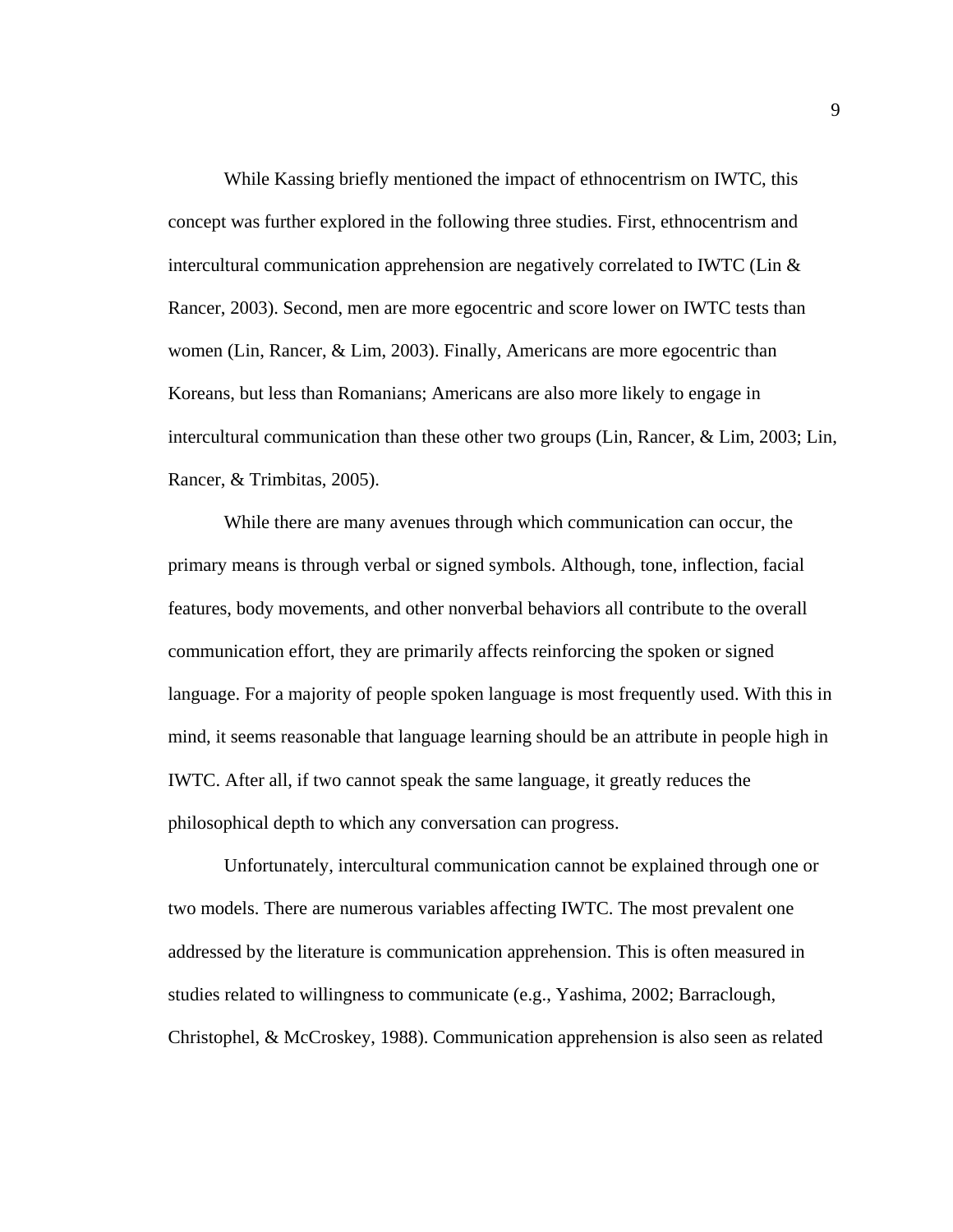to temperament of persons involved in communication (Neuliep, Chadouir, & McCroskey, 2003).

A combined focus on IWTC and the TM may offer insights and a practical application for researchers in speech communication. Similarly, advocates of transtheoretical approaches to behavior change might gain new perspectives that are conducive to the development of health and wellness. The following section attempts to connect these two constructs.

#### *Language Acquisition Theories*

Since acquisition of a first language is a fundamental part of surviving in society and learning a second language can prove equally necessary, numerous studies and literature reviews have approached language from a systematic perspective (e.g. De Bot, 2008; Van Geert, 2008; Swain & Deters, 2007). Theses studies view language acquisition as a dynamic process. Language learning involves four major principles: (1) language learning moves from holophrastic to telegraphic; (2) learners over generalize the rules of language; (3) receptive capabilities exceed expressive ones; and (4) we pay attention to the whole communication act (Goss, 1995). These principles hold regardless of the language one is learning. However, the process for learning one's first language is also dissimilar in some ways from those of learning a second, third, or fourth language. Foremost, one's first language is an unintentional consequence of repetitious sounds made by those surrounding infants and small children. Conversely, most second languages are learned through intentional choices made by the language student.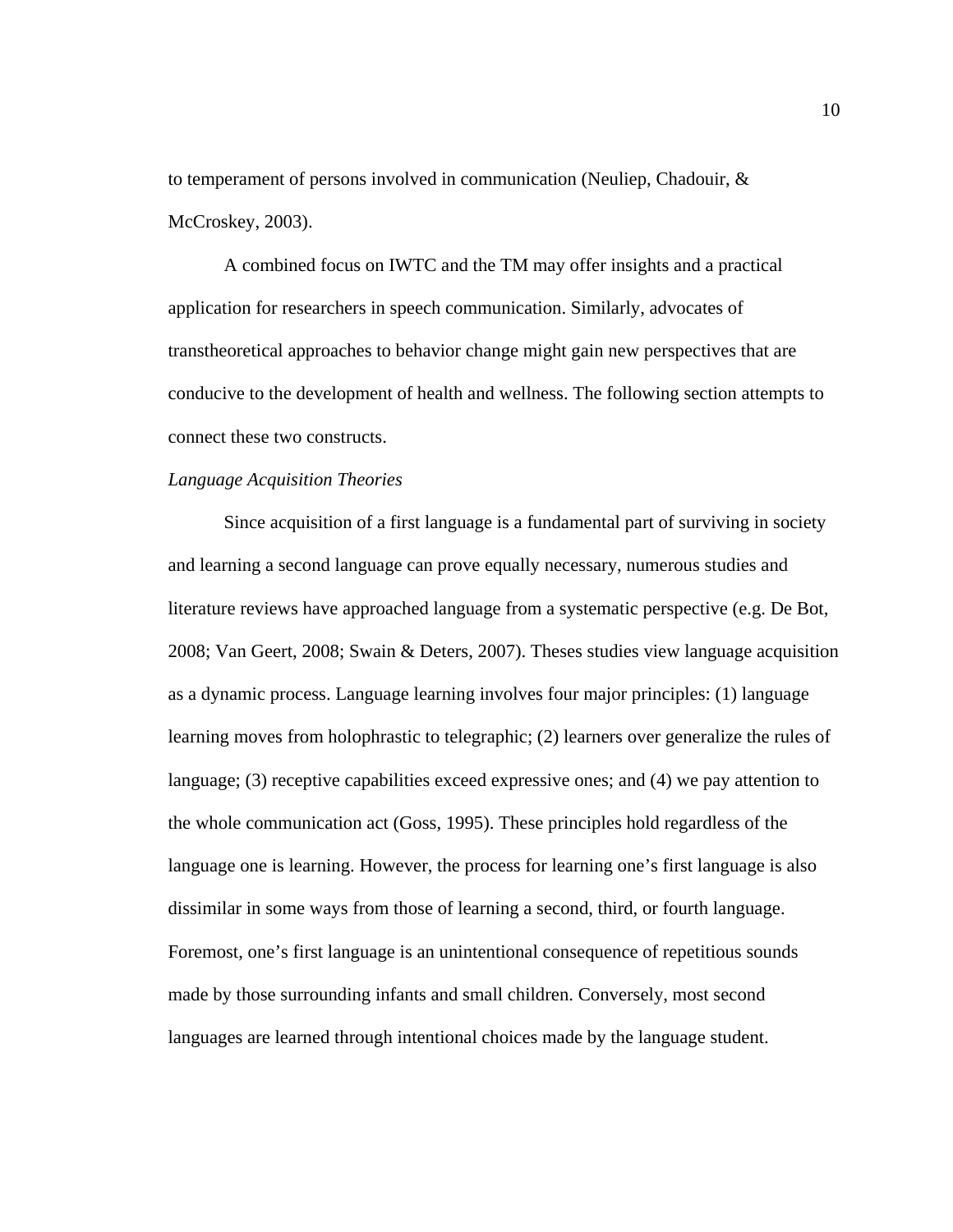While a desire to interact with their immediate surrounding motivates infants and young children to learn their first language, the same can be said of L2 learning. Mori and Gobel (2006) found that Japanese students (especially female) were motivated by "their interest and desire to travel and/or study overseas" (p.205). These students would have had a very difficult time communicating if they had not learned English; hence, the strong motivation.

In addition to the motivational factors, scholars have long argued about the appropriate age learners should be when they start learning a second language. Popular thought holds that the younger the learner is the better. This has given rise to total immersion pre-schools and kindergartens as well as charter schools taught in a foreign language. However, Larson-Hall (2008) concluded that language acquisition is based on total input (a cumulative process) rather than due to an optimal age. The reason language students who started younger tend to outperform those who started later is that they had more cumulative input over the years. There are, however, slight advantages to younger learning regarding "phonological and basic morphosyntatic abilities" (Larson-Hall, 2008, p.58).

#### *Theory Extension*

Arguably, learning a foreign language is important for personal growth and cultural sensitivity (Gilman, 2000). One study found that many students' strongest motivation factors come from "attainment value and intrinsic value" of the target language (Mori & Gobel, 2006, p.204). It is also helpful in conducting business in countries that do not speak one's native language (Sigsbee, 2002). Unfortunately, these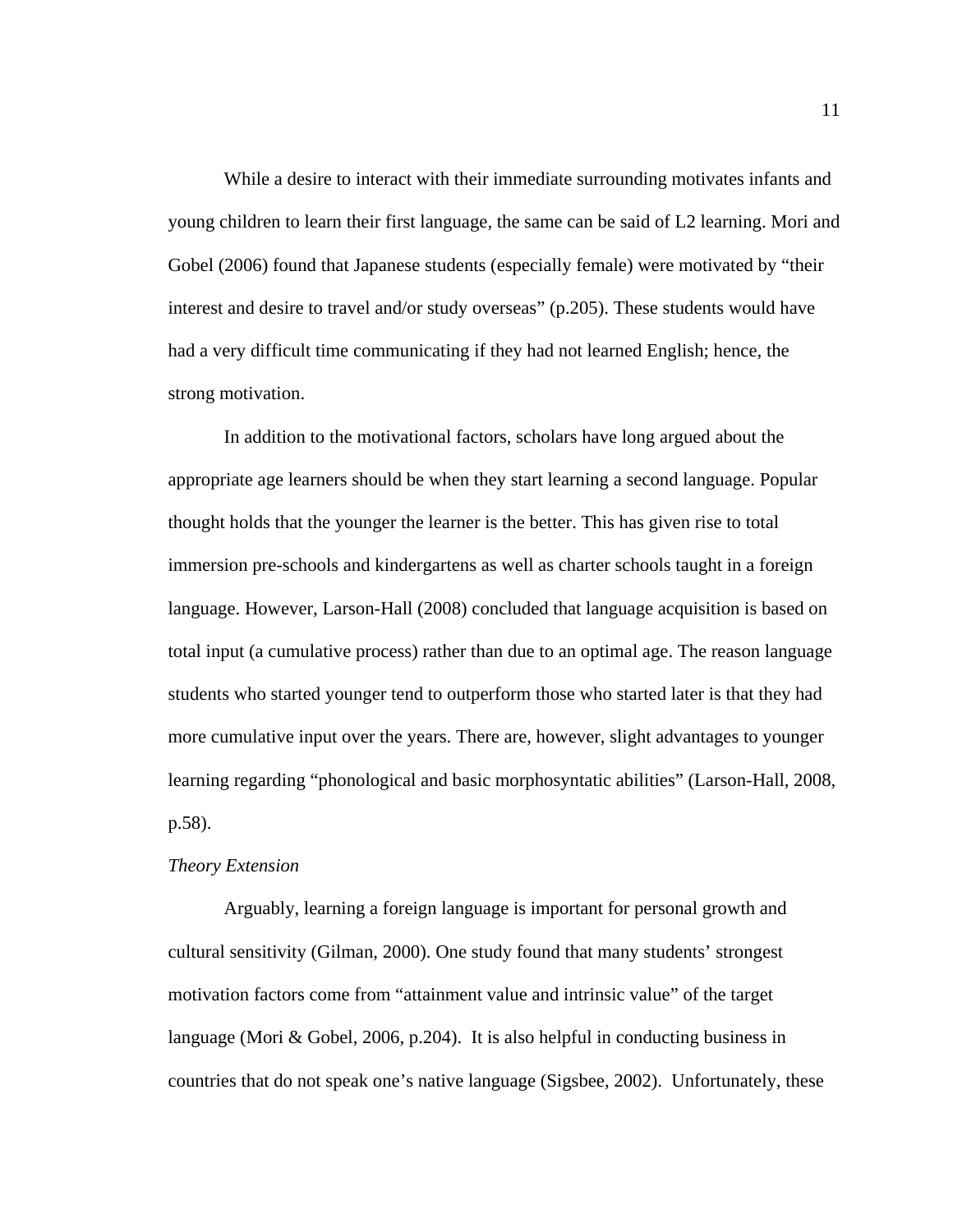reasons have not been good enough for Americans to revamp their educational system to grant foreign languages the high place they deserve (Sigsbee, 2002).

Unlike other countries, Americans have not felt an urgent need to learn. For instance, Europe is comprised of dozens of countries with many different languages. One only has to travel several kilometers from home before encountering another language. This makes second language learning for them a necessity rather than an option. This is unlike Americans who can travel for hundreds, or even thousands of miles and never have to speak a second language.

Global forces could change this. Even now, Spanish is becoming increasingly prevalent in American culture. Furthermore, the United States is losing its status as a dominant global market player. During the Cold War when Americans could categorize Russia as the enemy, Americans did not have the need or desire to learn Russian. This is in much the same way the U.S.A. characterized China as another communistic state unworthy of association. However, this is no longer the case. While Russia has not become a formidable player in global economics, China has. Statistics indicate that, "China…[will]…overtake the U.S. as the world's largest economy in ten years" (Hessler, 2008, p. 62). While this may not affect average citizens, it will certainly affect those wishing to be profitable in international business. It also creates a power shift. Historically, the ruling power controls the language of business. This means that in ten years, the language of business could shift from English to Mandarin.

Are Americans ready for a language shift of this magnitude? No longer could language learning be looked at as a recreational hobby. Rather, it would be a necessity for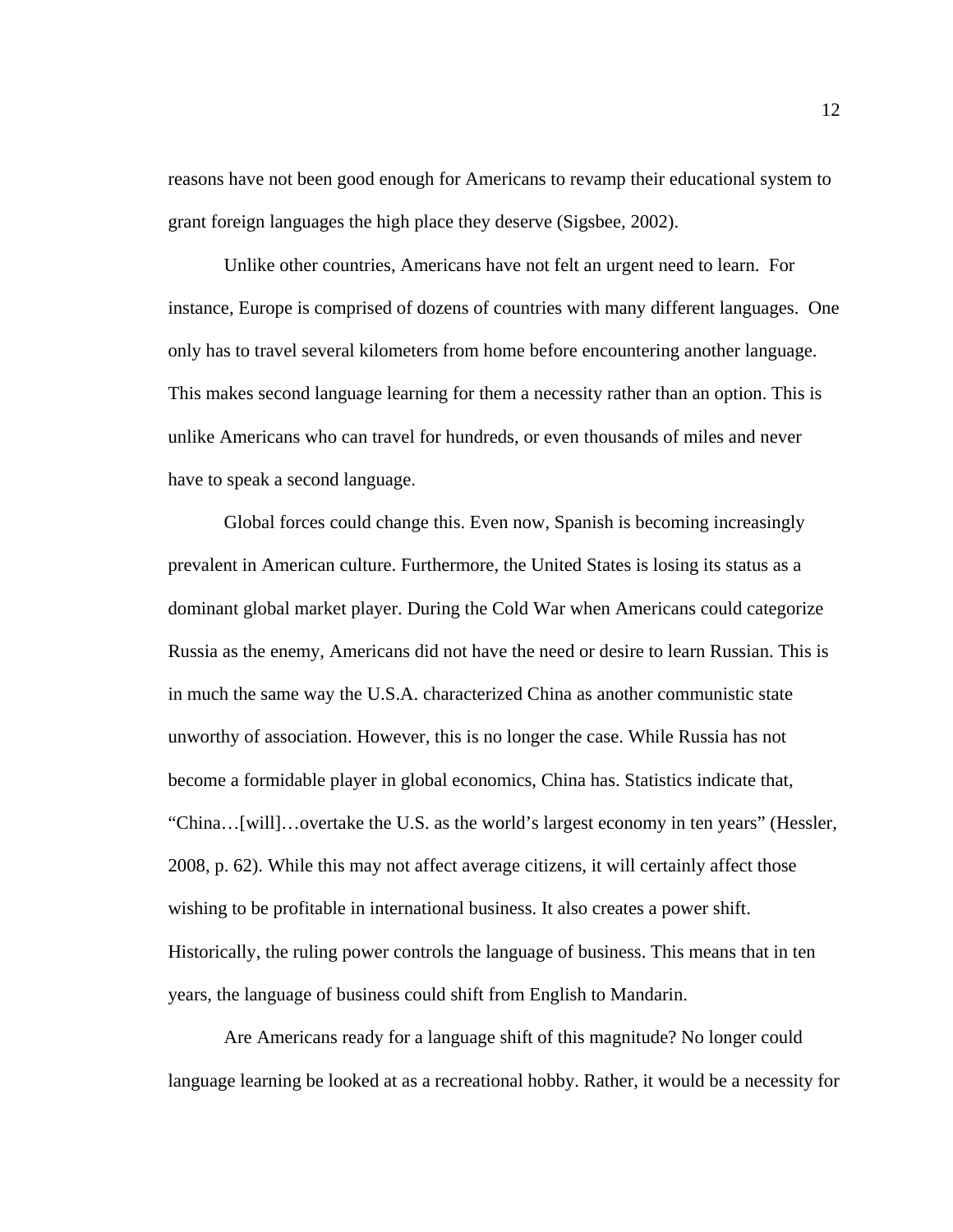trade. Fortunately, this change can be made easier though awareness of communication principles.

Intercultural Willingness to Communicate could be assessed through the Transtheoretical Model and vice versa. IWTC can be defined as one's predisposition to talk with someone of a different culture. When applying predisposition to the Stages of Change, one gains a new understanding of how to influence and raise another's IWTC.

To gain better insight into how this application may play out, the following section applies the stages of change to the communication model. While the application is hypothetical, it provides a starting point for examining each of the stages and developing interventions specific to a particular stage. In addition to the four original stages (precontemplation, contemplation, action, and maintenance), additional stages (preparation and termination) have been added.

It is important to realize that communication is a holistic process involving verbal and non-verbal expression; however, the non-verbal usually serves a secondary role in accentuating and clarifying the verbal—it does not replace it. Therefore, the verbal aspect of language (not including sign language) is often the primary mode of communication, targeted when learning a foreign language.

Precontemplation would mean that the person has never thought about learning a foreign language. If they had thought of learning a foreign language, they probably would have thought of using that language to communicate with someone who speaks that language. After all, there would be little value in taking a Spanish class merely for entertainment or with the intent of strictly conversing with one's classmates. People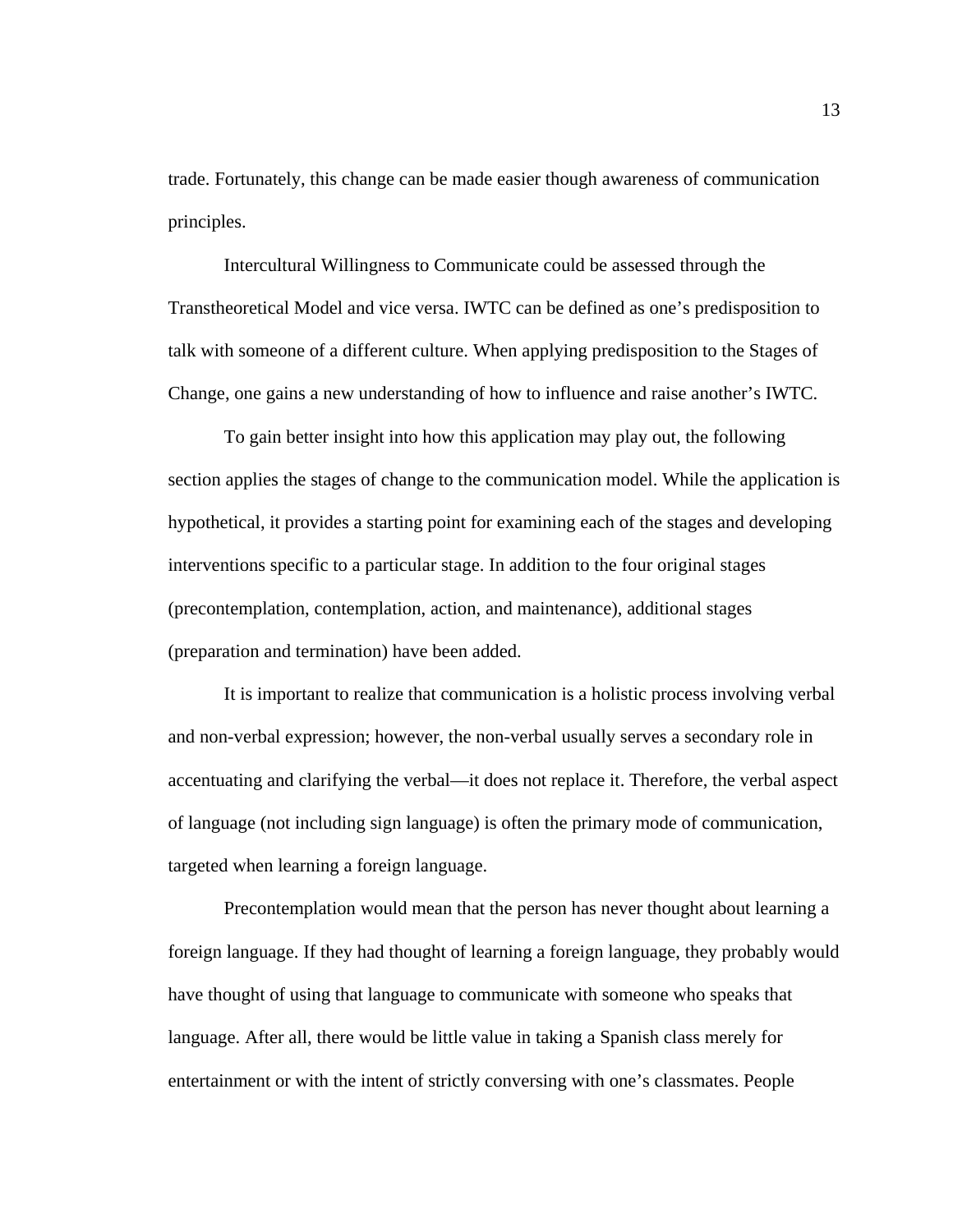usually take a language class with the intent of using that language to dialog with a native speaker of that language and/or someone who speaks the target language but not one's first language.

Contemplation would mean that the person has thought of talking with a person from another culture and brainstormed various ways of doing that. Most likely these thoughts are triggered by seeing an individual one would like to talk to or by reading about a need somewhere else which can only be filled through language acquisition. For example, if one desires to work for China Airlines and he/she doesn't speak English or Japanese, there would be a definite reason to think about learning one of those languages. This would also increase one's IWTC scores because one would want to practice communicating in that other language (or at least become more familiar with the other culture).

Preparation would mean that the person has identified a means for acquiring more skills for cross-cultural communication. This is where there may not be a direct correlation between this stage and IWTC. While it seems logical that having high scores on the IWTC would mean that one is generally more open to dialogue with other cultures, it doesn't follow that preparation leads to higher IWTC scores. If an individual is very focused on one culture, he/she may exclude all other cultures. This means that one would be very likely to talk with someone from the culture being focused on, but very unlikely to talk to someone from a different culture.

In the action stage, a person would be actively learning a foreign language with the intent to use it to communicate with someone from the culture that language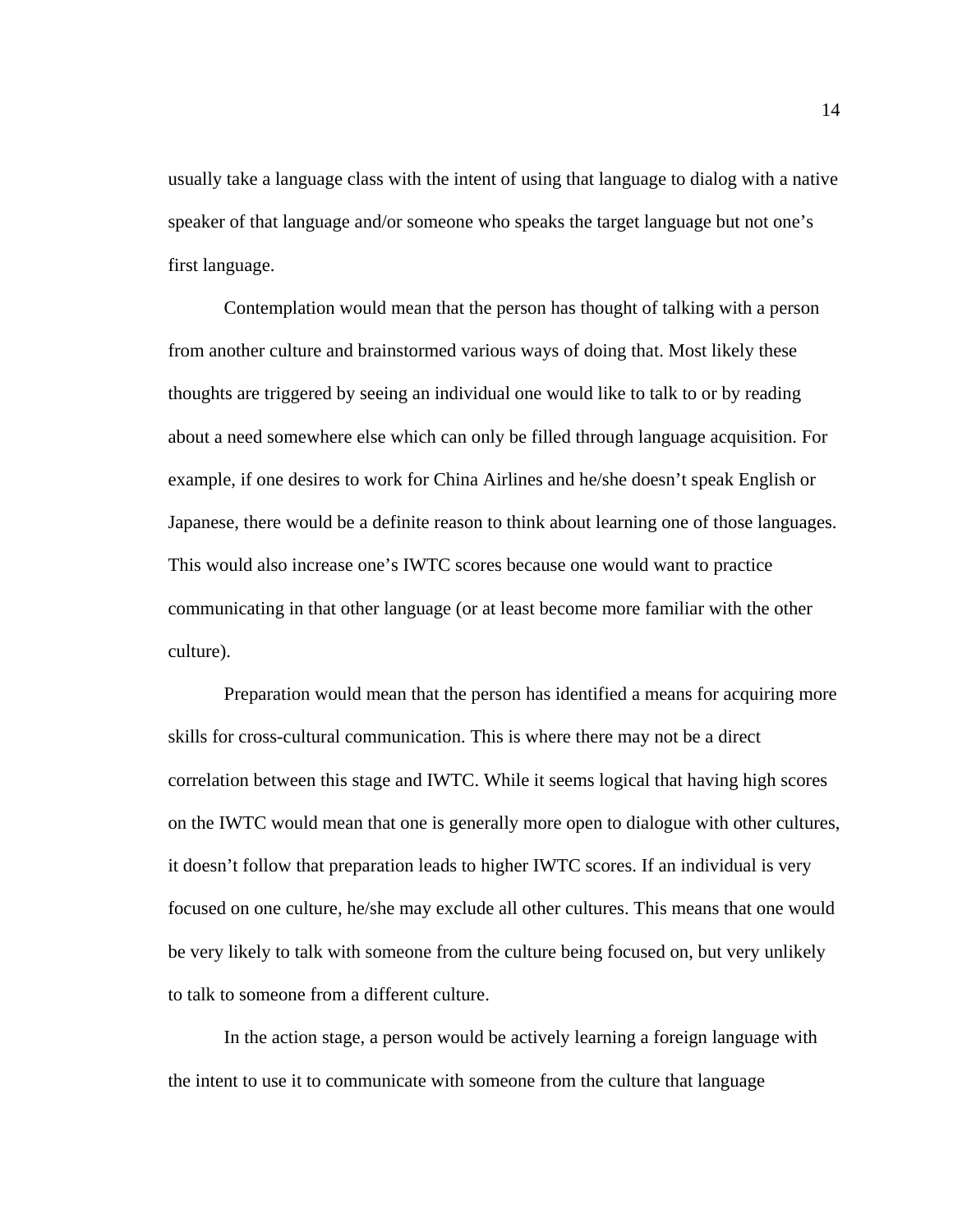represents. It would seem uncharacteristic for someone to actively study French with the expectation of communicating with someone from Russian culture. In addition, it would seem unlikely that someone would study a foreign language with no desire to communicate with another person in that language. It could be argued that classical Greek, classical Hebrew, Latin, and certain other non-spoken languages are studied for the purpose of interpreting and understanding ancient manuscripts and not for the sake of speaking to others. It would seem unlikely that people would study a commonly spoken language for this purpose.

The maintenance stage would assume that the basics of a language have been mastered and that communication can occur in that language. IWTC would argue that having this basic knowledge would make it much more likely for a person to communicate with someone from a culture similar to the language learned but not necessarily in that particular language. For example, an Australian may have learned some Korean. The Australian is more likely to talk to a Korean to maintain speaking skills; however, they may elect to speak English instead. At this stage, if one is high on the IWTC scale, one may contemplate learning another language.

In communication, the termination stage could be viewed more as an interruption or possibly a loss of language skills. Certain events may contribute to this interruption or loss, leading to a lowering of IWTC. When it comes to language learning, we forget for several reasons. First, the information was poorly learned at the start. This would happen during the action stage in that the teacher might be ineffective, the student may have poor study habits, or both. Secondly, there is interference of some sort. This could be due to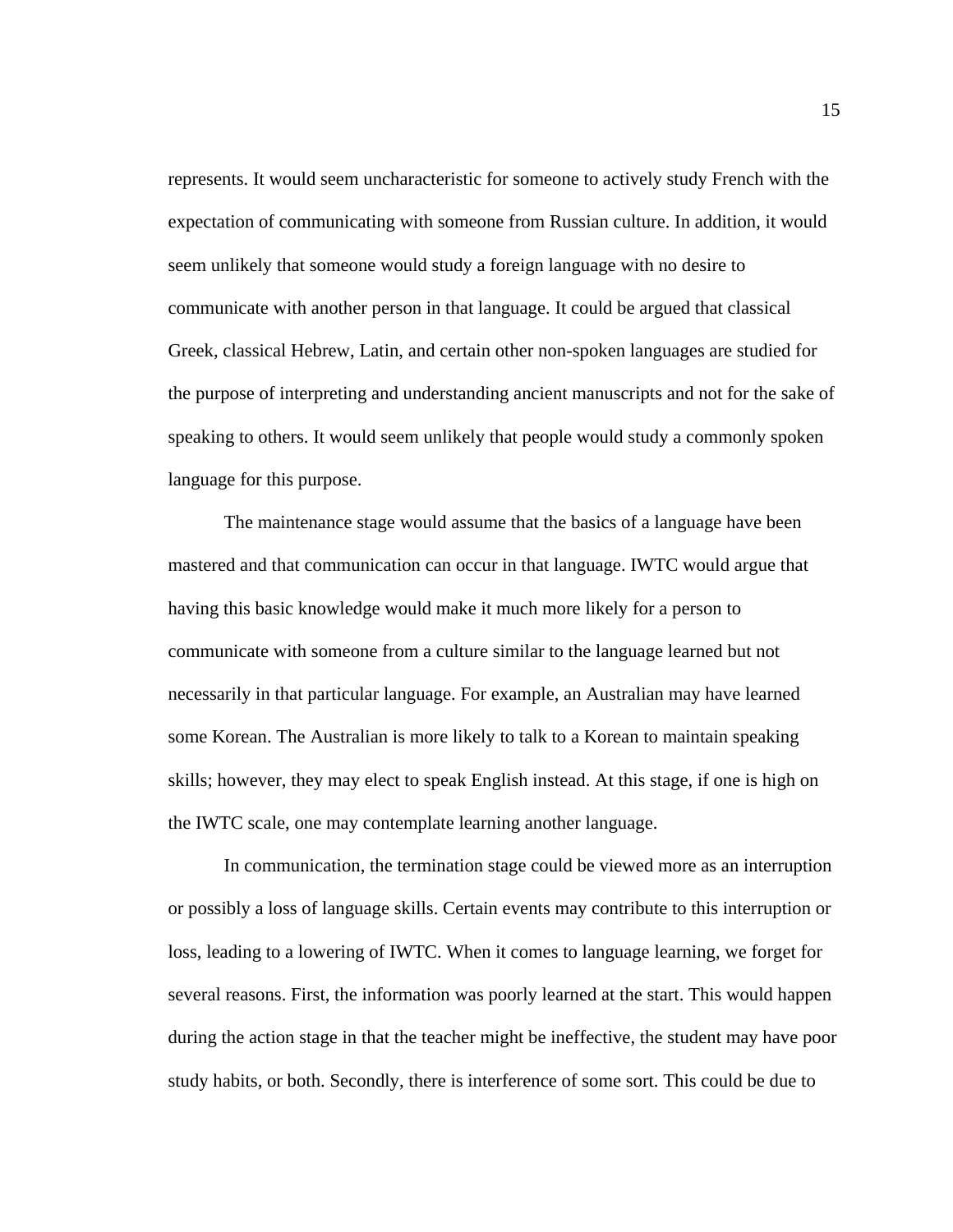one's prior information learned such as ethnocentrism or one's first language. If one believes that their culture is the best culture in the world, they may be less inclined to apply themselves to ardent language study. Third, one's first language may complicate learning a second language—especially in tones and intonations. This may discourage the language learner when he/she is unable to clearly communicate the newly learned language. Finally, interference may come from new learning demands. Perhaps a new language takes priority over the one being studied or the need to learn that language is diminished causing the person to refocus his/her energies elsewhere.

*Uses of theory extension.* Infusing the Transtheoretical Model with tenets of Intercultural Willingness to communicate would be beneficial to a wide range of educators and practitioners. For educators, they would construct lessons based on what stage of change the student was in. If the student had no desire to communicate with someone of a different culture, the teacher could devise ways to raise the student's awareness of the need for other cultures. For practitioners (especially those in multinational organizations), it would be useful to know which of the employees are most open to communicating with other cultures and what stage of readiness they are in to learn that culture's language. This would increase the likelihood of successful meetings with representatives from other cultures. Given this reasoning, we chose to investigate the following research questions.

RQ1: Which language would college students perceive as being the most valuable to learn?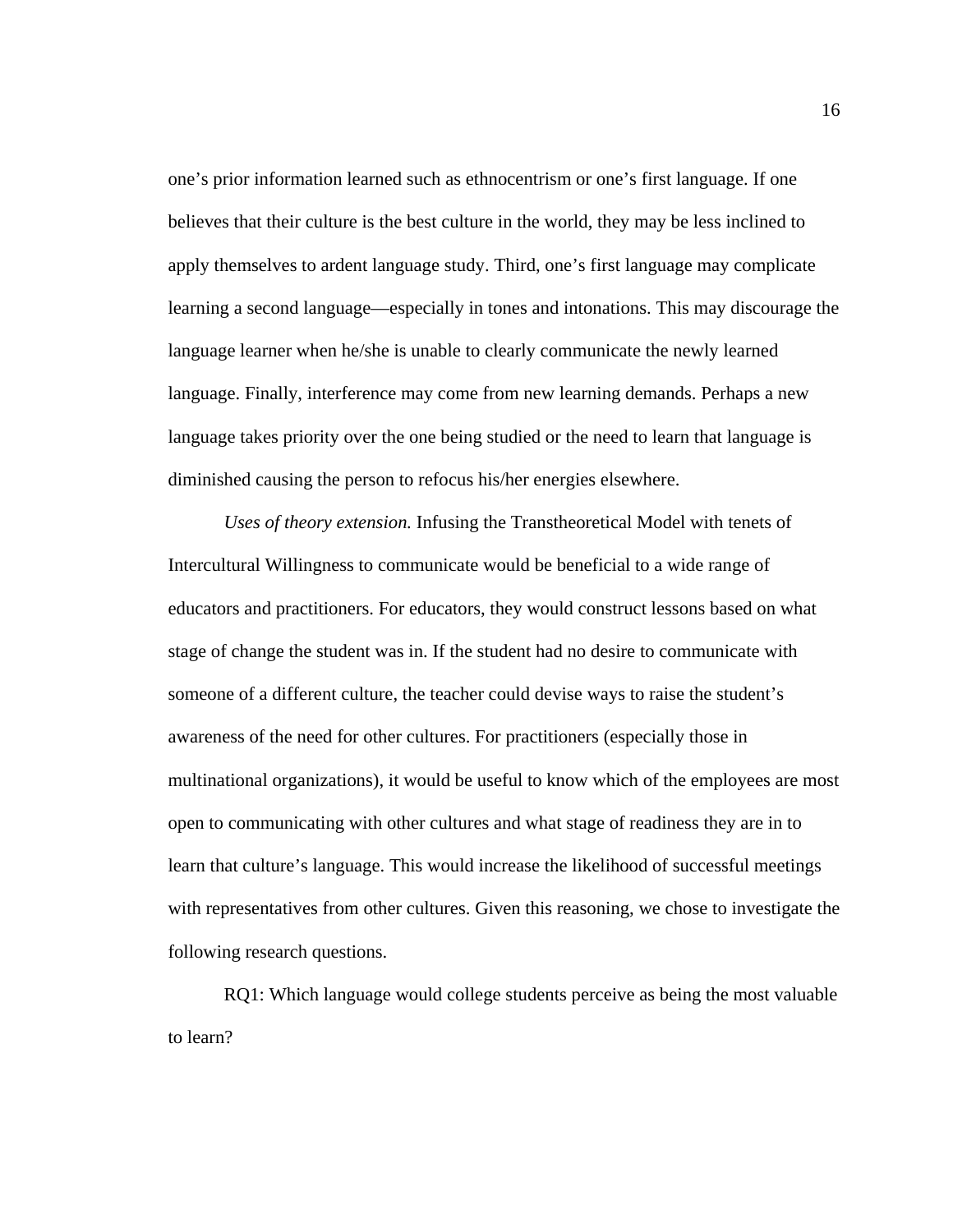RQ2: How do perceived value of a language, stage of second language learning readiness, and IWTC scores correlate?

RQ3: To what extent does the stage of change model predict value of L2 learning scores?

RQ4: To what extent does the stage of change model predict IWTC scores?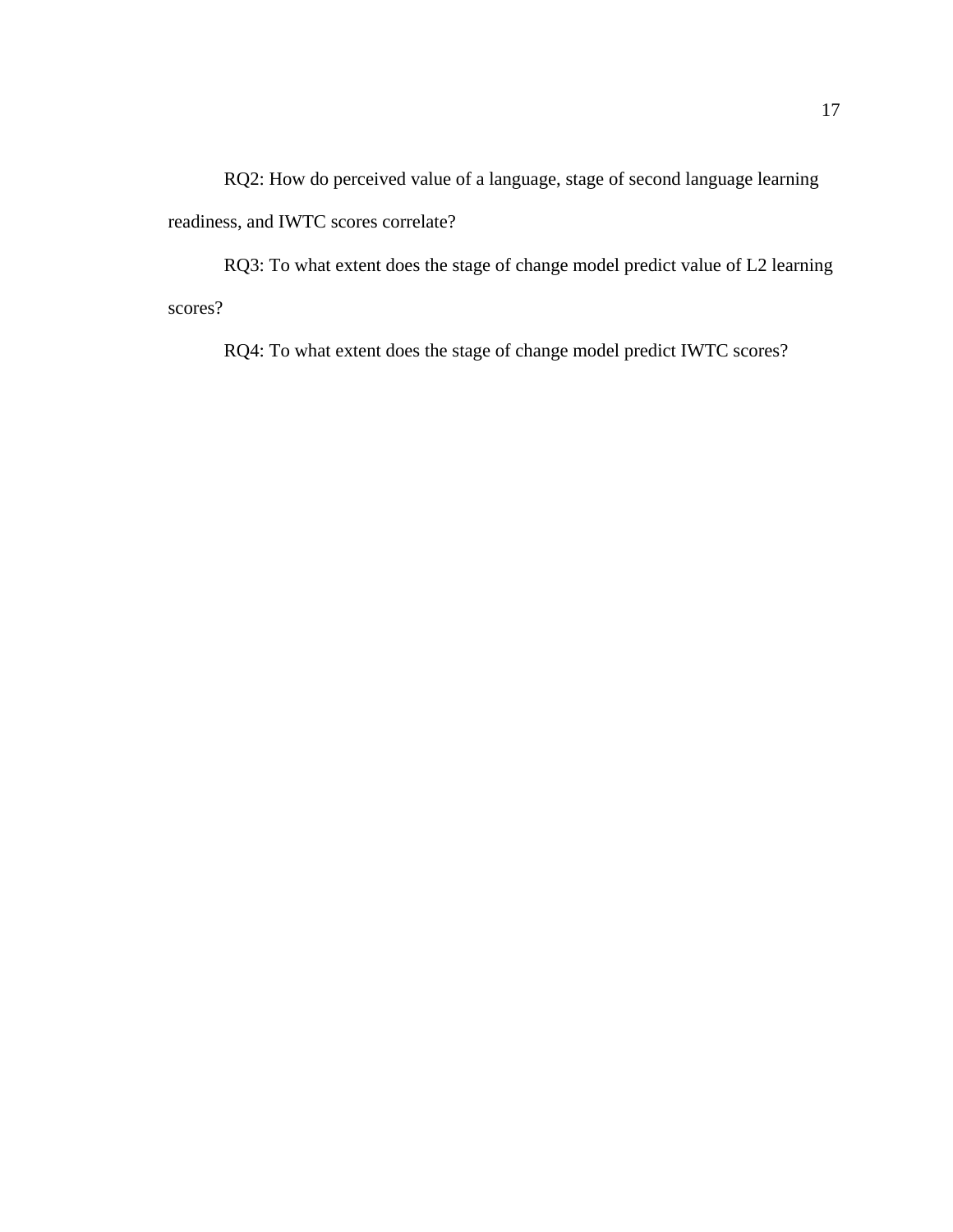### Chapter 2

### Method

### *Participants*

Participants were 211 students from a Midwest college. The participants were 40.3% male ( $n = 85$ ) and 59.7% female ( $n = 126$ ). The participants ranged in age from 17 to 56 (n = 211, m = 21.65, sd = 4.78). In this sample, 91.9% (n = 194) reported that they were Caucasian, 2.8% were African American ( $n = 6$ ), 1.9% were Asian/Hmong ( $n = 4$ ), and 2.8% did not disclose their racial status ( $n = 6$ ). In regards to major, 42 different majors were reported. Foremost, 18.5% ( $n = 39$ ) communication, followed by 10.9% ( $n =$ 23) accounting/finance, 9% ( $n = 19$ ) business, and 4.3% ( $n = 9$ ) social work. Finally, 98.1% ( $n = 207$ ) reported that English was their first language. Two participants reported Hmong and two reported Albanian as their first languages.

#### *Instrument*

A five-part, 65-question survey was developed. Section I used a modified version of the stages of change scale. For each of 32 questions of the original McConnaughy, et. al., (1983) survey, the phrase "foreign language" was inserted before (or in place of) the word "problems." For example, question one was adapted from, "As far as I'm concerned, I don't have any problems that need changing" to "As far as I'm concerned, I don't have any foreign language problems that need changing." Section II reproduced Kassing's (1993) intercultural willingness to communicate scale (reliability alpha of .83). Section III asked participants to rate on a scale of one to ten how valuable they thought it was to learn the following major languages: Italian, Chinese, German, Japanese, Arabic, Spanish,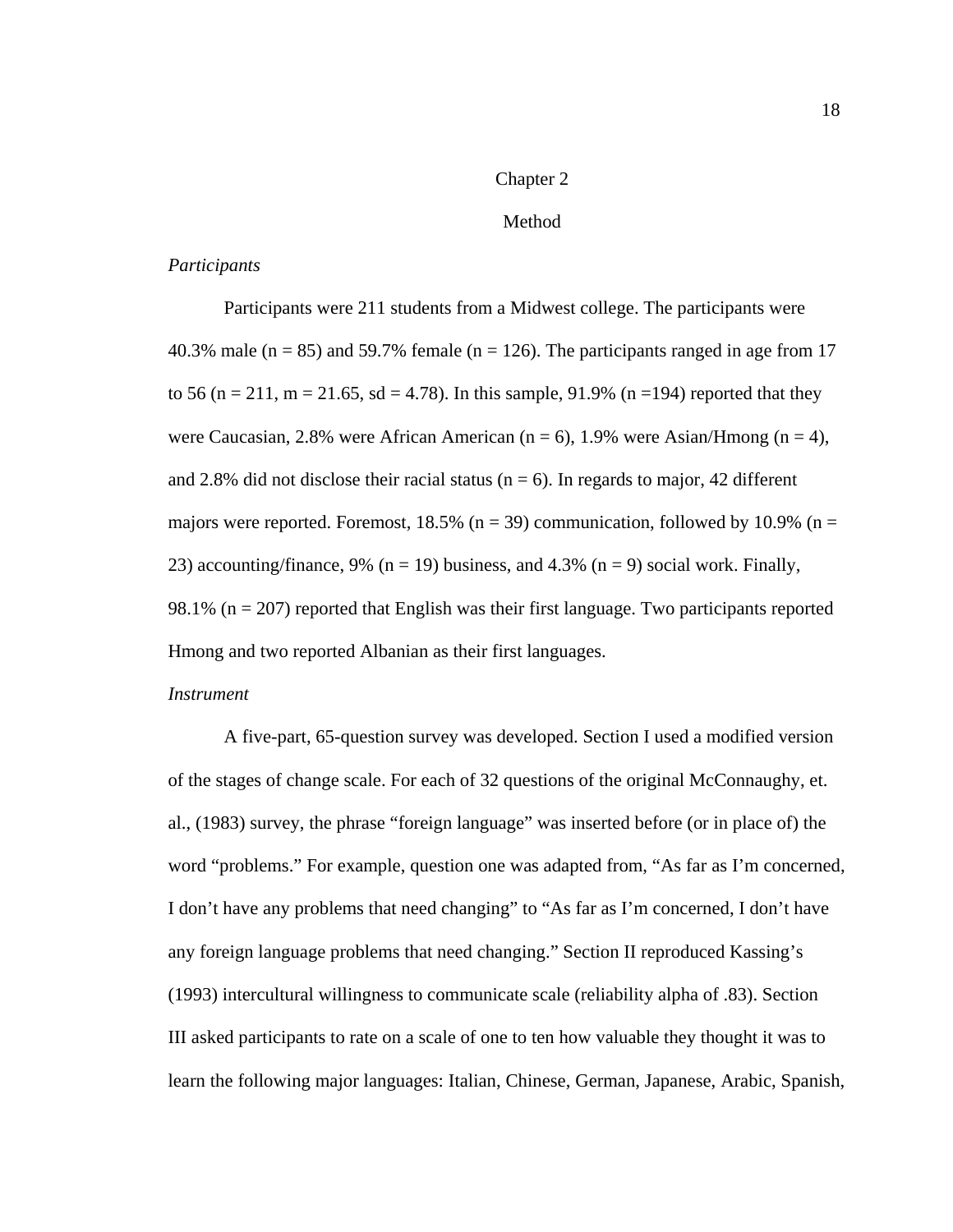French, and Russian (1, not valuable; 10, very valuable). Section IV asked participants about the language(s) they took in high school, proficiency in a language, their perceived value of learning an L2, and the value they perceived a prospective employer would place on L2 skills. Section V asked for the following demographic information: age, sex, race, major, estimated GPA, and first language.

### *Procedure*

Surveys were collected from April 22 to July 7, 2008. Participants were surveyed in a classroom in which each had his/her own desk. Both researchers were present in the room during the survey. Participants were asked to read and sign a consent form, turn the consent form in to the researchers, and then fill out the survey. Participants were informed that their participation was voluntary and that they could withdraw from the study at any time.

Due to the heavy influence of communication on this study, all the participants surveyed were part of a communication class. Most were students in introduction to human communication. This greatly reduced the chance of duplicating participants. When the survey was administered to a different class, students were asked not to participate if they had already taken the survey. In most cases, there was no remuneration for participation in the survey; however, at the teacher's discretion, extra credit was allowed for participation, though the same amount of extra credit could be awarded for a different project.

The data was entered into the SPSS program where various statistical tests were performed. The first research question asked which language college students perceived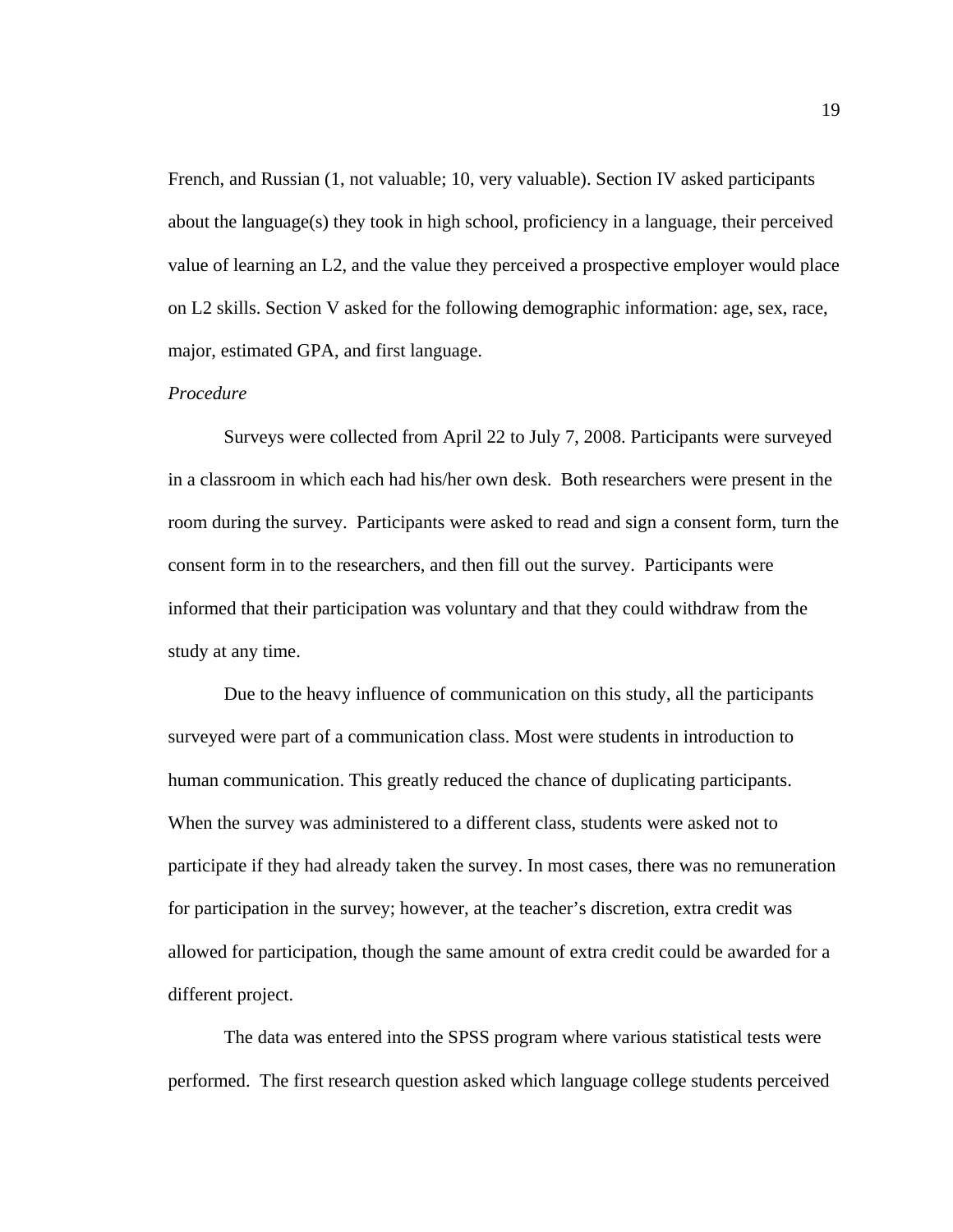as being the most valuable to learn. The second research question asked how do perceived value of a language, stage of second language learning readiness, and IWTC scores correlate. This was evaluated in two parts. First, value of learning a second language was measured by combining all scores in Section III. Second, means of readiness to learn, the stage of change, and the value of learning a foreign language were correlated. The third research question asked to what extent does the stage of change model predict value of L2 learning scores. It was evaluated by running a one-way analysis of variance. The five variables representing the stages of change were placed in the independent variable box and the variable representing value of learning a second language was placed in the dependant list. The fourth research asked to what extent does the stage of change model predict IWTC scores. It was evaluated by running a one-way analysis of variance. The five variables representing the stages of change were placed in the independent variable box and the variable representing intercultural willingness to communicate was placed in the dependant list.

Because questions were re-worded slightly, to reflect this area of study, factor analysis was conducted on the 32 item stage of change model. Criteria for factor extraction included the following: Eigen value  $= 1$ , at least three items to measure each factor, and a Cronbach alpha reliability of at least .7 for the items representing each factor. Based on these criteria, five factors were retained (see Appendices B & C).

The first factor included 12 items and appeared to measure the action stage. Interitem alpha reliability equaled .94. The second factor included seven items and appeared to measure the precontemplation stage. Inter-item alpha reliability equaled .81. The third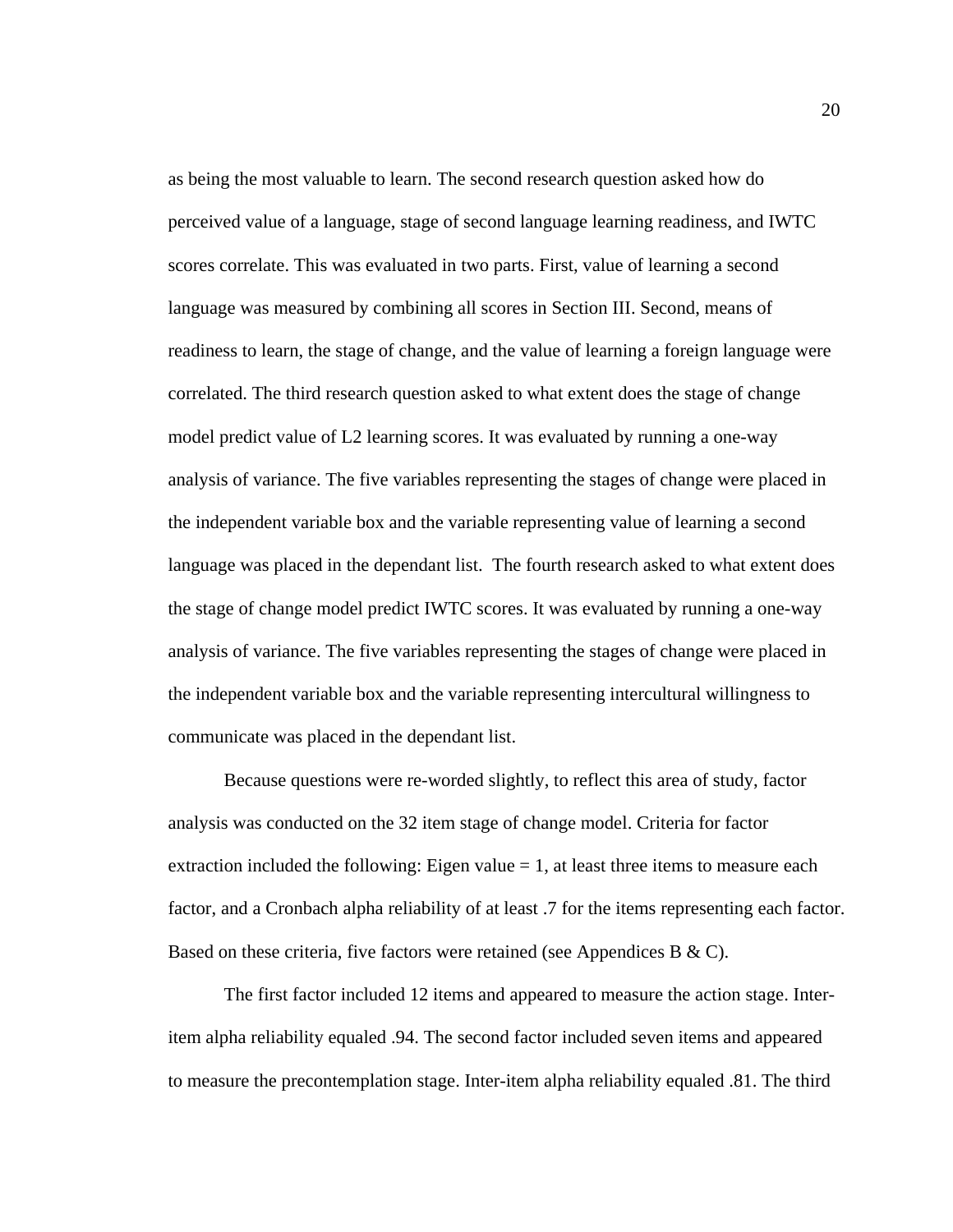factor included five items and appeared to measure the maintenance stage. Inter-item alpha reliability equaled .79. The fourth factor included three items and appeared to measure the preparation stage. Inter-item alpha reliability equaled .73. The fifth factor included three items and appeared to measure the contemplation stage. Inter-item alpha reliability equaled .65.

 Value of learning a second language was calculated by combining the scores on value students placed on eight major world languages. We believe that the more a person values a language, the higher they would score one each language. A higher combined score would yield a higher total value placed on learning a foreign language. Alpha reliability for the eight items was .82.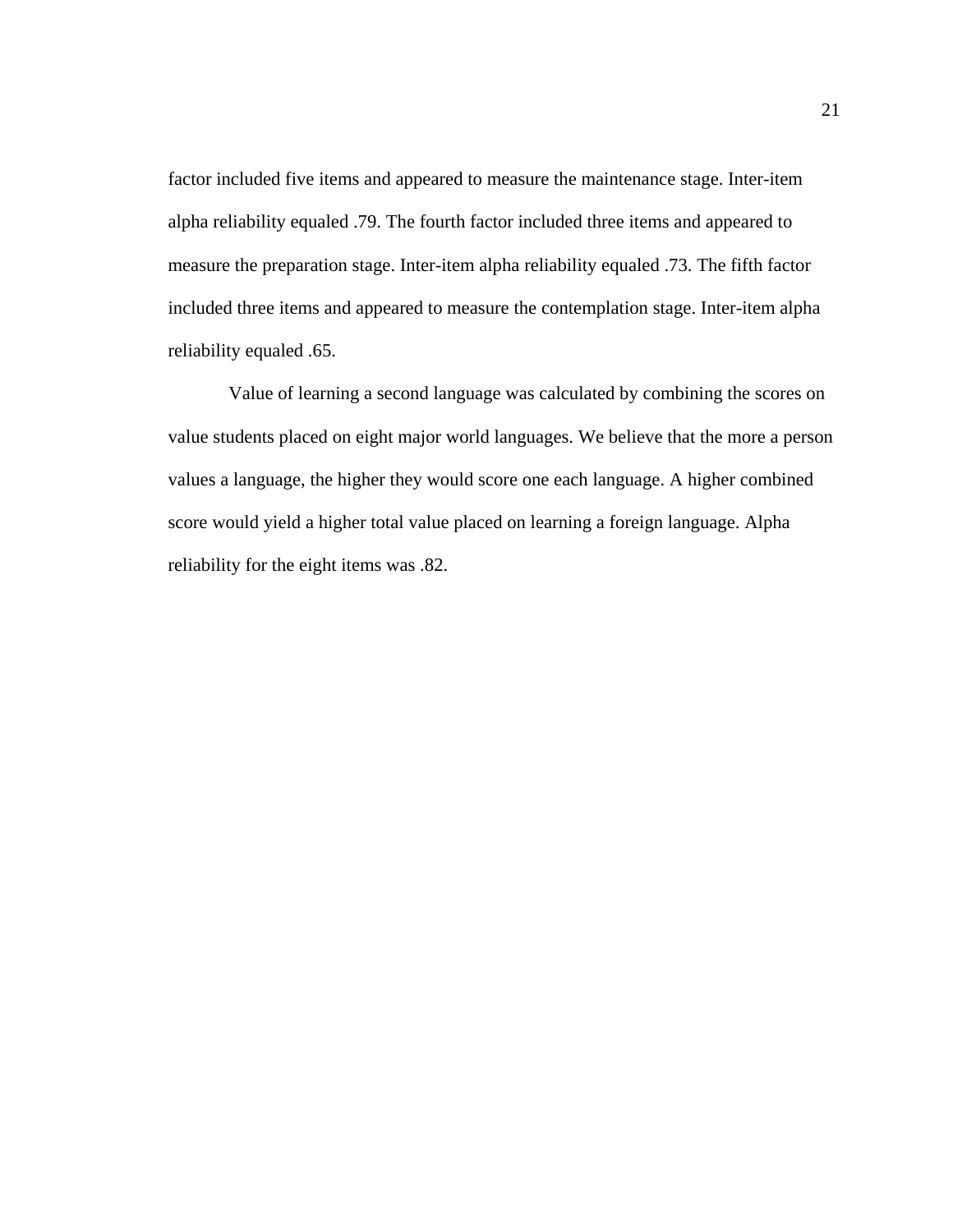### Chapter 3

### Results

The first research question asked which language would college students perceive as being the most valuable to learn. College students overwhelmingly reported Spanish as the most valuable language to learn ( $n = 211$ ,  $m = 9.11$ ,  $sd = 1.47$ ), followed by Chinese  $(n = 211, m = 5.22, sd = 3.02)$ , and French  $(n = 211, m = 5.20, sd = 2.85)$ . Russian ranked lowest (n = 211, m = 3.63, sd = 2.51). (See Table 1).

Research question two asked how do perceived value of a language, stage of second language learning readiness, and IWTC scores correlate. Readiness to learn a foreign language was negatively correlated to precontemplation ( $n = 207, -.35, p < .01$ ), whereas the other stages showed a positive correlation: contemplation ( $n = 207$ , .23, p  $< .01$ ); preparation (n = 208, .17, p  $< .05$ ); action (n = 206, .19, p  $< .01$ ); and maintenance  $(n = 207, 0.24, p < 0.01)$ . Intercultural willingness to communicate correlated with the stages of change as follows: precontemplation ( $n = 208, -.23, p < .01$ ), contemplation ( $n =$ 208, .16, p < .05), preparation (n = 209, .05, not sig.), action (n = 208, .32, p < .01), and maintenance ( $n = 208$ , .32,  $p < .05$ ). Readiness to learn showed a positive correlation to intercultural willingness to communicate ( $n = 208$ , .32,  $p < .05$ ).

The third research question asked if the stages of change model could predict how much students valued learning a second language. Results indicated that they could. Regression of the model on the value of learning a second language was found significant  $(F = 6.696, df = 5, 199, p < .01)$ . The model predicted 14.4% of the variance between the stages of change and the value of learning a foreign language. Within the stages of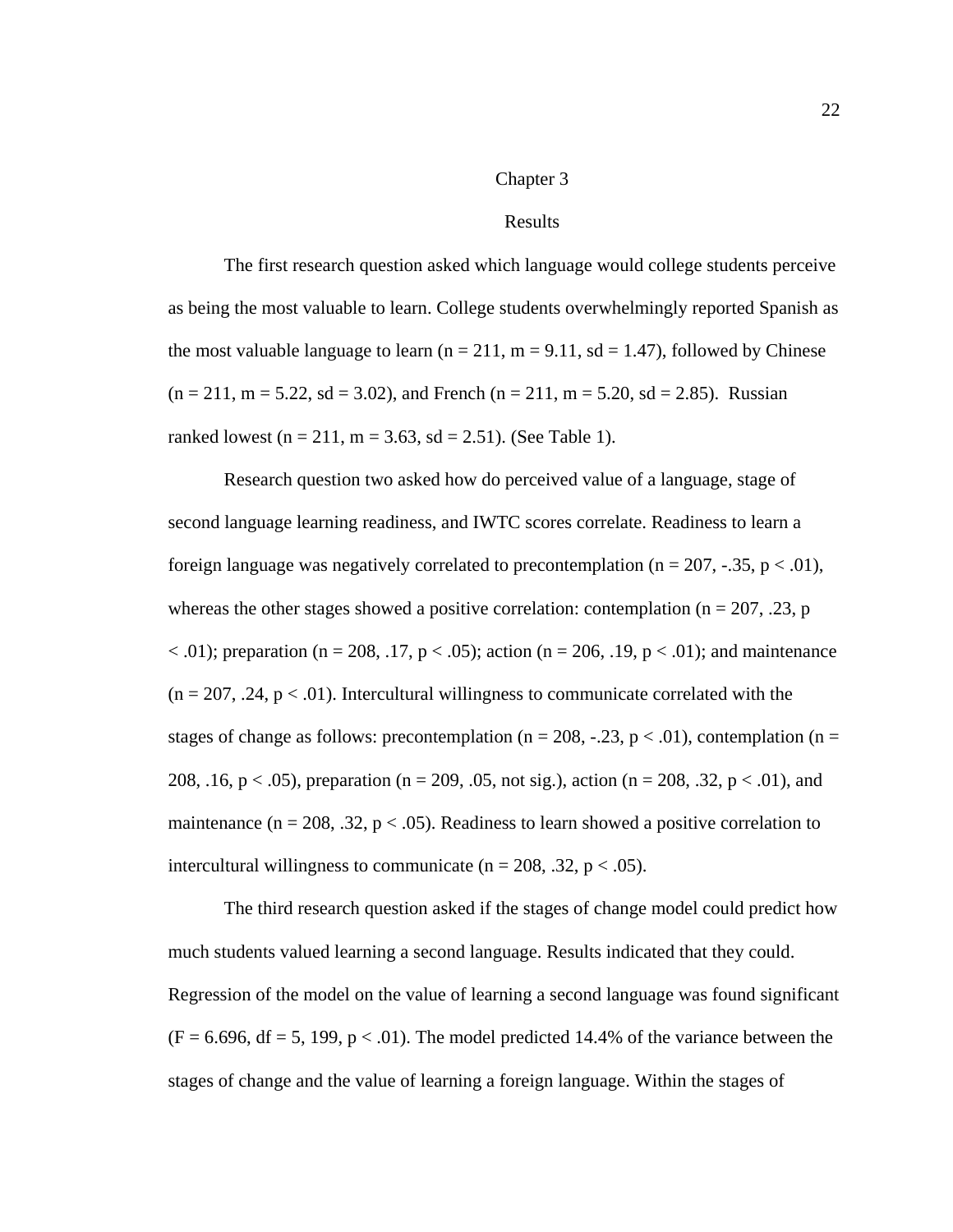change model, the precontemplation stage represented the only significant predictor (see Appendix G).

The fourth research question asked if the stages of change model could predict students' willingness to interculturally communicate. Results indicated that they could. Regression of the model on the IWTC was found significant ( $F = 7.966$ , df = 5, 201, p < .01). The model predicted 16.5% of the variance between the stages of change and IWTC. Within the stages of change model, action and maintenance stages represented the most significant predictors (see Appendix H).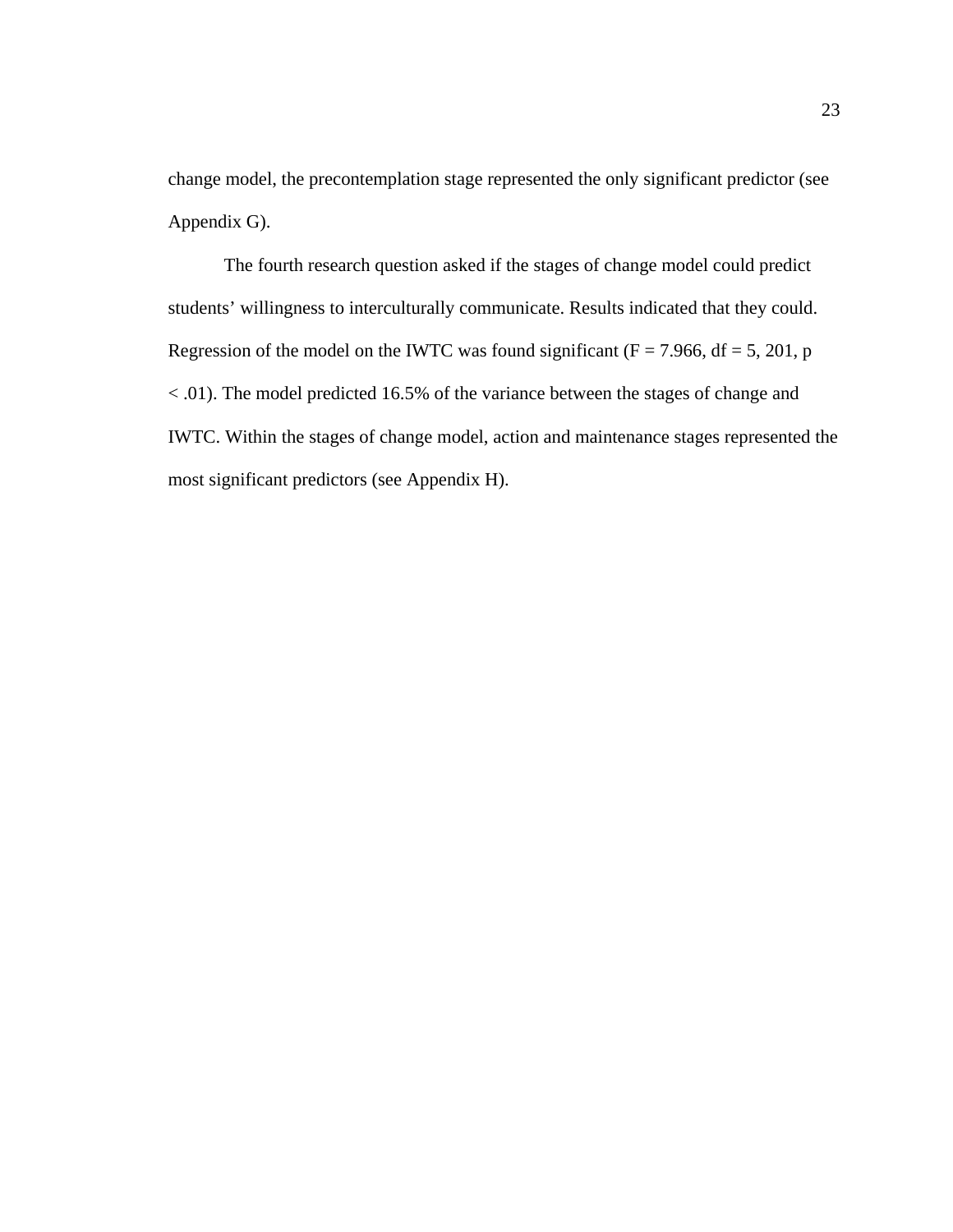### Chapter 4

### Discussion

The current study underscored the idea that level of readiness for an action can be measured (e.g. McConnaughy, et. al., 1983; McConnaughy, et. al., 1989). Consistent with these (and other studies), participants clearly clustered into separate stages of change. Also consistent with other studies (i.e. Hemphill & Howell, 2000; Lippke & Plotnikoff, 2006; Weeslley & Briggs, 2004), the Transtheoretical Model can be applied with confidence to areas of life beyond clinical dependencies.

This study applied the stages of change to foreign language learning. Participants grouped into five clusters. Results indicate that college students in the Midwest score highest (on a five-point scale) in maintenance (3.33), followed by preparation (3.25), contemplation (3.20), action (2.46), and precontemplation (2.29). The number of participants in each category who scored high (between 4 and 5) is as follows: precontemplation: 7; contemplation: 54; preparation: 61; action: 17; and maintenance: 52. Knowing this logically led to the first research question.

The first research question asked which language would college students perceive as being the most valuable to learn. It is unsurprising that a group of students surveyed in the Midwest would rank Spanish as the most valuable language to learn. First, many students take Spanish in high school. This exposure would likely create a latent priority for Spanish, given the numbers of people who believe it is important, more are likely to believe it is important. Secondly, the United States is bordered by Canada and Mexico. Although many Canadians speak French, it is commonly assumed that all Canadians are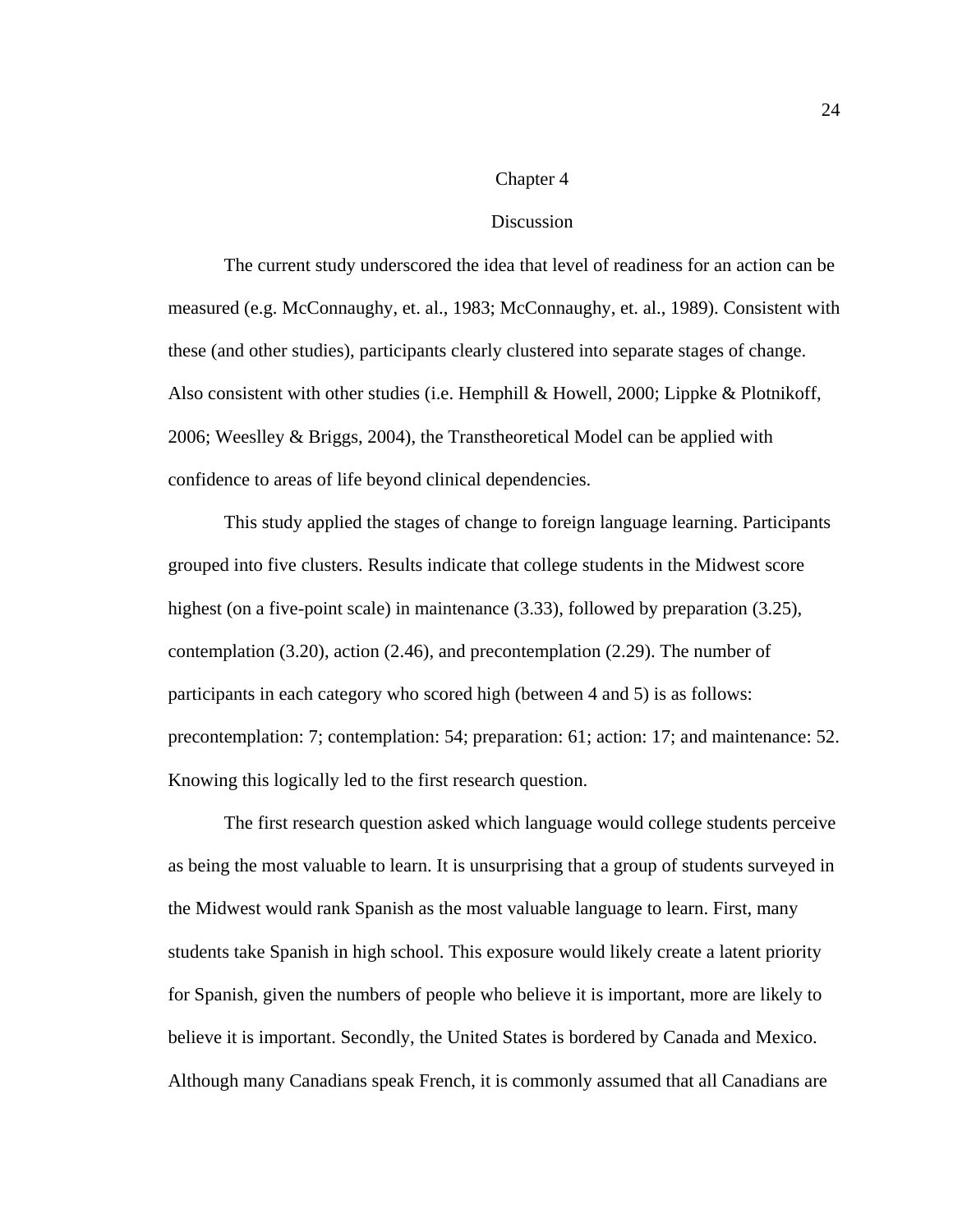bilingual; however, most people who travel in Mexico often find it more challenging to communicate in English. This helps with the perception that Spanish needs to be studied. Likely the most compelling reason stems from the number of Mexican and Latin American nationals immigrating to the United States. According to the 2007 data released by the U.S Census Bureau, over 35 million (12.3%) of Americans speak Spanish at home (Lowe, 2008). In addition, there are an estimated 12 million undocumented immigrants (predominately Hispanic) currently living in the United States (Passel, Capps, & Fix, 2004; Luddden, 2008). These numbers are expected to continue rising.

Strangely enough, given the real and perceived value of Spanish, students rate their Spanish speaking ability very low. This could indicate low self efficacy when it comes to second language communication. In other words, if students were forced to use their foreign language, they would discover that their ability far exceeded their estimation. Another possibility is that internal and external motivating factors are not strong enough to overcome natural inertia. In other words, people will not act wholeheartedly on a challenge that is not assured to happen.

Studying a second language is a graduation requirement for many high schools and colleges; however, students rarely practice what they learn. They may intellectually subscribe to the benefits of a second language, but the opportunity to practice it is limited to, at best, a semester abroad. Schools do not have the time or efficiency to provide intensive, quality language training.

The second research question asked how the perceived value of a language, stage of second language learning readiness, and IWTC scores correlated. It is reasonable that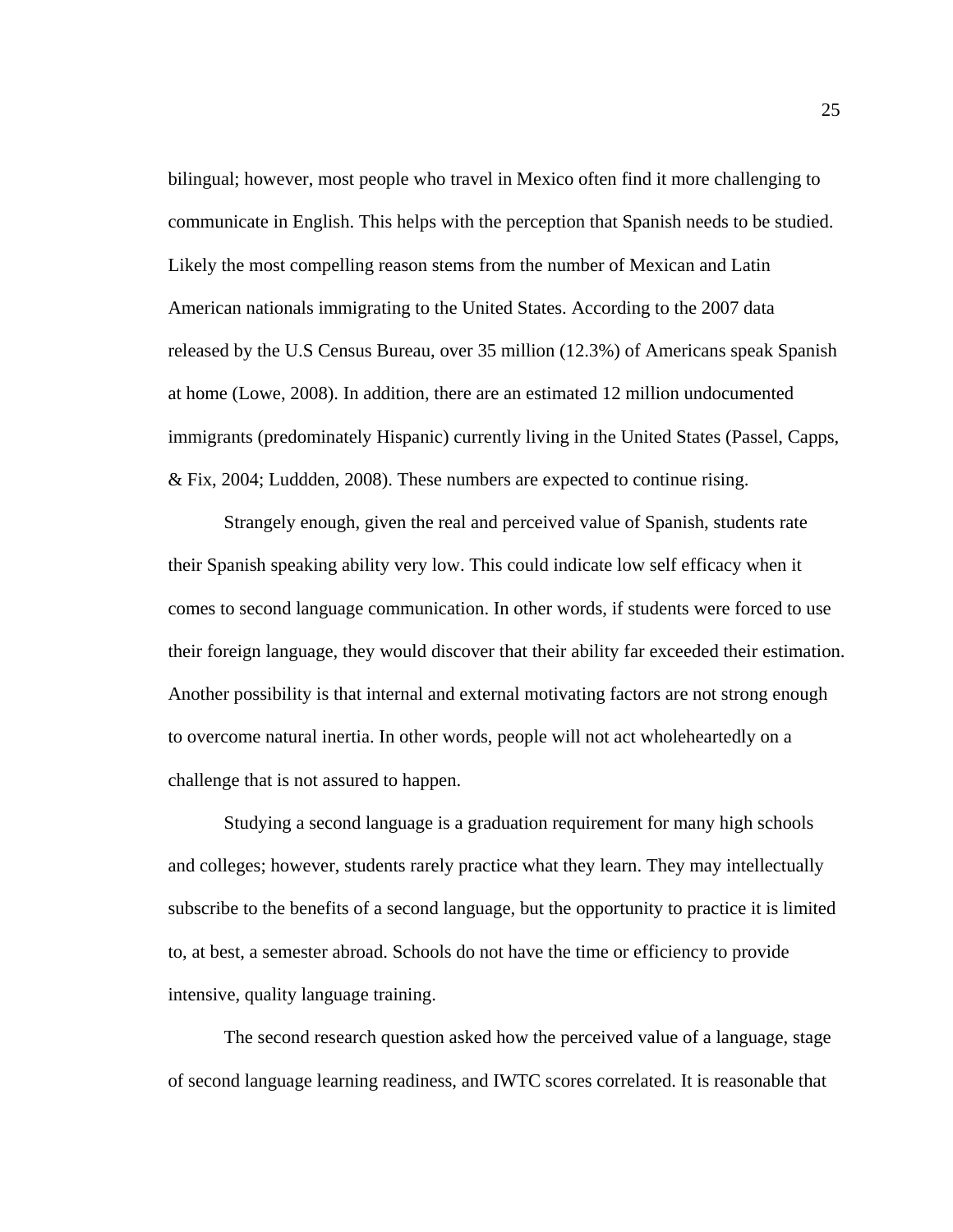each variable should show significant correlation. Each of the concepts is intuitively related to the others. Although the preparation stage does not significantly correlate to IWTC, it could indicate that there is a middle ground between "willingness" and "unwillingness" to communicate interculturally.

The third research question asked to what extent does the stage of change model predict value of L2 learning scores. Although the total model predicts some of the value of learning a foreign language, the only stage that predicts L2 learning is precontemplation. Meaning, that if a person has never thought about learning a foreign language (they are not ready to learn), they place little or no value on learning a foreign language. This makes sense. When a person values something, they often think about doing it, are doing it, or have done it.

In this study, only 19% of students scored high on precontemplation (computed based on scores between 3 and 5). In contrast, the percentages for the other stages are as follows: contemplation (65%), preparation (66%), action (27%), and maintenance (69%). The disparity between action, inaction, and thinking about action, should be evident. One would think that there should be much action when there is much value.

Since this is not the case, it can be inferred that value is a very subjective item. People may not know how much they value an activity, experience, or object; yet, they may know how much they *don't* value it. For example, if a person is in the maintenance stage of language learning, he/she may have the language so ingrained that they no longer consciously assign strong value to that language. It just is, rather than something to put great energy into.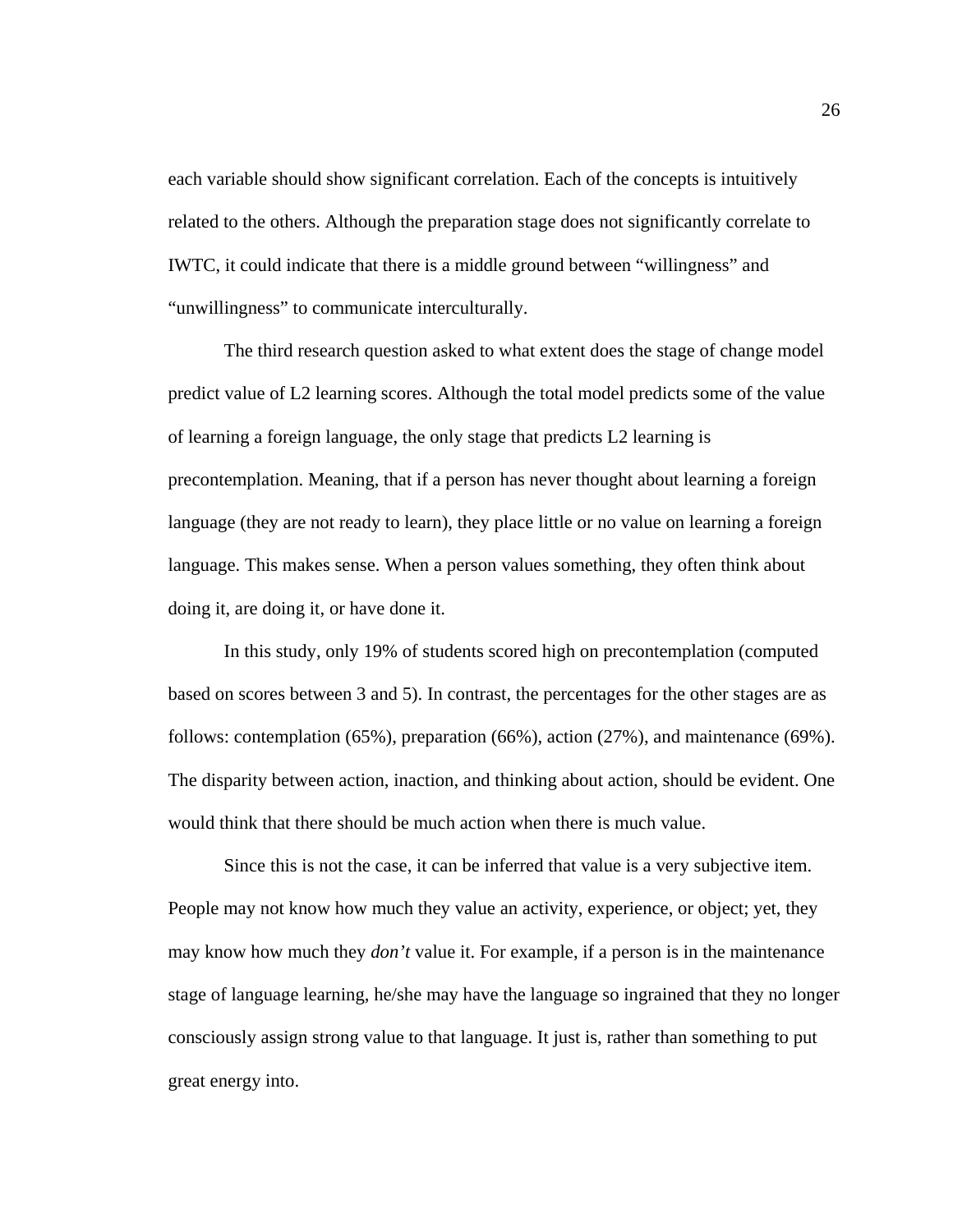Another issue regarding this discrepancy is the woeful scores reported on language proficiency. If 69% of students are indeed in the maintenance stage then foreign language proficiency scores (for those who have studied a foreign language in high school) should be relatively high. Instead,  $78.5\%$  (n = 140) rated his/her foreign language skills between "fair" and "poor." Only 7.1% ( $n = 140$ ) rated his/her foreign language skills from "very good" to "excellent." This indicates a significant disconnect between an individual's value of a language and willingness to do something about it. Perhaps this more accurately assesses individual's perceived expectation of how much they *should* value that language.

The fourth research question asked to what extent does the stage of change model predict IWTC scores. Action and maintenance were the two stages that predicted students' willingness to communicate with other cultures. Apparently, those who were motivated to learn and stay current on their chosen languages are also the ones motivated to communicate with other cultures. While this communication may or may not take place in a foreign language, the determination it takes to learn and maintain foreign language skills likely shapes the attitude of interacting with persons from another culture.

Although the stages of change model correlates to readiness to learn and IWTC, its usefulness in predicting outcomes was not as strong as expected. This could be explained through examination of the original use of the model: lifestyle choices relating to health. Chemical dependencies and other behavior patterns rarely occur overnight. Certainly the effects may take years to become evident with many signs along the way.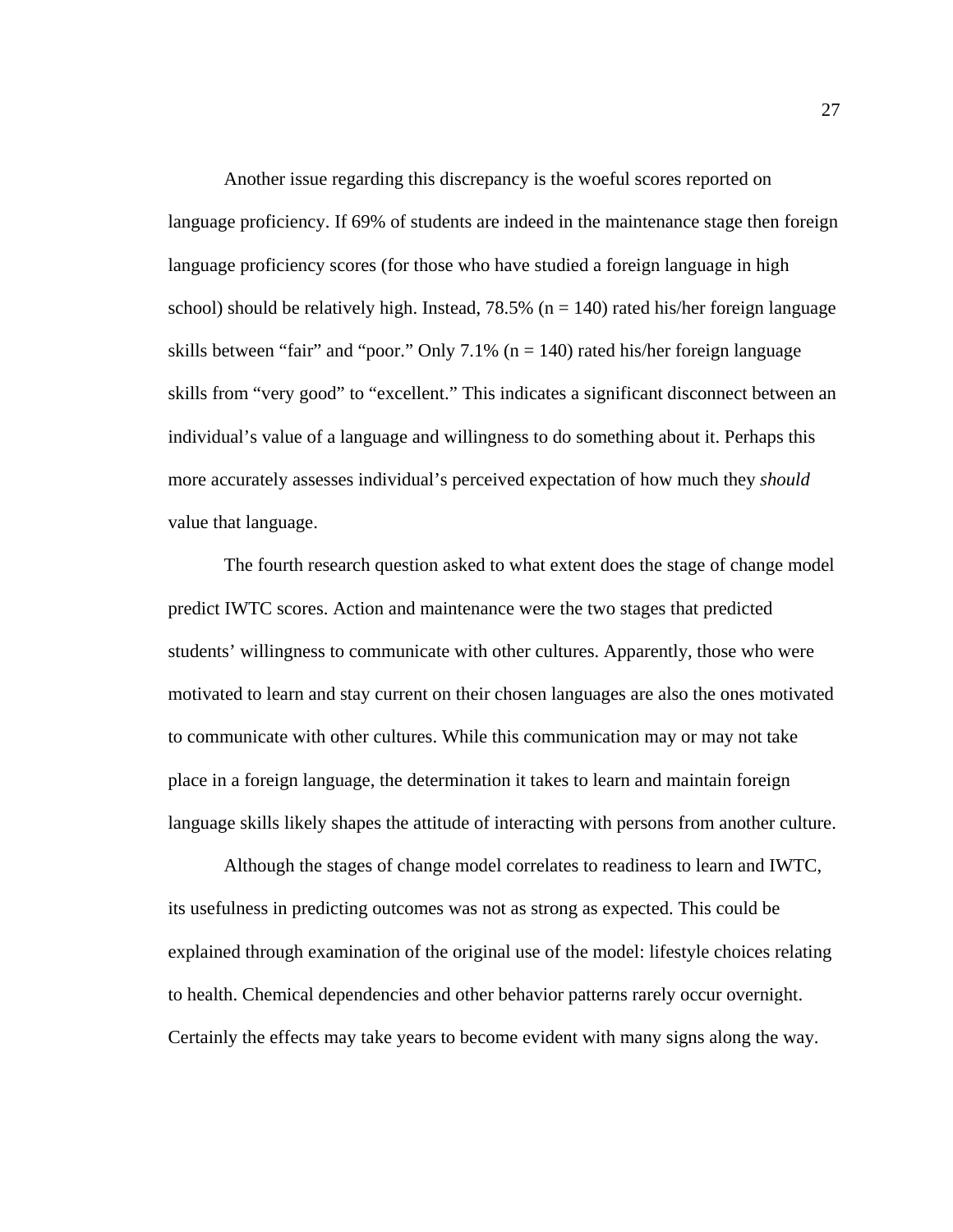These signs are not as obvious when dealing with a language or a communication opportunity.

This study indicated several things. First, the stage of change model can be applied to L2 learning. If an educator determines student readiness to learn a target language at the onset of the class, he/she can tailor the curriculum to meet the students' needs. This may be easier to accomplish in a smaller classroom setting; however, in larger classes, it could indicate that classes should be split into readiness groupings.

Second, while value of learning a foreign language correlates to intercultural willingness to communicate ( $n = 208$ , .32,  $p < .001$ ), the concepts are not equal. While this makes sense, it is unfortunate. If a person studies a language, he/she should be willing and seeking situations in which to communicate. Also, as one learns of a particular language, one's worldview should be expanding. This should increase the overall desire to interact with cultures different from one's own. Some of this disconnect could be explained as a result of educators who teach a language outside the context of its culture. Perhaps too much time is devoted to rote memorization of words, sentences, and grammar rules, with too little time spent framing the language in its culture. Language should not be extricated from culture, since it is the culture that made the language what it is. Furthermore, as students become more immersed in a particular culture, their interest in knowing and communicating with other cultures should be piqued.

This is directly related to student scores on the stages of change. While most students are thinking about taking action, few are doing anything about learning a second language. The goal of education should be to train individuals to function better as adults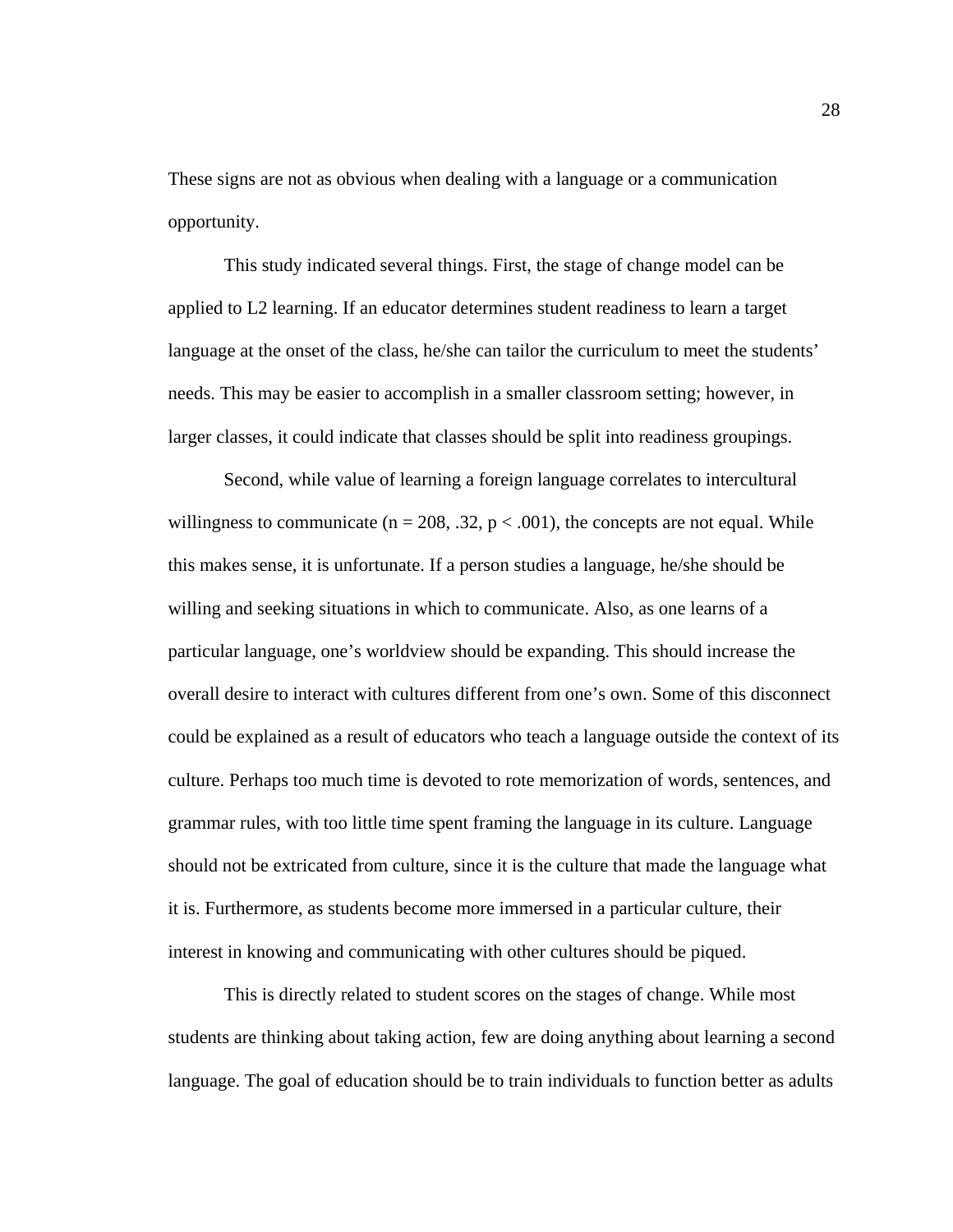and to teach and build on skills which will produce more effective members of society. However, this study indicates that students are not taking advantage of their current situation. This could reflect one of the limitations of the study in that many of those sampled were in-coming freshmen. It could also signal a deeper failure of the school system from elementary through higher education. Given the high percentage of students reporting having taken a foreign language in high school, it is disappointing how few report maintaining their language skills.

Since there is such a strong connection between the stages of change, IWTC, and perceived value of learning a foreign language it would seem appropriate to provide educational opportunities that would target each of the stages of change (e.g. Weslley  $\&$ Briggs, 2004; Lippke & Plotnikoff, 2006). For those who are in precontemplation, it would be necessary to devise a way for those individuals to see a clear and present need for language improvement skills. If one is in contemplation, it would be advisable to combine the need with the opportunity to take a class. Students in the preparation stage need encouragement and resources to make the smoothest transition possible into action.

For those in action and maintenance stages, it is important to facilitate interlanguage encounters with the focus on practicing what is being learned or maintained. For example, as part of the course, the educator could require students to have a "language buddy" that is fluent in the target language and meet with him/her several times per week. The teacher could facilitate this by establishing and maintaining positive relations with existing language communities through language exchange programs, big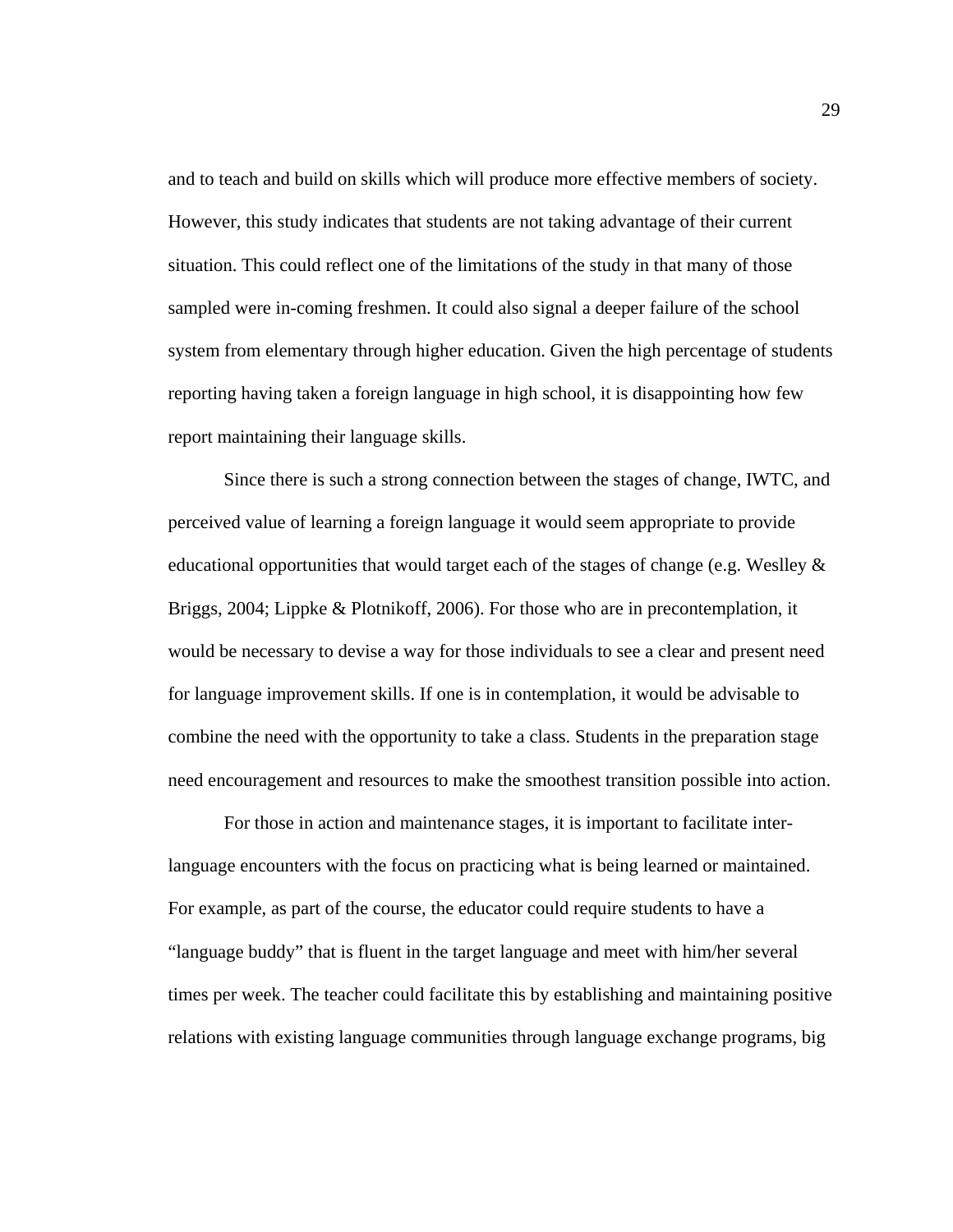brother/big sister programs, and/or other such peer-peer and peer/mentor relationships. Ideally this would improve language skills in addition to decreasing ethnocentrism.

Persons who are preparing or contemplating learning a foreign language may not feel like they are able to communicate with another culture yet. As a person acquires greater language skills, they also gain confidence to use those language skills. In the same way, intercultural exchanges build confidence to engage in more intercultural communication settings. Although these interactions are not of necessity carried out in a foreign language, knowledge of the foreign language may break down ethnocentrism stereotypes that lead to communication closedness. For example, if there is an intercultural communication exchange between a native English speaker and a native Mandarin speaker, neither may be comfortable speaking the other's language; however, if the English speaker can engage in primitive Mandarin, the Mandarin speaker may be much less reticent to speak the English he/she knows.

Equally important to cross-language interactions would be promoting selfefficacy, lower ethnocentrism, and lower communication apprehension. Each of these can contribute to the breakdown of the ultimate goal: effective language training.

### **Limitations**

There were several limiting factors in this study. First, the sample was not a completely random sample of college students. By gathering a bulk of the surveys from introduction to human communication classes, there was a greater diversity of majors; however, there were a higher percentage of freshmen than other classes. Both value of learning a foreign language and IWTC may be cultivated mindsets as one moves through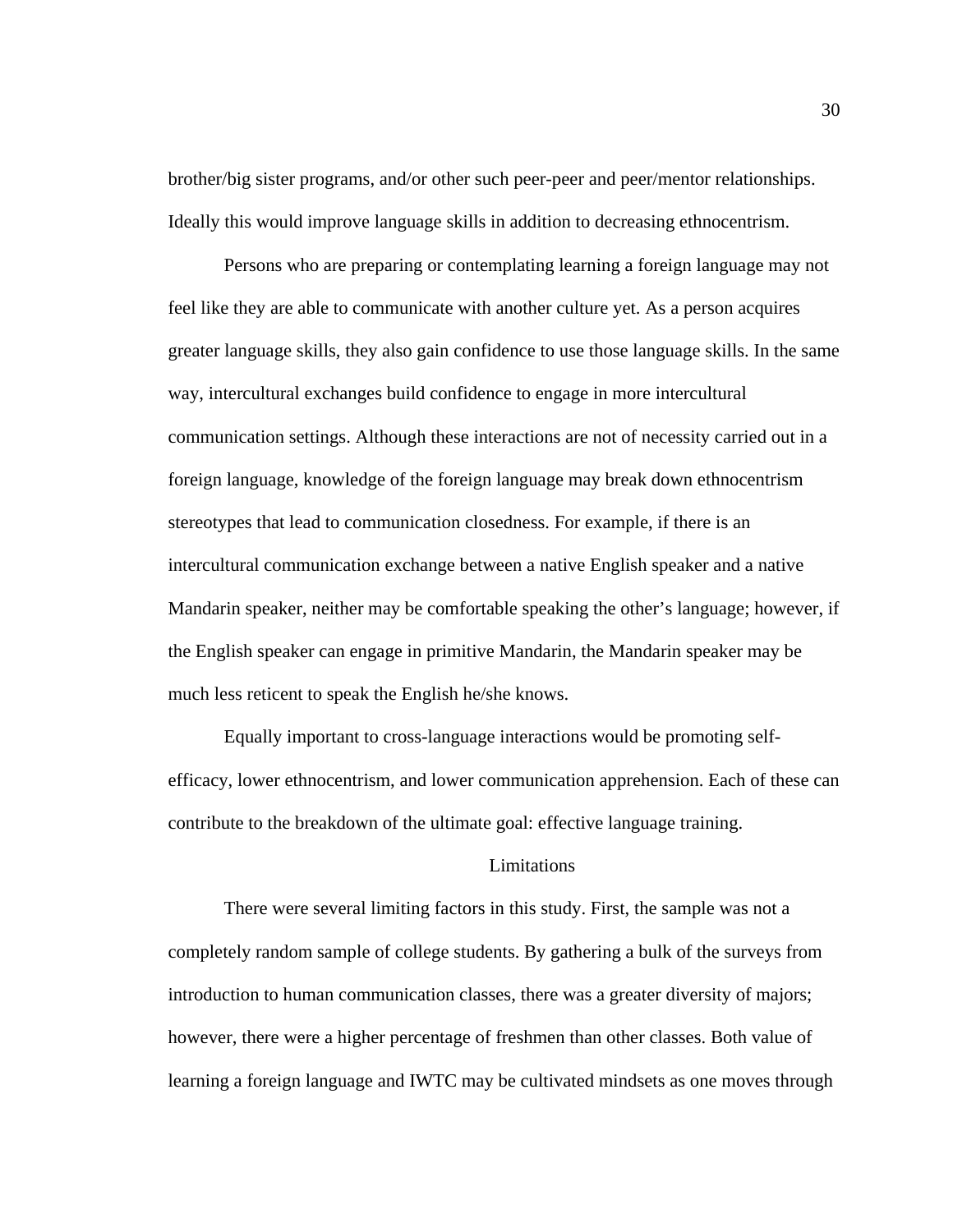college; therefore a wider sample of class levels may have produced different results. Second, the sample was taken in the Midwest—the lowest in language diversity of any region in the United States as defined by the U.S. Census Bureau. Third, all the data was based on self-reporting. Depending on one's level of self-efficacy, scores may be rated higher or lower than actuality. Ideally, scores could be correlated with a standardized language proficiency test.

#### Directions for Future Study

A follow up study should be conducted to determine the effect of self-efficacy, ethnocentrism, and communication apprehension to establish the part each plays in the gulf between value of language learning and willingness to communicate with other cultures. The study should also include a balanced number of students from each class level to measure how attitudes and actions change as students move through college. In addition, it is necessary to construct and administer a foreign language intervention tailored to each of the particular stages of change and then retest the subjects on the effectiveness of the intervention.

### Conclusion

This study showed that an adapted stages of change model could be used to predict college students' intercultural willingness to communicate. It also showed that an adapted stages of change model could be used to predict how much people value learning a second language. In addition, the stages of change, IWTC, and L2 value were significantly correlated. Finally, among nine major languages, Spanish is most valued in the Mid-west.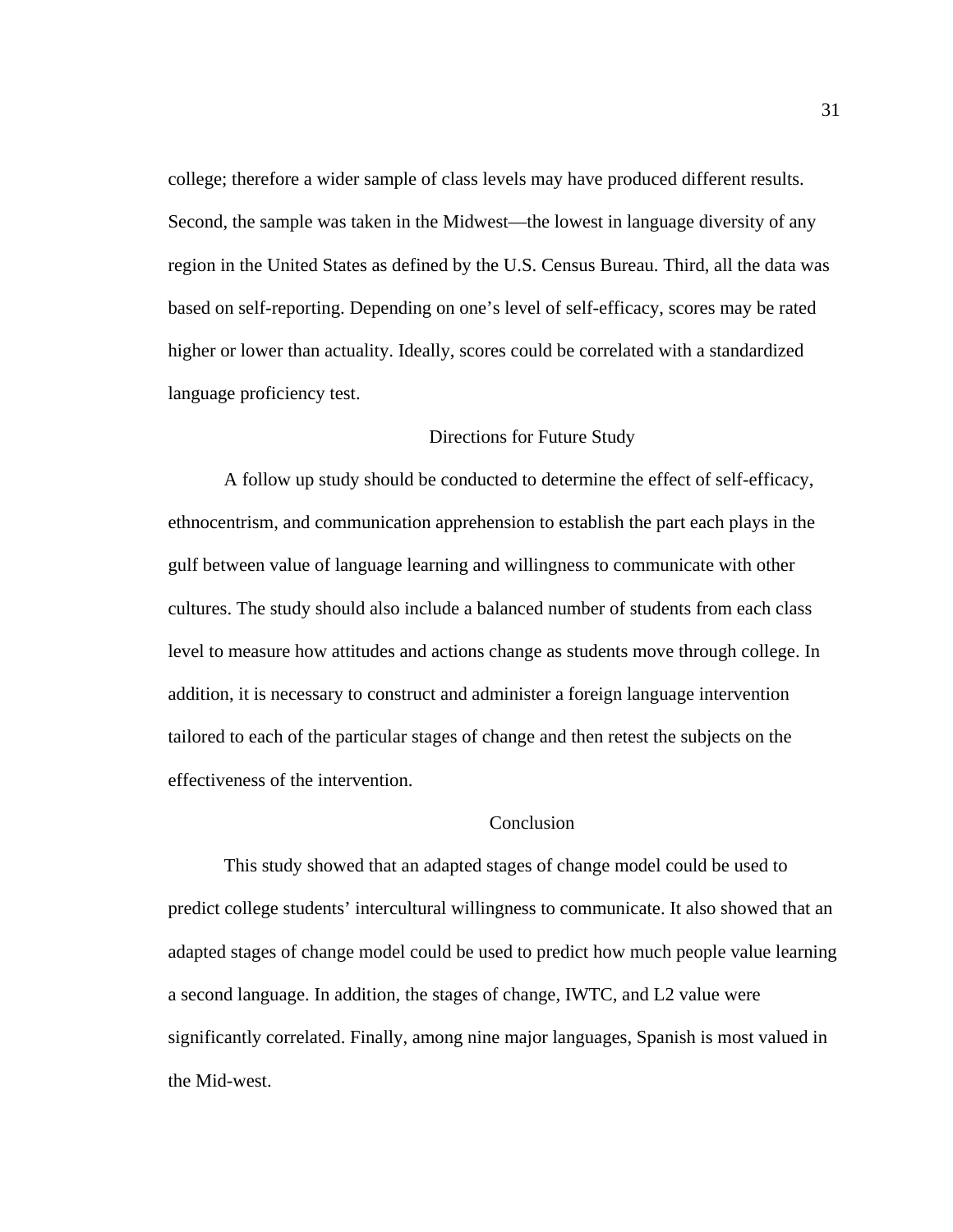Implications of this study should be evident in both theory and practice. First, educational institutions need to design and promote language learning and positive cultural interactions. This action must be intentionally cultivated within school systems starting in elementary school and followed through higher education. Second, companies that have multi-lingual consumers and staff should select carefully and offer appropriate training seminars, using value of L2 and IWTC as diagnostic tools.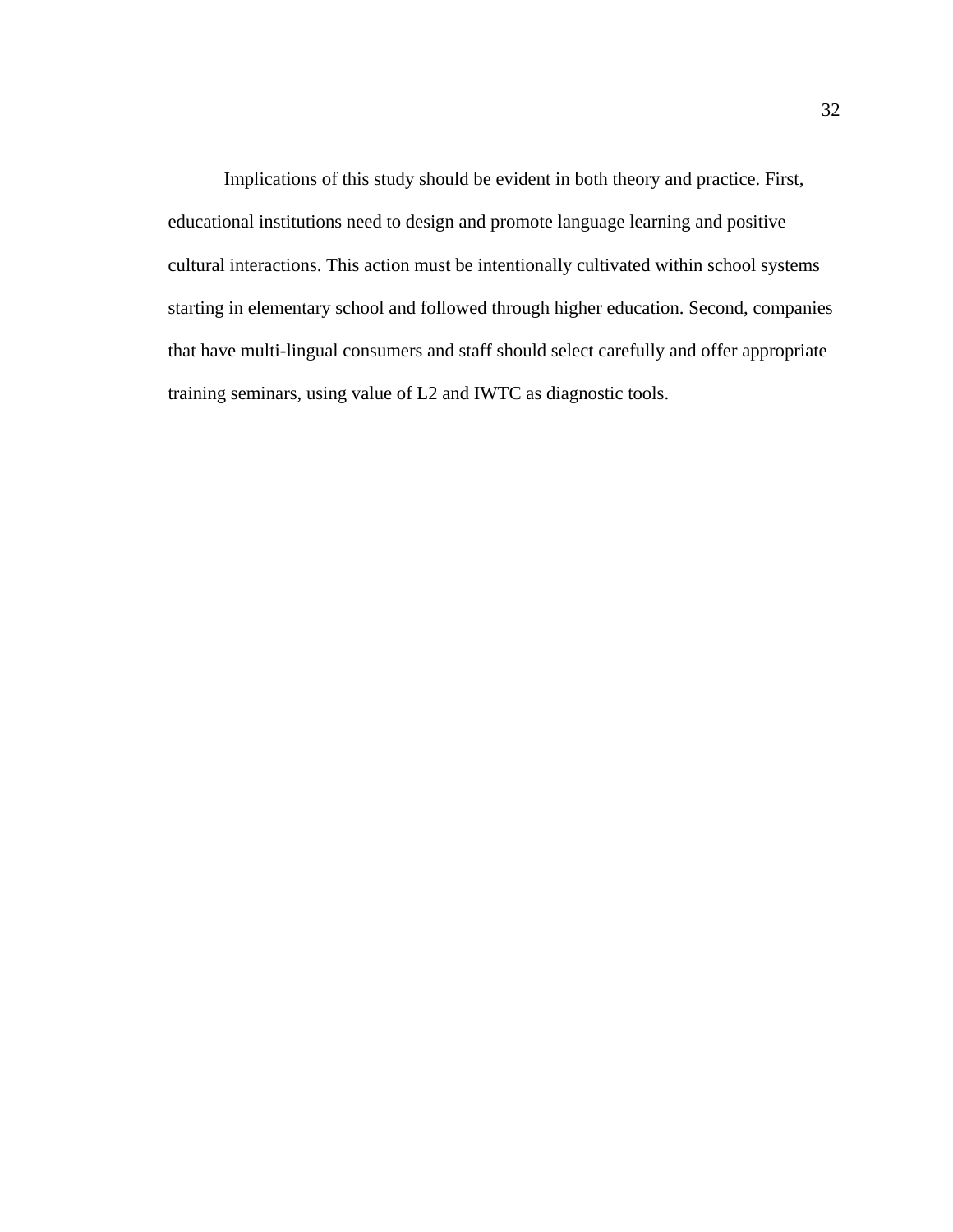#### References

- Allport, G. W. (1954). *The Nature of Prejudice*. Cambridge, MA: Addison-Wesley Publishing Company, Inc.
- Barraclough, R. A., Christophel, D. M., & McCroskey, J. C. (1988) Willingness to communicate: A cross-cultural investigation. *Communication Research Reports, 5,* 187-192.
- De Bot, K. (2008). Introduction: Second language development as a dynamic process. *Modern Language Journal, 92,* 166-178.
- Gilman, S. L. (2000). Learning a foreign language in a monolingual world. *PMLA: Publications of the Modern Language Association of America, 115,* 1032-1040.
- Goss, B. (1995). *The Psychology of Human Communication.* Prospect Heights, IL: Waveland Press.
- Hemphill, J. F., & Howell, A. J. (2000). Adolescent offenders and Stages of Change. *Psychological Assessment, 12,* 371-381.

Hessler, P. (2008). Inside the dragon. *National Geographic, 213,* 34-76.

- Hyunyi, C., & Salmon, C. T. (2006). Fear appeals for individuals in different Stages of Change: Intended and unintended effects and implications on public health campaigns. *Health Communication, 20,* 91-99.
- Kassing, J. W. (1997). Development of the Intercultural Willingness to Communicate Scale. *Communication Research Reports, 14*, 399-407.
- Larson-Hall, J. (2008). Weighing the benefits of studying a foreign language at a younger starting age in a minimal input situation. *Second Language Research, 24,* 35-63.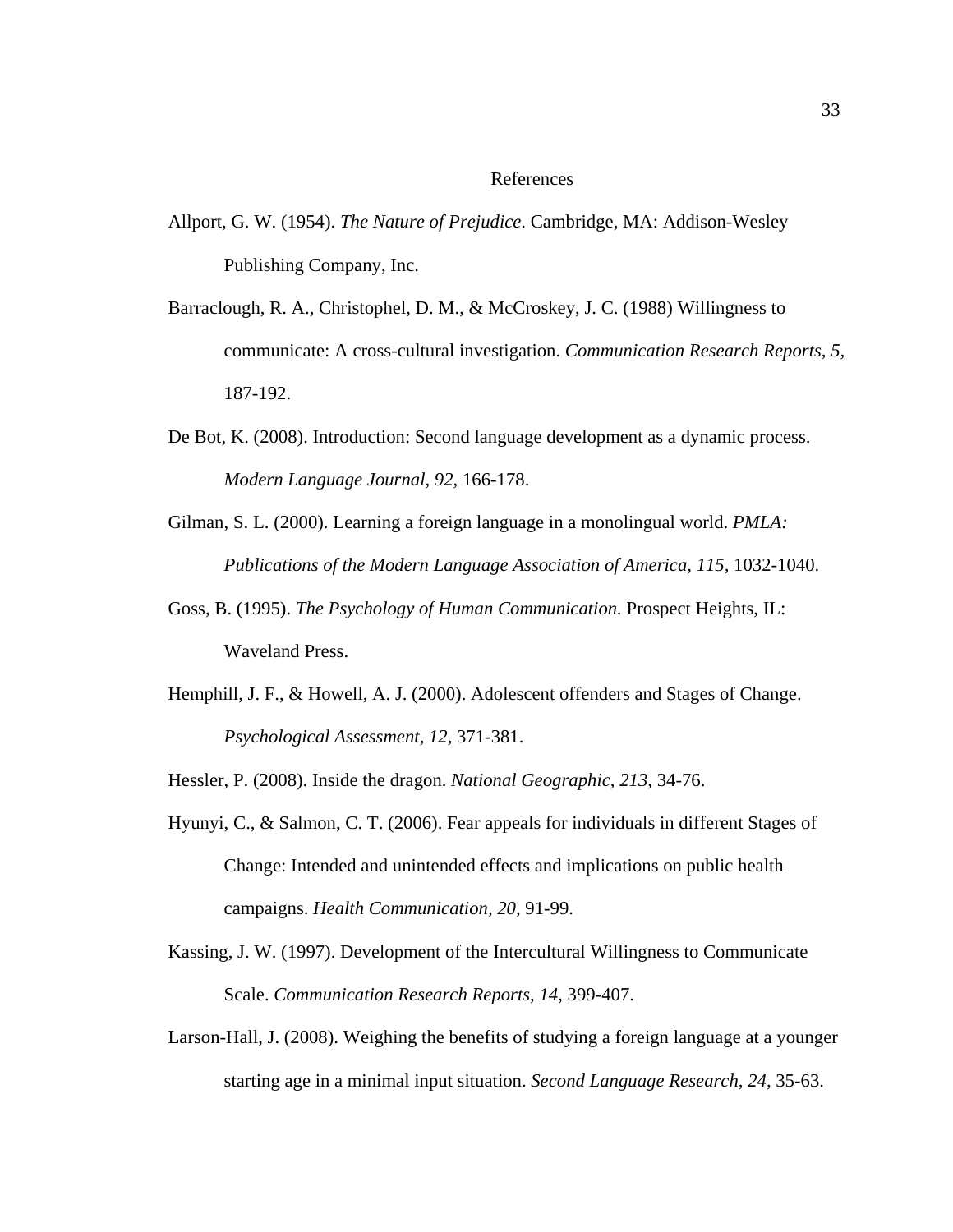- Lin, Y., & Rancer, A. S. (2003). Ethnocentrism, Intercultural Communication Apprehension, Intercultural Willingness-to-Communicate, and intentions to participate in an intercultural dialogue program: Testing a proposed model. *Communication Research Reports, 20,* 62-72.
- Lin, Y., Rancer, A. S., & Lim, S. (2003). Ethnocentrism and Intercultural Willingness to communicate: A cross-cultural comparison between Korean and American college students. *Journal of Intercultural Communication Research, 32,* 117-128.
- Lin, Y., Rancer, A. S., & Trimbitas, O. (2005). Ethnocentrism and Intercultural-Willingness-to-Communicate: A cross-cultural comparison between Romanian and US American college students. *Journal of Intercultural Communication, 34,*  138-151.
- Lippke, S., & Plotnikoff, R. C. (2006). Stages of Change in physical exercise: A test of stage discrimination and nonlinearity. *American Journal of Health Behavior, 30,*  290-301.
- Lowe, S. (2008). One-in-five speak Spanish in four states: New census bureau data show how America lives*. U.S. Census Bureau News.* Retrieved on December 16, 2008 from http://www.census.gov/press-release/www/releases/archives/american...
- Ludden, J. (2008). Should we welcome undocumented immigrants? *NPR.org* Retrieved on December 16, 2008 from http://www.npr.org/templates/story/story.php? storyId=15317839.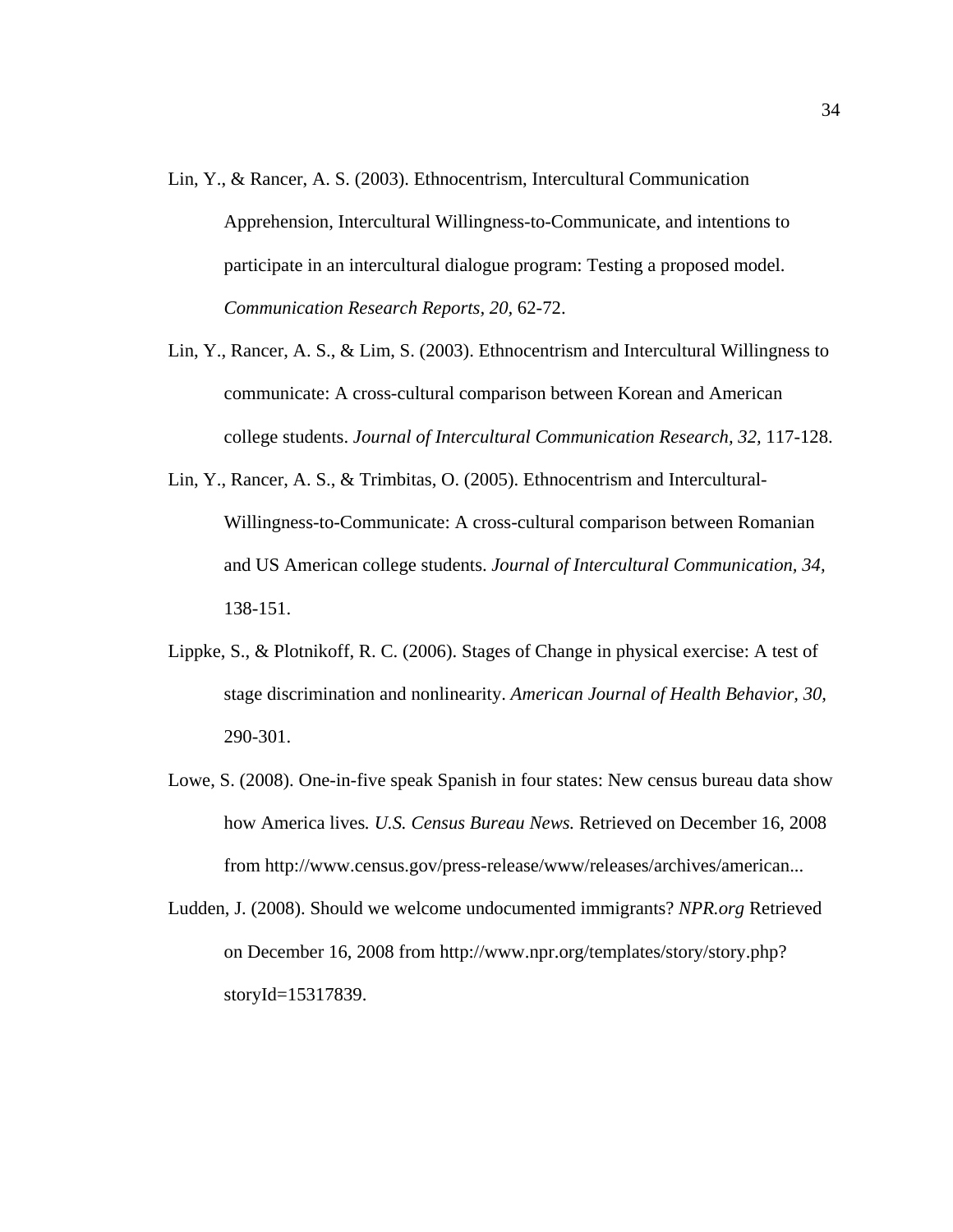- McConnaughy, E. A., DiClemente, C. C., Prochaska, J. O., & Velicer, W. F. (1989). Stages of change in psychotherapy: A follow-up report. *Psychotherapy: Theory, Research & Practice, 26,* 494-503.
- McConnaughy, E. A., Prochaska, J. O., & Velicer, W. F. (1983). Stages of change in psychotherapy: Measurement and sample profiles. *Psychotherapy: Theory, Research & Practice, 20,* 368-375.
- McCroskey, J. C. (1992). Reliability and validity of the willingness to communicate scale. *Communication Quartely, 40,* 16-25.
- Mori, S., & Gobel, P. (2006). Motivation and gender in the Japanese EFL classroom. *System, 34,* 194-210.
- Neuliep, J. W., Chadouir, M., & McCroskey, J. C. (2003). A cross-cultural test of the association between temperament and communication apprehension. *Communication Research Reports, 20,* 320-330.
- Passel, J. S., Capps, R., & Fix, M. E. (2004). Undocumented immigrants: Facts and figures. *Urban Institute.* Retrieved on December 16, 2008 from http://www.urban.org/ublications/1000587.html.
- Pingree, S., Boberg, E., Patten, C., Offord, K., Gaie, M., Schensky, A., Gustafson, D. H., Dornelas, E., & Ahluwalia, J. (2004). Helping adolescents quit smoking: A needs assessment of current and former teen smokers. *Health Communication, 16*, 183- 194.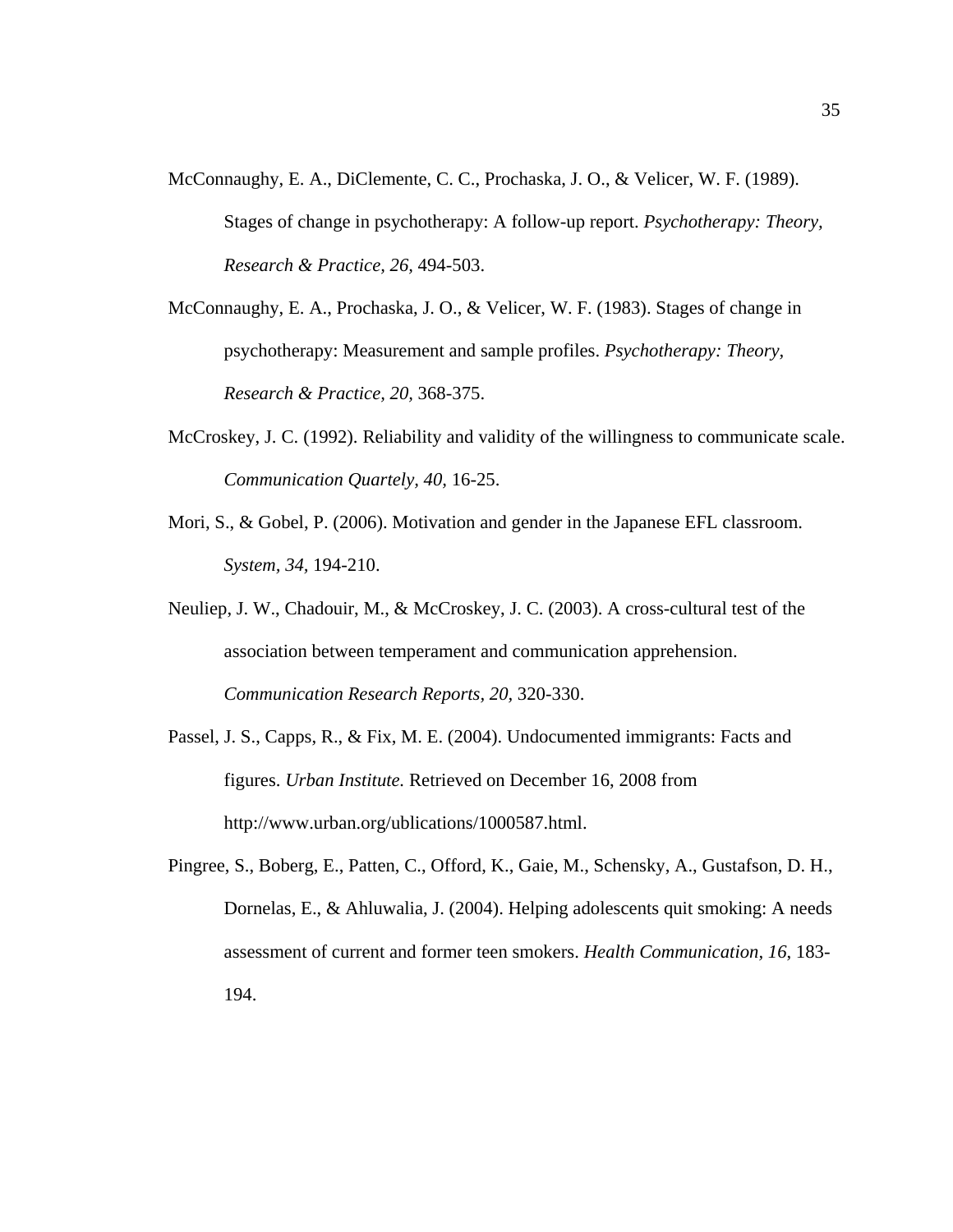- Roach, K. D., & Olaniran, B. A. (2001). Intercultural Willingness to Communicate and communication anxiety in international teaching assistants. *Communication Research Reports, 18*, 26-35.
- Sigsbee, D. L. (2002). Why Americans don't study foreign languages and what we can do about that. *New Directions for Higher Education, 117,* 45-52.
- Shin, H. B., & Bruno, R. (2003). Language use and English-speaking ability: 2000. *United States Census 2000: U.S. Census Bureau.*
- Swain, M., & Deters, P. (2007). "New" mainstream SLA theory: Expanded and enriched. *The Modern Language Journal, 91,* 820-836.
- Tannenbaum, M., & Tahar, L. (2008). Willingness to communicate in the language of the other: Jewish and Arab students in Israel. *Learning & Instruction, 18,* 283-294.
- Van Geert, P. (2008). The dynamic systems approach in the study of L1 and L2 acquisition: An introduction. *Modern Language Journal, 92,* 179-199.
- Weslley, C., & Briggs, L. A. (2004). Using the Stages of Change Model to improve communication about advance care planning. *Nursing Forum, 39,* 5-12.
- Yashima, T. (2002). Willingness to communicate in a second language: The Japanese EFL context. *The Modern Language Journal, 86,* 54-66.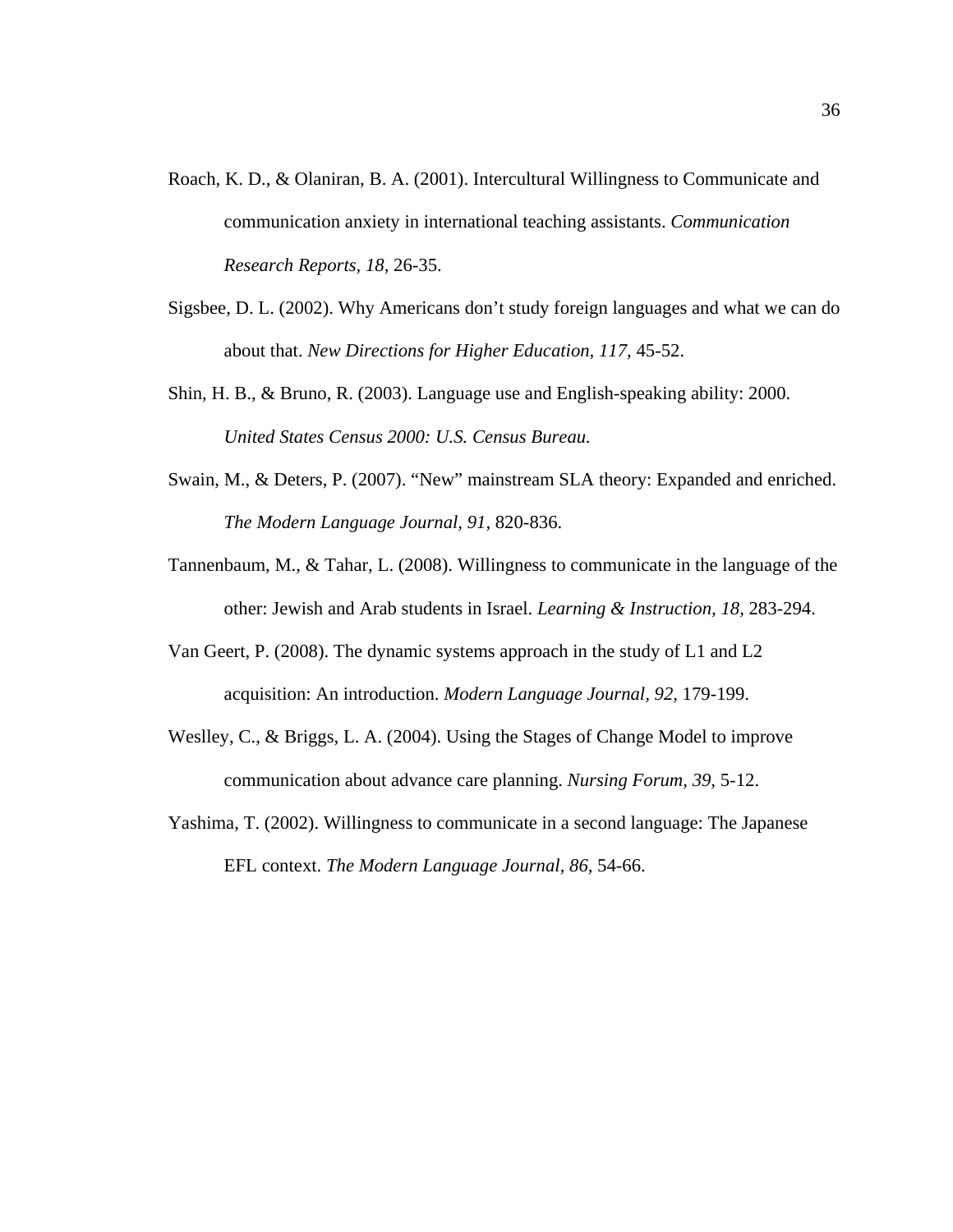### Appendix A: Questionnaire

### Section I.

There has been some discussion on the importance of learning a second language.

Please rate the following on a scale of 1 to 5.  $(1 =$  Strongly Disagree,  $2 =$  Disagree,  $3 =$ Undecided,  $4 = \text{Agree}$ , and  $5 = \text{Strongly Age}$ )

- 1. \_\_\_\_ As far as I'm concerned, I don't have any foreign language problems that need changing.
- 2. I think I might be ready for some foreign language self-improvement.
- 3. \_\_\_\_ I am doing something about the foreign language problems that had been bothering me.
- 4. It might be worthwhile to work on a foreign language.
- 5. \_\_\_\_ I'm not the problem one. It doesn't make sense for me to learn a foreign language.
- 6. \_\_\_\_ It worries me that I might regress on my foreign language I have already learned, so I am here [at school] to seek help.
- 7. I am finally doing some work on my foreign language.
- 8. \_\_\_\_ I've been thinking that I might want to change something about myself so I've decided to learn a foreign language.
- 9. I have been successful in working on a foreign language but I'm not sure I can keep up the effort on my own.
- 10. \_\_\_\_ At times a foreign language is difficult, but I'm working on it.
- 11. \_\_\_\_ Being here [at school] is pretty much of a waste of time for me because learning a foreign language doesn't have to do with me.
- 12. I'm hoping this school will help me to better learn a foreign language.
- 13. \_\_\_\_ I guess I have foreign language deficiencies, but there's nothing that I really need to change.
- 14. \_\_\_\_ I am really working hard to learn a foreign language.
- 15. \_\_\_\_ I have a foreign language problem and I really think I should work on it.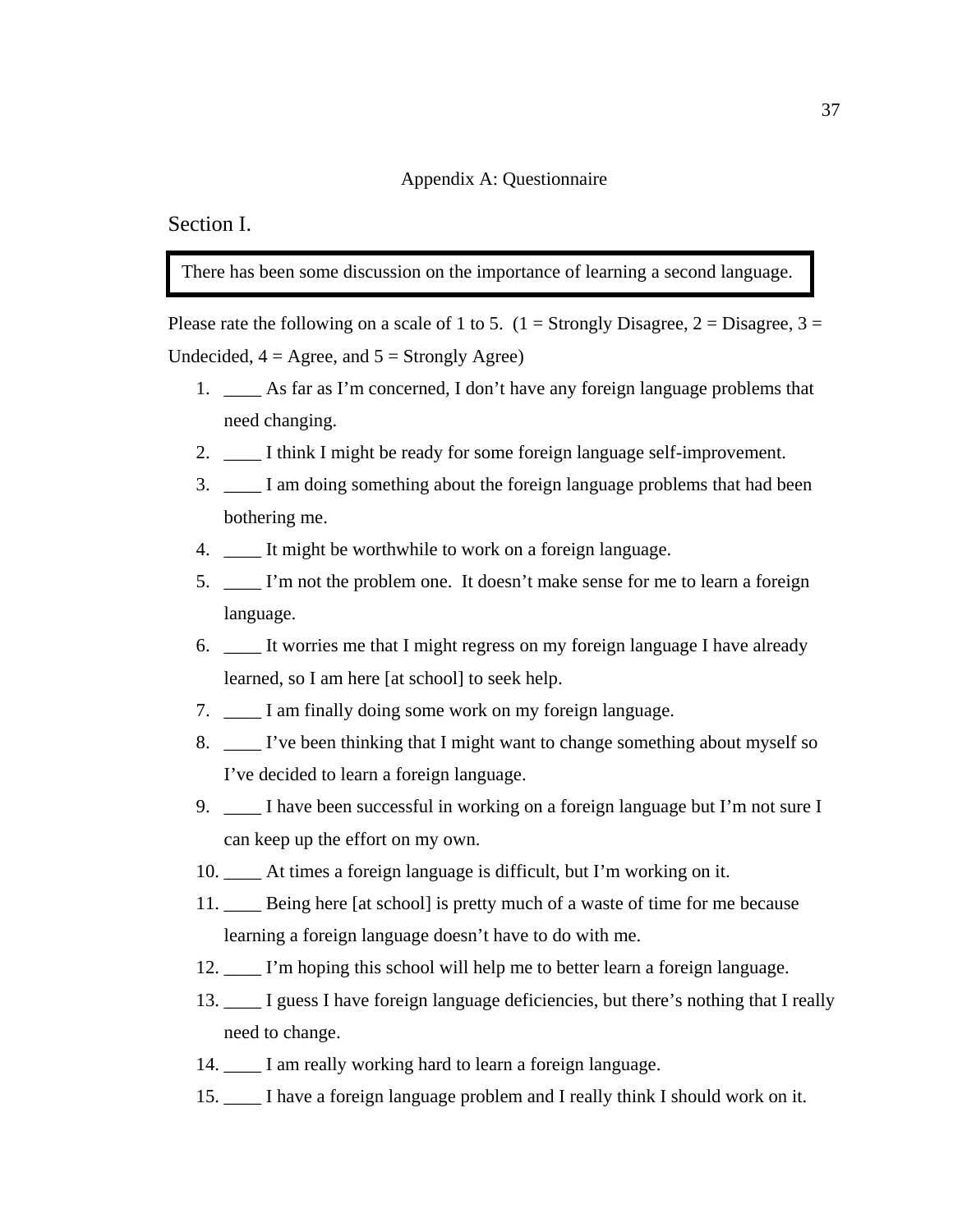- 16. \_\_\_\_ I'm not following through with what I had already learned as well as I had hoped, and I'm at school to prevent a foreign language regression.
- 17. Even though I'm not always successful in learning, I am at least working on a foreign language.
- 18. \_\_\_\_ I thought once I had learned a foreign language I would be know it, but sometimes I still find myself struggling with it.
- 19. \_\_\_\_ I wish I had more ideas on how to learn a foreign language.
- 20. I have started working on a foreign language but I would like help.
- 21. \_\_\_\_ Maybe this place will be able to help me learn a foreign language.
- 22. \_\_\_\_ I may need a boost right now to help me maintain the foreign language I've already acquired.
- 23. I may be part of the problem [of not knowing a foreign language], but I don't really think I am.
- 24. \_\_\_\_ I hope that someone here will have some good advice for me on learning a foreign language.
- 25. \_\_\_\_ Anyone can talk about learning a foreign language; I'm actually doing something about it.
- 26. \_\_\_\_ All this talk about language is boring. Why can't people just speak their own language?
- 27. \_\_\_\_ I'm here to prevent myself from having a regression of my foreign language.
- 28. \_\_\_\_ It is frustrating, but I feel I might be forgetting the foreign language I thought I had learned.
- 29. \_\_\_\_ I have worries about learning a foreign language, but so does the next person. Why spend time thinking about them?
- 30. \_\_\_\_ I am actively working on learning a foreign language.
- 31. \_\_\_\_ I would rather cope with my first language than try to learn a new one.
- 32. \_\_\_\_ After all I had done to try to learn a foreign language, every now and again I realize I don't know it very well.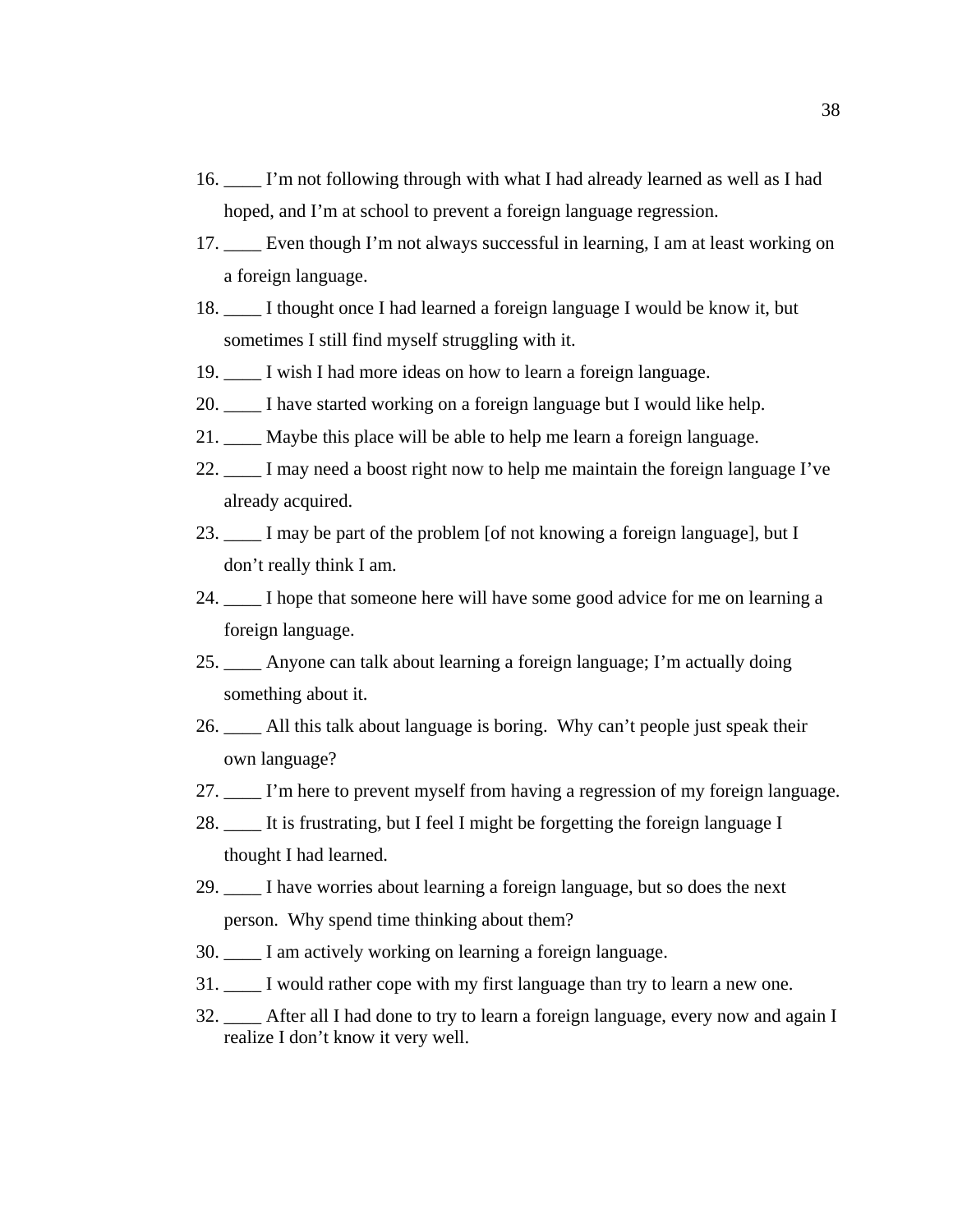### Section II

Please rate on a scale of 0 to 10 your likelihood of doing the following.  $(0 = no$  chance,  $10 =$  every chance you get)

- 33. \_\_\_\_\_\_Talk with a close friend
- 34. \_\_\_\_\_\_Talk with a spouse or significant other (girlfriend, boyfriend).

35. \_\_\_\_\_\_Talk with someone I perceive to be different than me.

36. Talk with someone from another country.

- 37. \_\_\_\_\_\_Talk with a physician.
- 38. \_\_\_\_\_\_Talk with someone from a culture I know very little about.
- 39. Talk with a salesperson in a store.
- 40. Talk with someone of a different race than mine.
- 41. \_\_\_\_\_\_Talk with a relative or family member.
- 42. Talk with someone from another culture.
- 43. Talk with someone at work.
- 44. \_\_\_\_\_\_Talk with someone who speaks English as a second language.

### Section III

How valuable do you think it would be for you to the following languages? 1 (not valuable) to 10 (very valuable). Please circle your response.

| 45. Italian (12345678910)                                                                                             |  |  |  |  |  |
|-----------------------------------------------------------------------------------------------------------------------|--|--|--|--|--|
| 46. Chinese (12345678910)                                                                                             |  |  |  |  |  |
| 47. German $(1, \ldots, 2, \ldots, 3, \ldots, 4, \ldots, 5, \ldots, 6, \ldots, 7, \ldots, 8, \ldots, 9, \ldots, 10)$  |  |  |  |  |  |
| 48. Japanese (12345678910)                                                                                            |  |  |  |  |  |
| 49. Arabic (12345678910)                                                                                              |  |  |  |  |  |
| 50. Spanish $(1, \ldots, 2, \ldots, 3, \ldots, 4, \ldots, 5, \ldots, 6, \ldots, 7, \ldots, 8, \ldots, 9, \ldots, 10)$ |  |  |  |  |  |
| 51. French $(1, \ldots, 2, \ldots, 3, \ldots, 4, \ldots, 5, \ldots, 6, \ldots, 7, \ldots, 8, \ldots, 9, \ldots, 10)$  |  |  |  |  |  |
| 52. Russian $(1, \ldots, 2, \ldots, 3, \ldots, 4, \ldots, 5, \ldots, 6, \ldots, 7, \ldots, 8, \ldots, 9, \ldots, 10)$ |  |  |  |  |  |
|                                                                                                                       |  |  |  |  |  |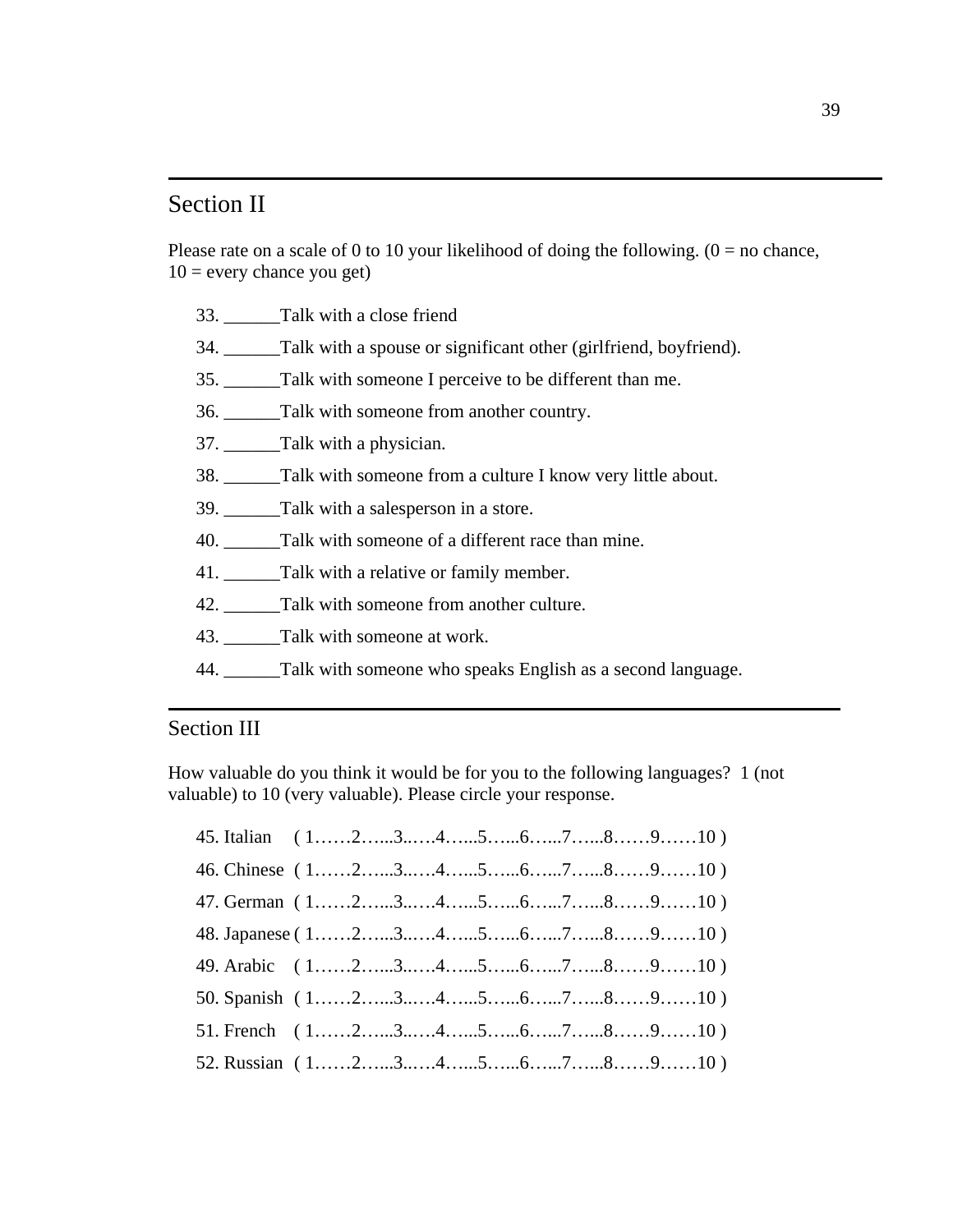53. Are there any languages you value that are not included on the list above? (Yes /  $No$ ). If Yes, which one $(s)$ 

### Section IV

- 54. Did you take a foreign language in H.S? ( Yes / No ) If Yes, what language did you take? \_\_\_\_\_\_\_\_\_\_\_\_\_\_\_\_\_\_\_\_\_\_\_\_\_\_\_\_\_\_\_\_\_\_\_\_\_\_\_\_\_
- 55. Do you have speaking skills in a language other than your native language?

 $Yes$  No

(If you answered yes to #55, please go on to #56 and #57, otherwise go to #58)

56. How would you describe your "second language" speaking skill?

- a. Excellent
- b. Very good.
- c. Good
- d. Fair
- e. Poor

57. What second language do you speak? \_\_\_\_\_\_\_\_\_\_\_\_\_\_\_\_\_\_\_

58. How much do you value learning a second language?  $(1 = not at all, 10 = Very)$ important)

 $(1, \ldots, 2, \ldots, 3, \ldots, 4, \ldots, 5, \ldots, 6, \ldots, 7, \ldots, 8, \ldots, 9, \ldots, 10)$ 

59. How much do you think a perspective employer would value second language ability?  $(1 = not at all, 10 = Very important)$ 

 $(1, \ldots, 2, \ldots, 3, \ldots, 4, \ldots, 5, \ldots, 6, \ldots, 7, \ldots, 8, \ldots, 9, \ldots, 10)$ 

### Section V

Please answer the following demographic questions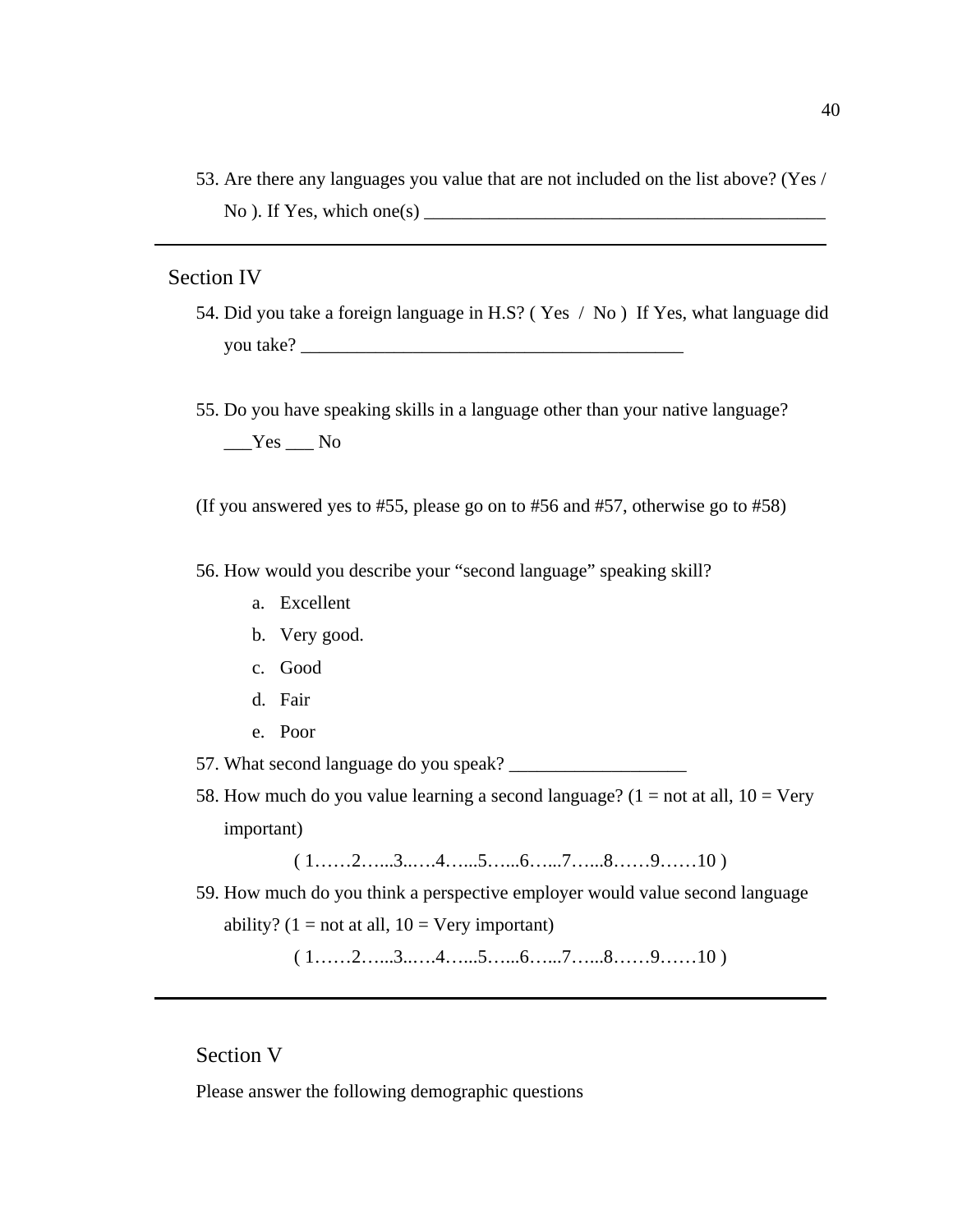- 60. Age \_\_\_\_\_\_\_\_\_\_
- 61. Sex \_\_\_\_\_\_\_\_\_\_
- 62. Race \_\_\_\_\_\_\_\_\_
- 63. Major\_\_\_\_\_\_\_\_\_\_\_\_\_\_
- 64. Estimated GPA \_\_\_\_\_\_
- 65. First language \_\_\_\_\_\_\_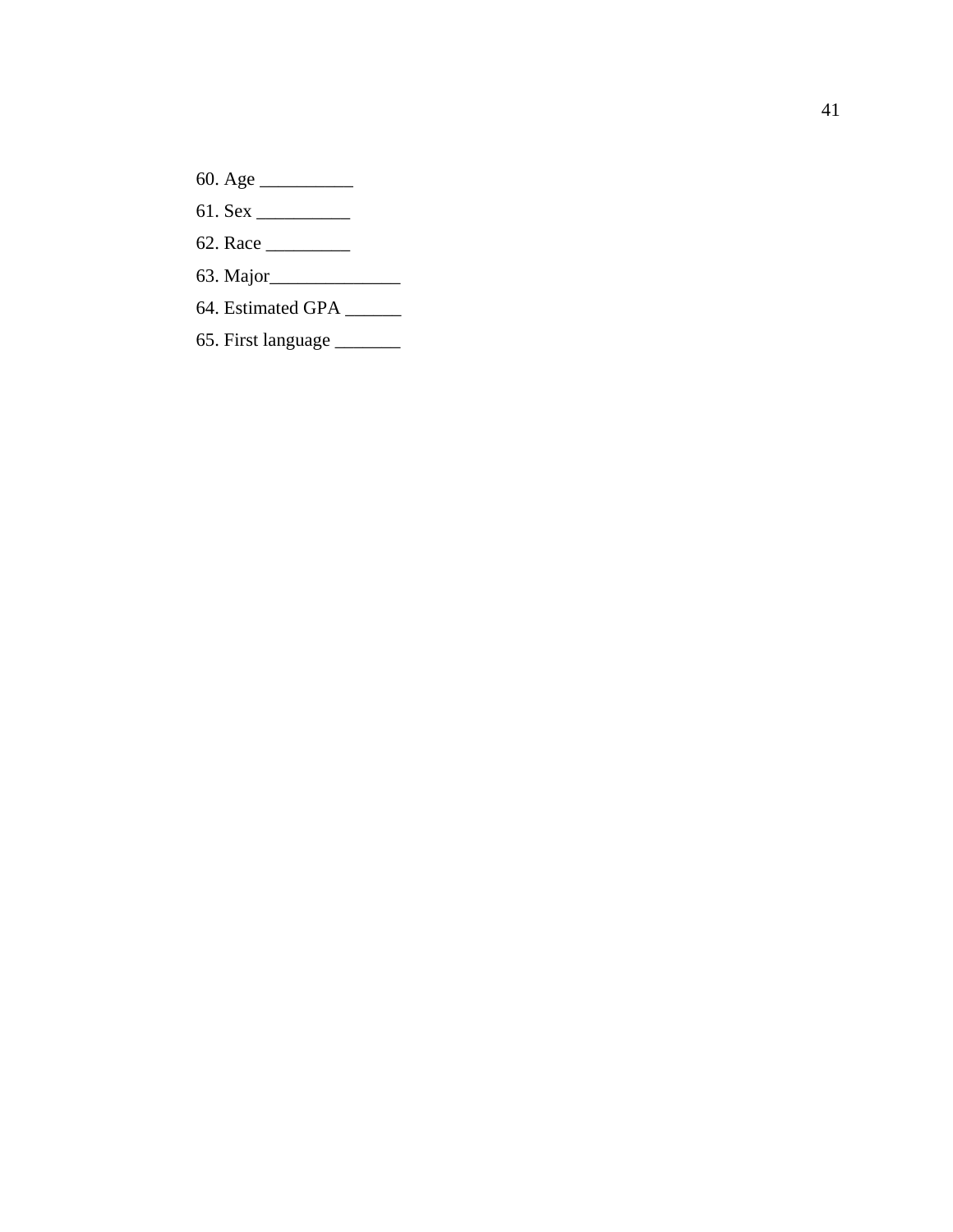### Appendix B: Original Grouping of Stages of Change

Precontemplation

Item:

- 1. As far as I'm concerned, I don't have any problems that need changing.
- 5. I'm not the problem one. It doesn't make sense for me to be here.
- 11. Being here is pretty much of a waste of time for me because the problem doesn't have to do with me.
- 13. I guess I have faults, but there's nothing that I really need to change.
- 23. I may be part of the problem, but I don't really think I am.
- 26. All this talk about psychology is boring. Why can't people just forget about their problems?
- 29. I have worries but so does the next person. Why spend time thinking about them?
- 31. I would rather cope with my faults than try to change them.

#### Contemplation

Item:

- 2. I think I might be ready for some self-improvement.
- 4. It might be worthwhile to work on my problem.
- 8. I've been thinking that I might want to change something about myself.
- 12. I'm hoping this place will help me to better understand myself.
- 15. I have a problem and I really think I should work on it.
- 19. I wish I had more ideas on how to solve my problem.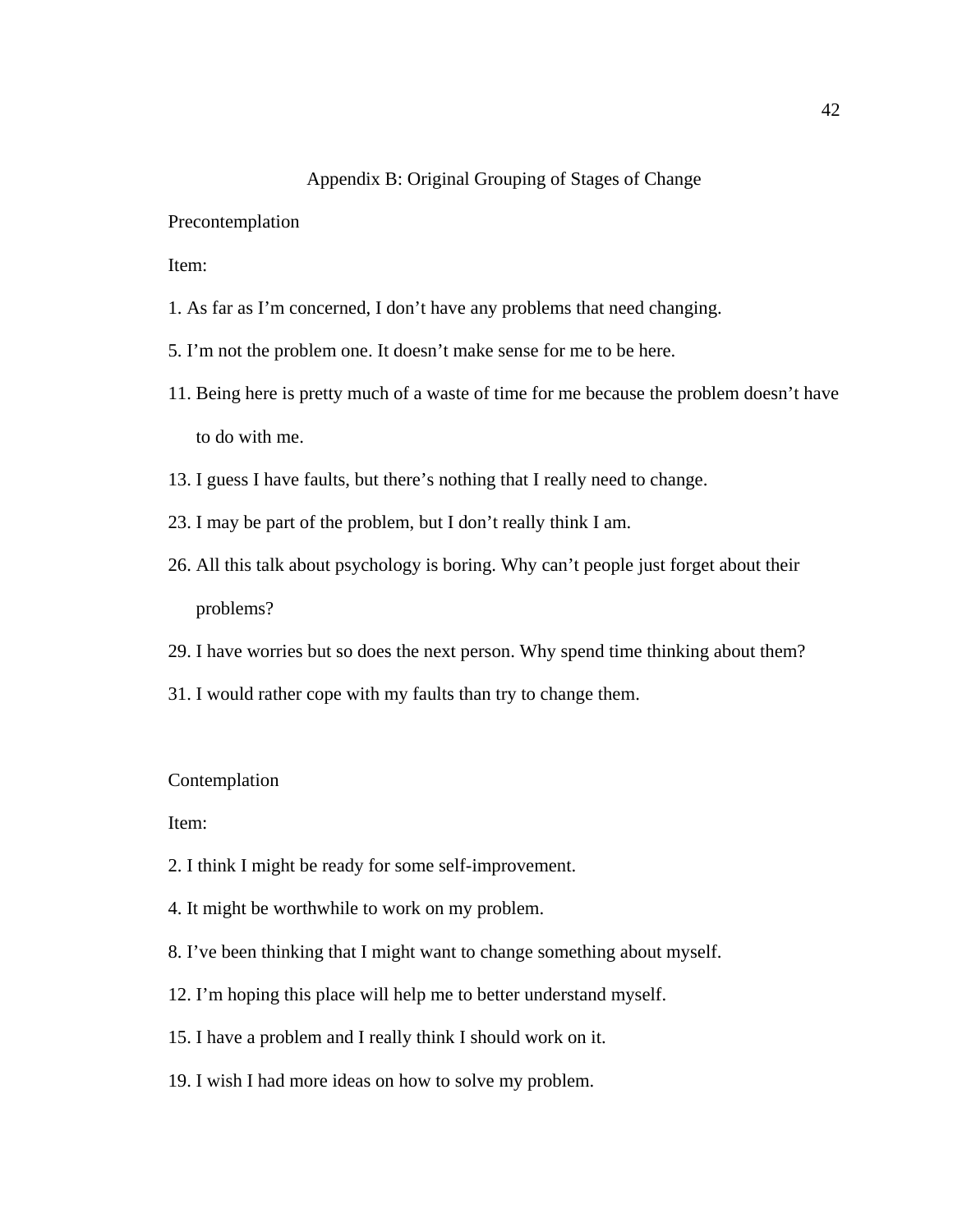- 21. Maybe this place will be able to help me.
- 24. I hope that someone here will have some good advice for me.

### Action

Item:

- 3. I am doing something about the problems that had been bothering me.
- 7. I am finally doing some work on my problems.
- 10. At times my problem is difficult, but I'm working on it.
- 14. I am really working hard to change.
- 17. Even though I'm not always successful in changing, I am at least working on my problem.
- 20. I have started working on my problems but I would like help.
- 25. Anyone can talk about changing; I'm actually doing something about it.
- 30. I am actively working on my problem.

### Maintenance

### Item:

- 6. It worries me that I might slip back on a problem I have already changed, so I am here to seek help.
- 9. I have been successful in working on my problem but I'm not sure I can keep up the effort on my own.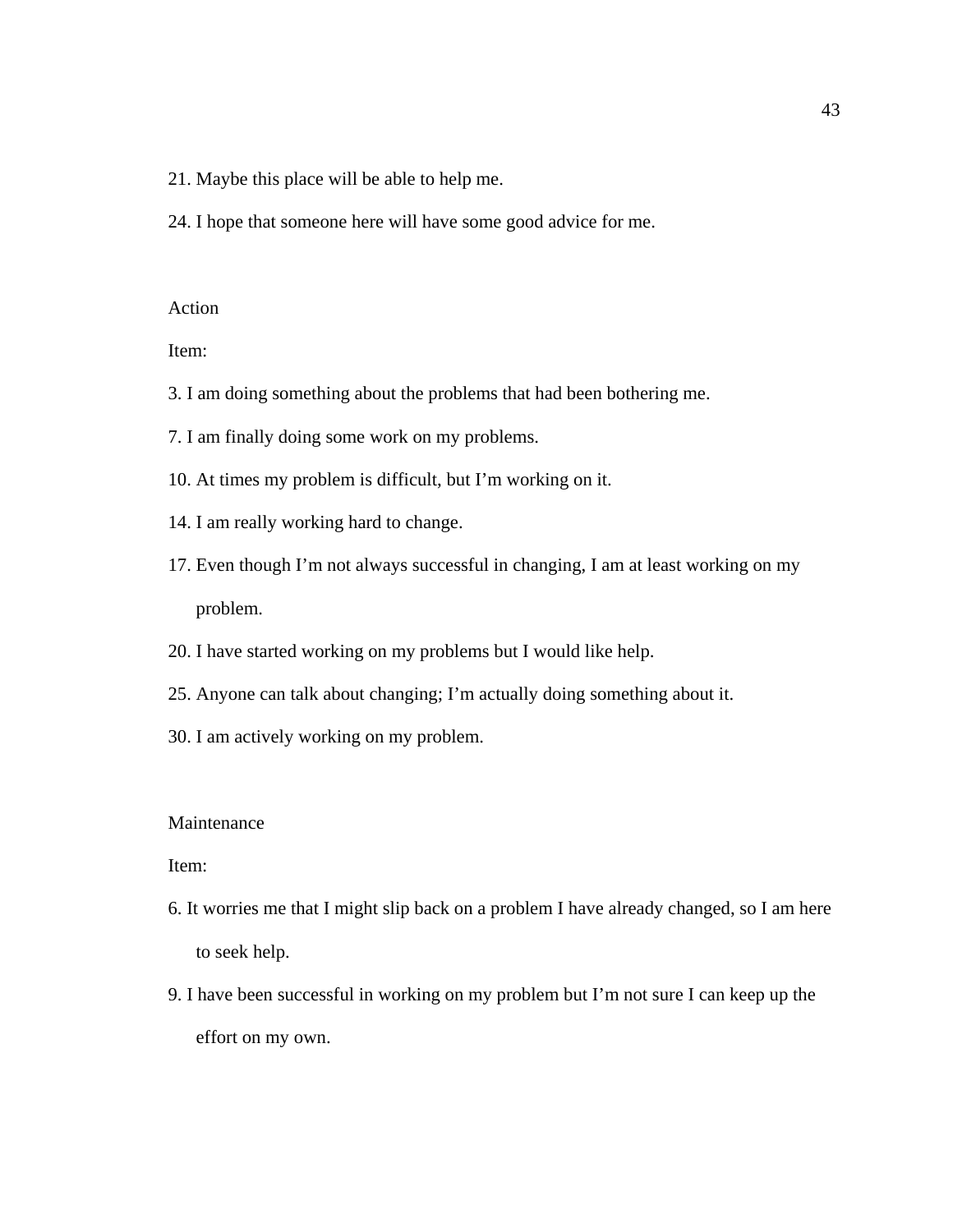- 16. I'm not following through with what I had already changed as well as I had hoped, and I'm here to prevent a relapse of the problem.
- 18. I thought once I had resolved the problem I would be free of it, but sometimes I still find myself struggling with it.
- 22. I may need a boost right now to help me maintain the changes I've already made.
- 27. I'm here to prevent myself from having a relapse of my problem.
- 28. It is frustrating, but I feel I might be having a recurrence of a problem I though I had resolved.
- 32. After all I had done to try to change my problem, every now and again it comes back to haunt me.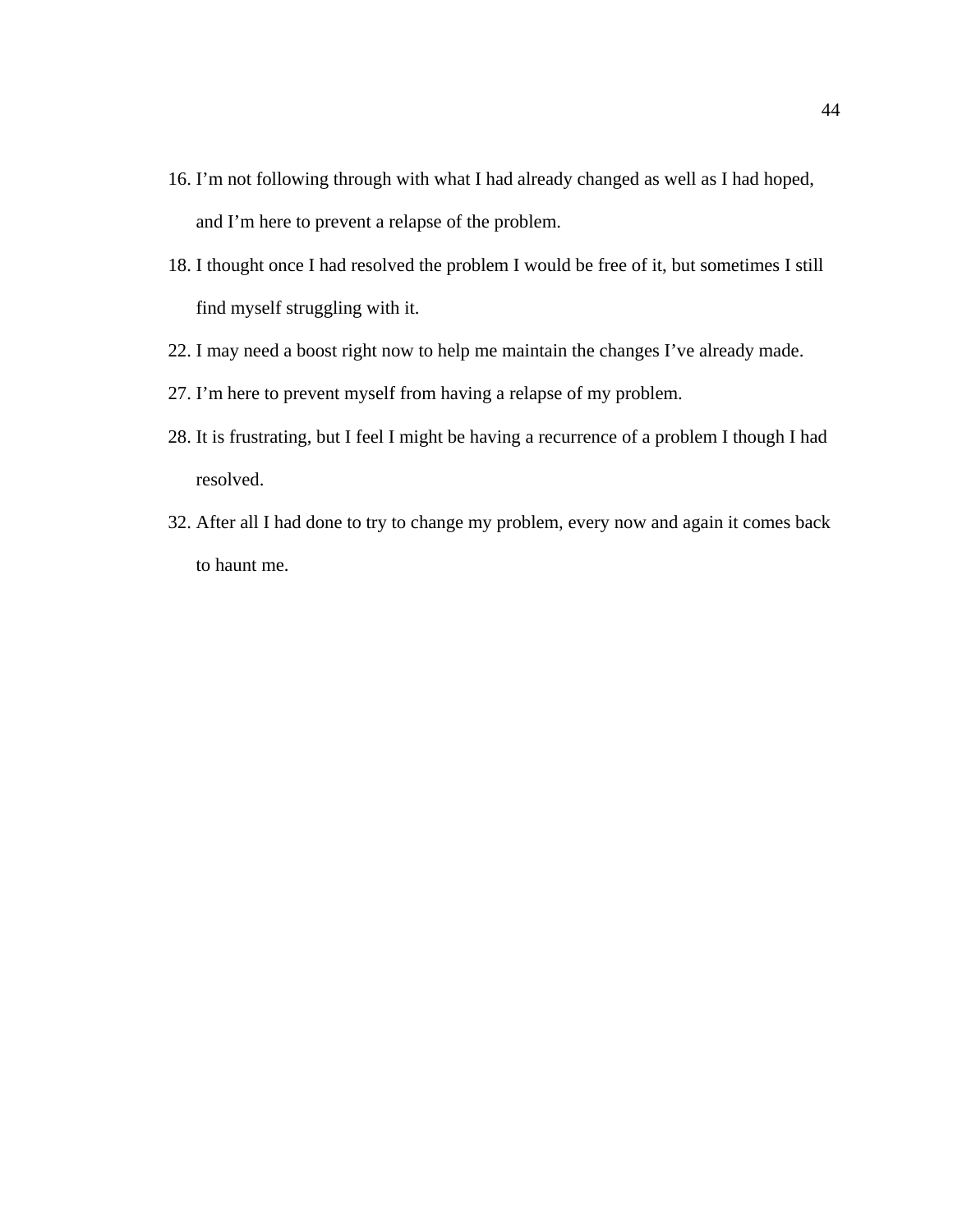### Appendix C: Factor Analysis of Adapted Stages of Change

### Active/Engaged

- 20. I have started working on a foreign language, but I would like help
- 6. It worries me that I might regress on my foreign language I have already leaned, so I am here at school to seek help.
- 12. I'm hoping this school will help me to better learn a foreign language.
- 8. I've been thinking that I might want to change something about myself, so I've decided to learn a foreign language.
- 10. At times a foreign language is difficult, but I'm working on it.
- 27. I'm here to prevent myself from having a regression of my foreign language.
- 3. I am doing something about the foreign language problems that had been bothering me.
- 17. Even though I'm not always successful in learning, I am at least working on a foreign language.
- 14. I am really working hard to learn a foreign language.
- 30. I am actively working on learning a foreign language.
- 7. I am finally doing some work on my foreign language.
- 25. Anyone can talk about learning a foreign language; I'm actually doing something about it.
- Precontemplation/Disinterest
- 4. It might be worthwhile to work on a foreign language.
- 23. I may be part of the problem of not knowing a foreign language, but I don't really think I am.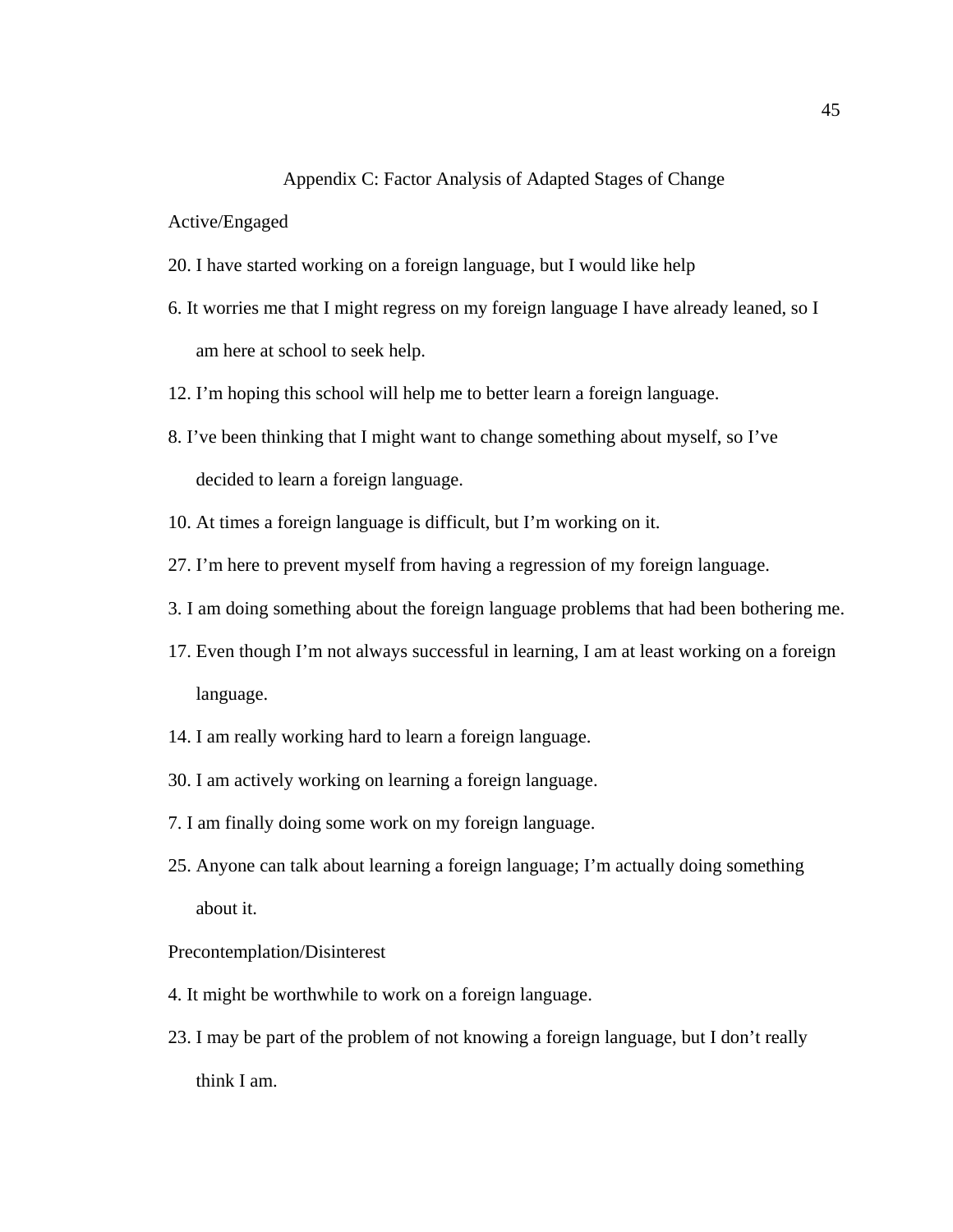- 31. I would rather cope with my first language than try to learn a new one.
- 13. I guess I have foreign language deficiencies, but there's nothing that I really need to change.
- 11. Being here at school is pretty much of a waste of time for me because learning a foreign language doesn't have to do with me.
- 26. All this talk about language is boring. Why can't people just speak their own language?
- 5. I'm not the one with the problem. It doesn't make sense for me to learn a foreign language.
- Maintenance/Struggle
- 9. I have been successful in working on a foreign language but I'm not sure I can keep up the effort on my own.
- 22. I may need a boost right now to help me maintain the foreign language I've already acquired.
- 18. I thought once I had learned a foreign language I would know it, but sometimes I still find myself struggling with it.
- 32. After all I had done to try and learn a foreign language, every now and again I realize I don't know it very well.
- 28. It is frustrating, but I fell I might be forgetting the foreign language I thought I had learned.

### Preparation/Realization of a Deficiency

2. I think I might be ready for some foreign language self-improvement.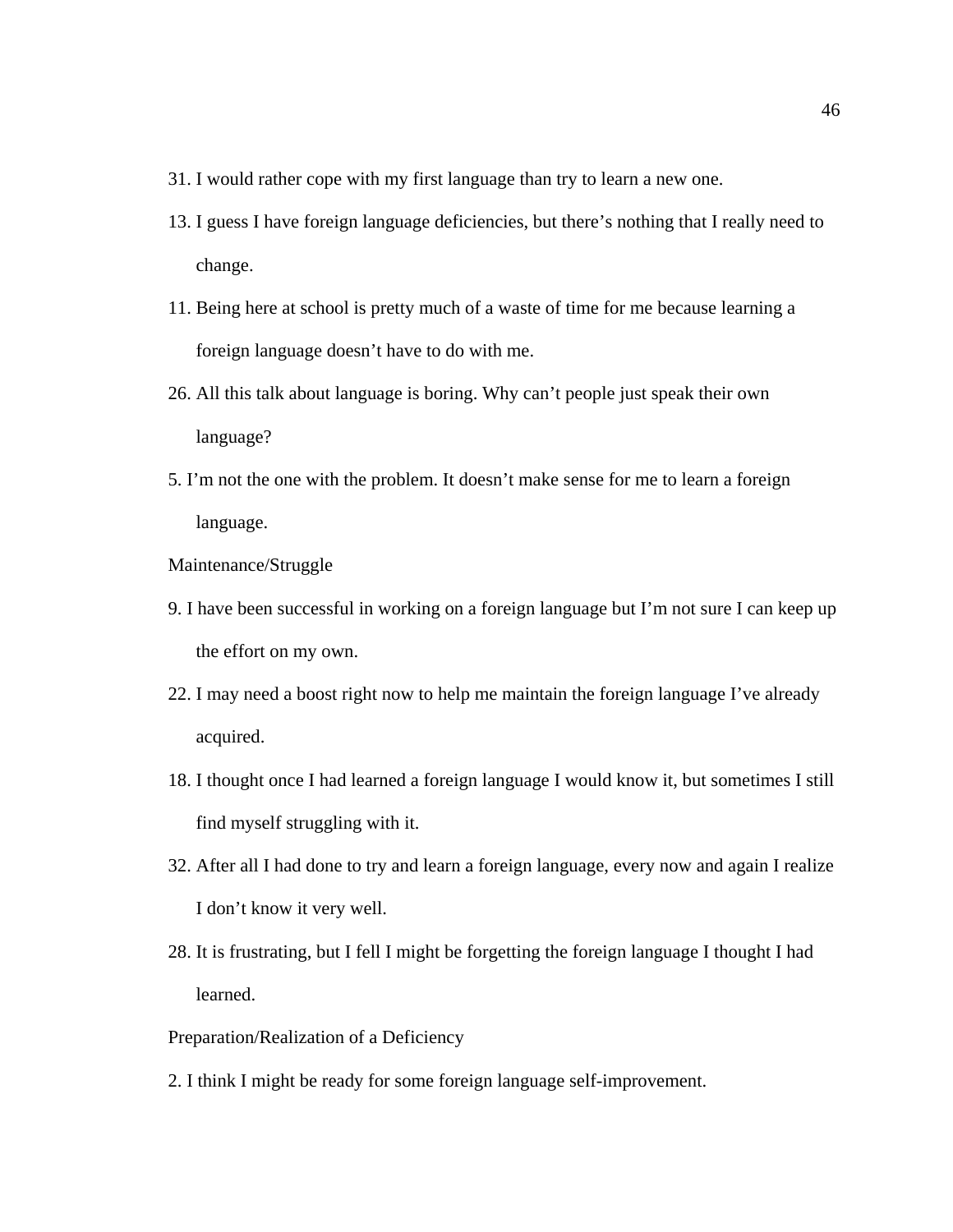- 1. As far as I'm concerned, I don't have any foreign language problems that need changing.
- 15. I have a foreign language problem and I really think I should work on it.

Contemplation/Wishful thinking/Optimism

- 19. I wish I had more ideas on how to learn a foreign language.
- 24. I hope that someone here will have some good advice for me on learning a foreign language.
- 21. Maybe this place will be able to help me learn a foreign language.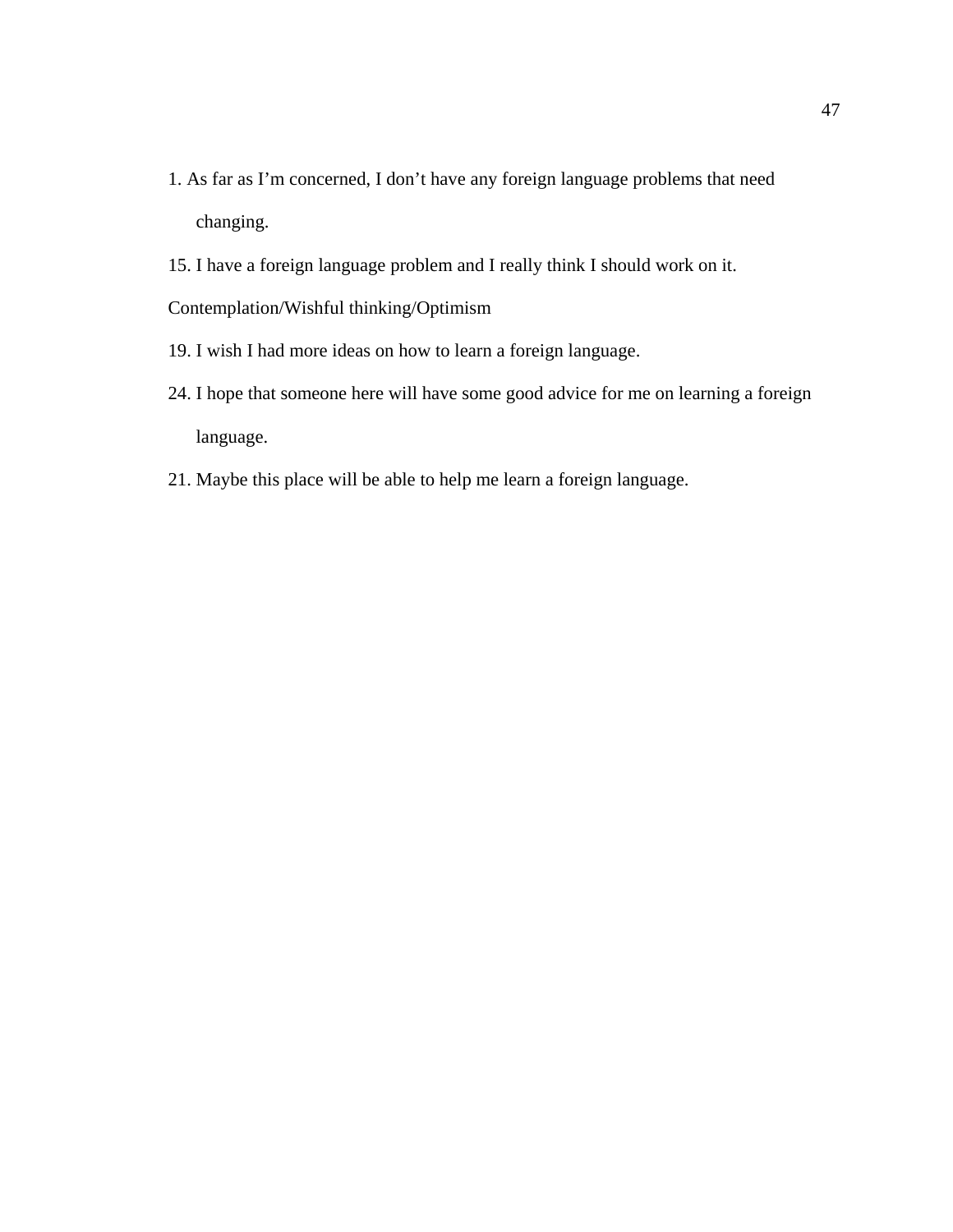### Appendix D: Table 1

### Descriptive Statistics for Research Question 1

|          | N   | Minimum | Maximum | Mean   | <b>Standard Deviation</b> |
|----------|-----|---------|---------|--------|---------------------------|
| Italian  | 211 | 1.00    | 10.00   | 4.1043 | 2.56135                   |
| Chinese  | 211 | 1.00    | 10.00   | 5.2275 | 3.02771                   |
| German   | 211 | 1.00    | 10.00   | 4.7773 | 2.54720                   |
| Japanese | 210 | 1.00    | 10.00   | 4.8952 | 2.88014                   |
| Arabic   | 210 | 1.00    | 10.00   | 4.1571 | 3.05125                   |
| Spanish  | 211 | 2.00    | 10.00   | 9.1137 | 1.47240                   |
| French   | 211 | 1.00    | 10.00   | 5.2085 | 2.85092                   |
| Russian  | 211 | 1.00    | 10.00   | 3.3651 | 2.51368                   |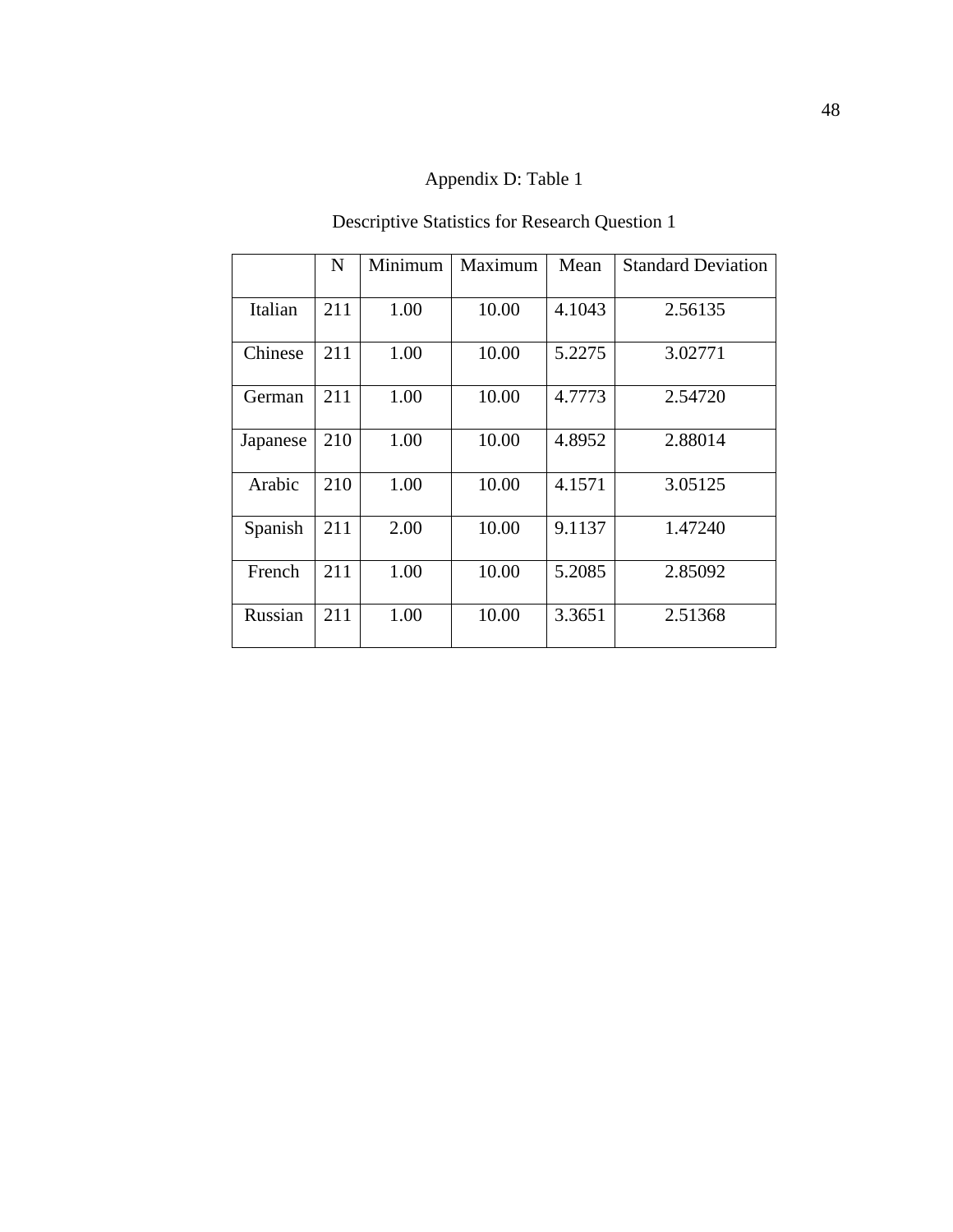### Appendix E: Table 2

### Factor Analysis of L2 Stages of Change Model

|                                                                                                                                 | Component                          |         |                    |          |         |         |
|---------------------------------------------------------------------------------------------------------------------------------|------------------------------------|---------|--------------------|----------|---------|---------|
|                                                                                                                                 | $\overline{2}$<br>5<br>1<br>3<br>4 |         |                    |          |         | 6       |
| Anyone can talk about learning a foreign<br>language; I'm actually doing something<br>about it                                  | .892                               | $-.212$ | .003               | $-.022$  | .101    | .036    |
| I am finally doing some work on my<br>foreign language                                                                          | .868                               | $-.125$ | .093               | $-.028$  | $-.007$ | $-.049$ |
| I am actively working on learning a foreign<br>language                                                                         | .863                               | $-.177$ | $-5.56$<br>$E-007$ | $-0.015$ | .094    | $-.036$ |
| I am really working hard to learn a foreign<br>language                                                                         | .812                               | $-.241$ | .097               | $-.048$  | .156    | .036    |
| Even though I'm not always successful in<br>learning, I am at least working on a foreign<br>language                            | .777                               | $-.108$ | .280               | .081     | .000    | .040    |
| I am doing something about the foreign<br>language problems that had been bothering<br>me                                       | .758                               | $-.077$ | .144               | $-.006$  | $-.068$ | $-164$  |
| I'm hare to prevent myself from having a<br>regression of my foreign language                                                   | .676                               | $-.231$ | .032               | .025     | .233    | .324    |
| At times a foreign language is difficult, but<br>I'm working on it.                                                             | .661                               | $-.094$ | .337               | $-.005$  | .086    | .198    |
| I've been thinking that I might want to<br>change something about myself so I've<br>decided to learn a foreign language         | .639                               | $-.215$ | .098               | .341     | .074    | .063    |
| I'm hoping this school will help me to<br>better learn a foreign language                                                       | .627                               | $-.191$ | .100               | .001     | .540    | .068    |
| It worries me that I might regress on my<br>foreign language I have already learned, so<br>I'm here at school to seek help      | .625                               | $-.040$ | .099               | .071     | .272    | $-.013$ |
| I have started working on a foreign<br>language but I would like help                                                           | .499                               | $-.064$ | .427               | .220     | .282    | .090    |
| I'm not the one with the problem. It doesn't<br>make sense fore me to learn a foreign<br>language                               | $-.198$                            | .750    | $-127$             | $-199$   | .110    | $-189$  |
| All this talk about language is boring. Why<br>can't people just speak their own language                                       | $-.103$                            | .724    | $-.087$            | $-.042$  | $-.157$ | .097    |
| Being here at school is pretty much of a<br>waste of time for me because learning a<br>foreign language doesn't have to do with | $-199$                             | .681    | $-.147$            | $-.220$  | .128    | .121    |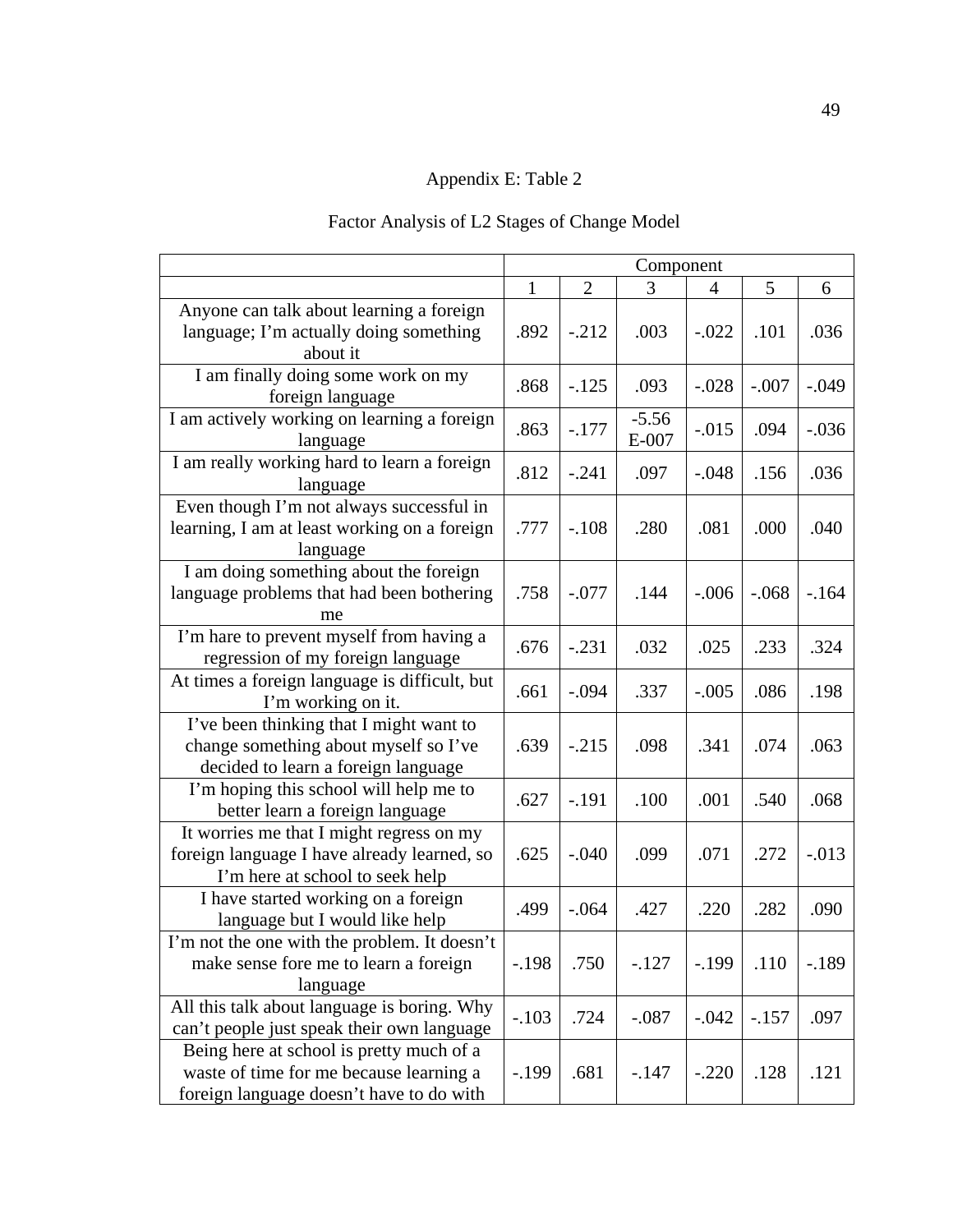| me                                                                                                                                                    |         |         |         |         |         |         |
|-------------------------------------------------------------------------------------------------------------------------------------------------------|---------|---------|---------|---------|---------|---------|
| I guess I have foreign language<br>deficiencies, but there's nothing that I<br>really need to change                                                  | $-.113$ | .618    | $-.223$ | .030    | $-186$  | $-.034$ |
| I would rather cope with my first language<br>than try to learn a new one                                                                             | $-.361$ | .614    | .024    | $-.207$ | $-.173$ | .129    |
| I may be part of the problem, but I don't<br>really think I am                                                                                        | .001    | .534    | .271    | $-.224$ | $-.098$ | $-.190$ |
| It might be worthwhile to work on a<br>foreign language                                                                                               | .295    | $-.427$ | .246    | .386    | $-.299$ | $-.039$ |
| It is frustrating, but I feel I might be<br>forgetting the foreign language I though I<br>had learned                                                 | .047    | $-.031$ | .773    | .065    | .133    | .098    |
| After all I had done to try to learn a foreign<br>language, every now and again I realize I<br>don't know it very well                                | .029    | .020    | .749    | .223    | .082    | .081    |
| I thought once I had learned a foreign<br>language I would know it, but sometimes I<br>still find myself struggling with it                           | .269    | $-.270$ | .606    | .028    | $-.021$ | .299    |
| I may need a boost right now to help me<br>maintain the foreign language I've already<br>acquired                                                     | .310    | $-.275$ | .585    | .215    | .170    | .104    |
| I have been successful in working on my<br>foreign language                                                                                           | .363    | $-.002$ | .558    | .135    | .071    | $-.236$ |
| I have a foreign language problem and I<br>really think I should work on it                                                                           | $-.084$ | $-.112$ | .186    | .733    | .059    | .261    |
| As far as I'm concerned, I don't have any<br>foreign language problems                                                                                | .085    | .202    | $-.071$ | $-.726$ | $-.141$ | $-.039$ |
| I think I might be ready for some foreign<br>language self-improvement                                                                                | .184    | $-.205$ | .228    | .716    | .027    | $-.193$ |
| Maybe this place will be able to help me<br>learn a foreign language                                                                                  | .349    | $-.084$ | .208    | .079    | .613    | .037    |
| I hope that someone here will have some<br>good advice for me on learning a foreign<br>language                                                       | .446    | $-.099$ | .261    | .283    | .547    | $-.205$ |
| I wish I had more ideas on how to learn a<br>foreign language                                                                                         | .036    | $-.173$ | .369    | .349    | .446    | .281    |
| I'm not following through with what I had<br>already learned as well as I had hoped, and<br>I'm at school to prevent a foreign language<br>regression | .336    | $-.063$ | .257    | .247    | .079    | .576    |
|                                                                                                                                                       |         |         |         |         |         |         |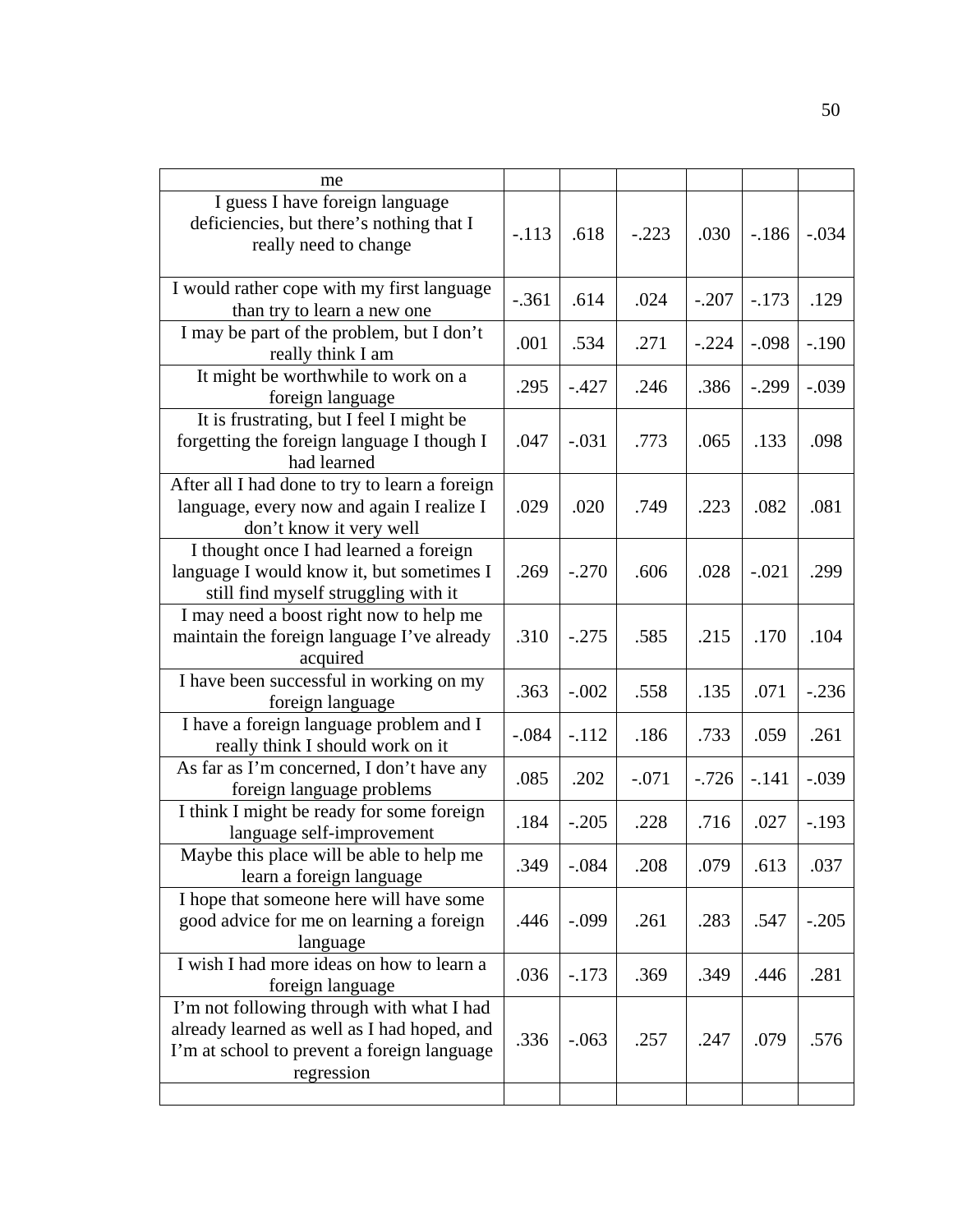| I have worries about learning a foreign                               |  |      |                        |  |
|-----------------------------------------------------------------------|--|------|------------------------|--|
| language, but so does the next person. Why $\vert$ -.147 $\vert$ .407 |  | .186 | $-.052$ $-.035$ $.471$ |  |
| spend time thinking about them?                                       |  |      |                        |  |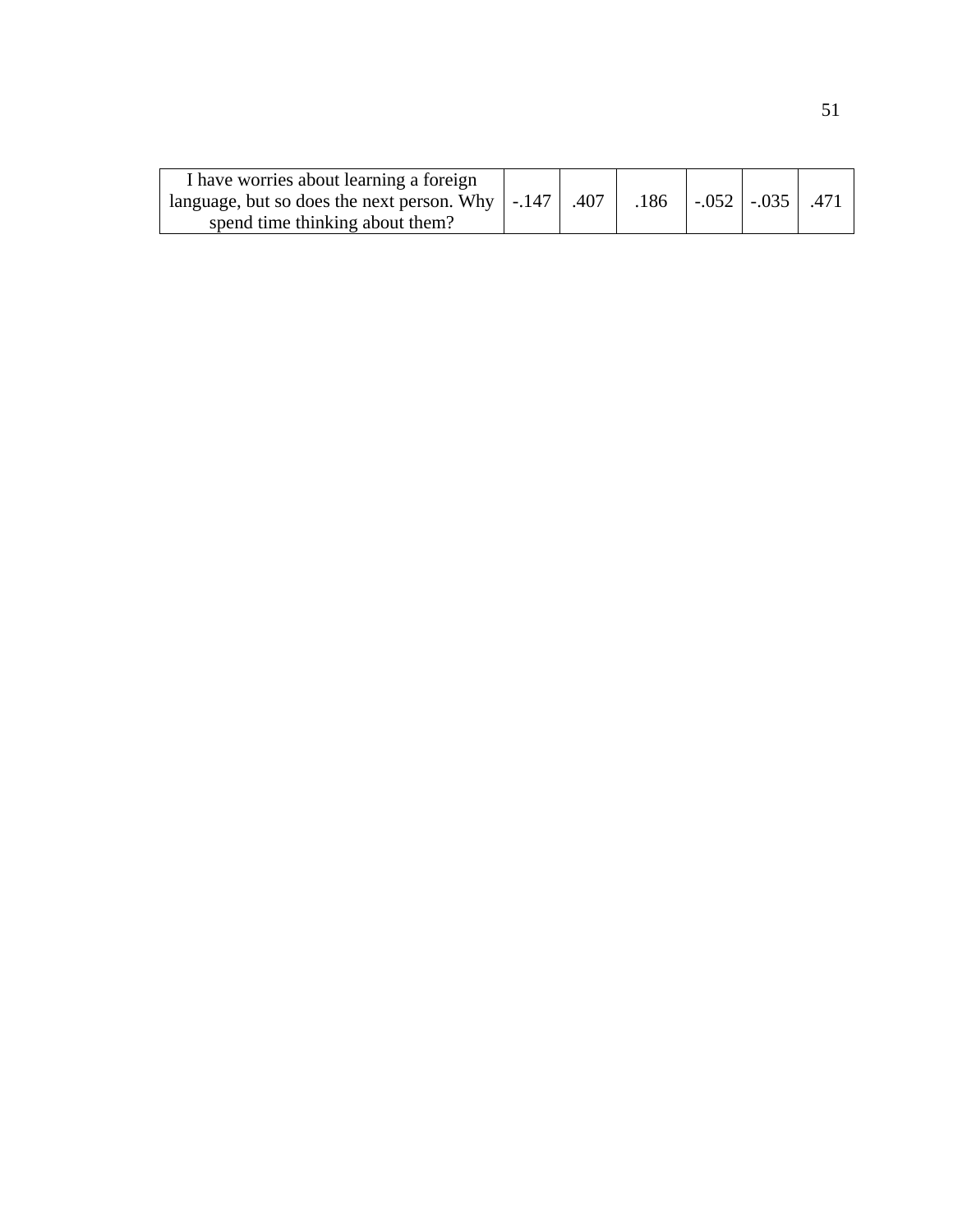### Appendix F: Table 3

### Correlations Matrix

|                            |                     | 1#        | 2         | 3         | $\overline{4}$ | 5        | 6      |
|----------------------------|---------------------|-----------|-----------|-----------|----------------|----------|--------|
| 1. Value of L <sub>2</sub> | Pearson correlation |           |           |           |                |          |        |
|                            | $Sig. (2-tailed)$   |           |           |           |                |          |        |
|                            | N                   | 209       |           |           |                |          |        |
| 2. IWTC                    | Pearson correlation | $.322**$  |           |           |                |          |        |
|                            | $Sig. (2-tailed)$   | .000      |           |           |                |          |        |
|                            | N                   | 207       | 210       |           |                |          |        |
| 3. Precontemplation        | Pearson correlation | $-.351**$ | $-.226**$ |           |                |          |        |
|                            | $Sig. (2-tailed)$   | .000      | .001      |           |                |          |        |
|                            | N                   | 207       | 208       | 209       |                |          |        |
| 4. Contemplation           | Pearson correlation | $.233**$  | $.160*$   | $-.389**$ |                |          |        |
|                            | $Sig. (2-tailed)$   | .001      | .021      | .000      |                |          |        |
|                            | N                   | 207       | 208       | 209       | 209            |          |        |
| 5. Preparation             | Pearson correlation | $.167*$   | .053      | $-.429**$ | $.420**$       | 1        |        |
|                            | $Sig. (2-tailed)$   | .016      | .448      | 000       | .000           |          |        |
|                            | N                   | 208       | 209       | 208       | 208            | 210      |        |
| 6. Action                  | Pearson correlation | $.188**$  | $.323**$  | $-.449**$ | $.569**$       | $.159*$  |        |
|                            | $Sig. (2-tailed)$   | .007      | .000      | .000      | .000           | .022     |        |
|                            | N                   | 206       | 208       | 208       | 208            | 207      | 208    |
| 7. Maintenance             | Pearson correlation | $.236**$  | $.319**$  | $-.336**$ | $.566**$       | $.395**$ | .490** |
|                            | $Sig. (2-tailed)$   | .001      | .000      | .000      | .000           | .000     | .000   |
|                            | N                   | 207       | 208       | 209       | 209            | 208      | 208    |

\* Sig. p  $< .05$ 

\*\* Sig.  $p < .001$ 

 $#1 =$  Value of L2

 $2 = IWTC$ 

 $3$  = Precontemplation

 $4 =$  Contemplation

 $5 =$ Preparation

 $6 =$  Action

7 = Maintenance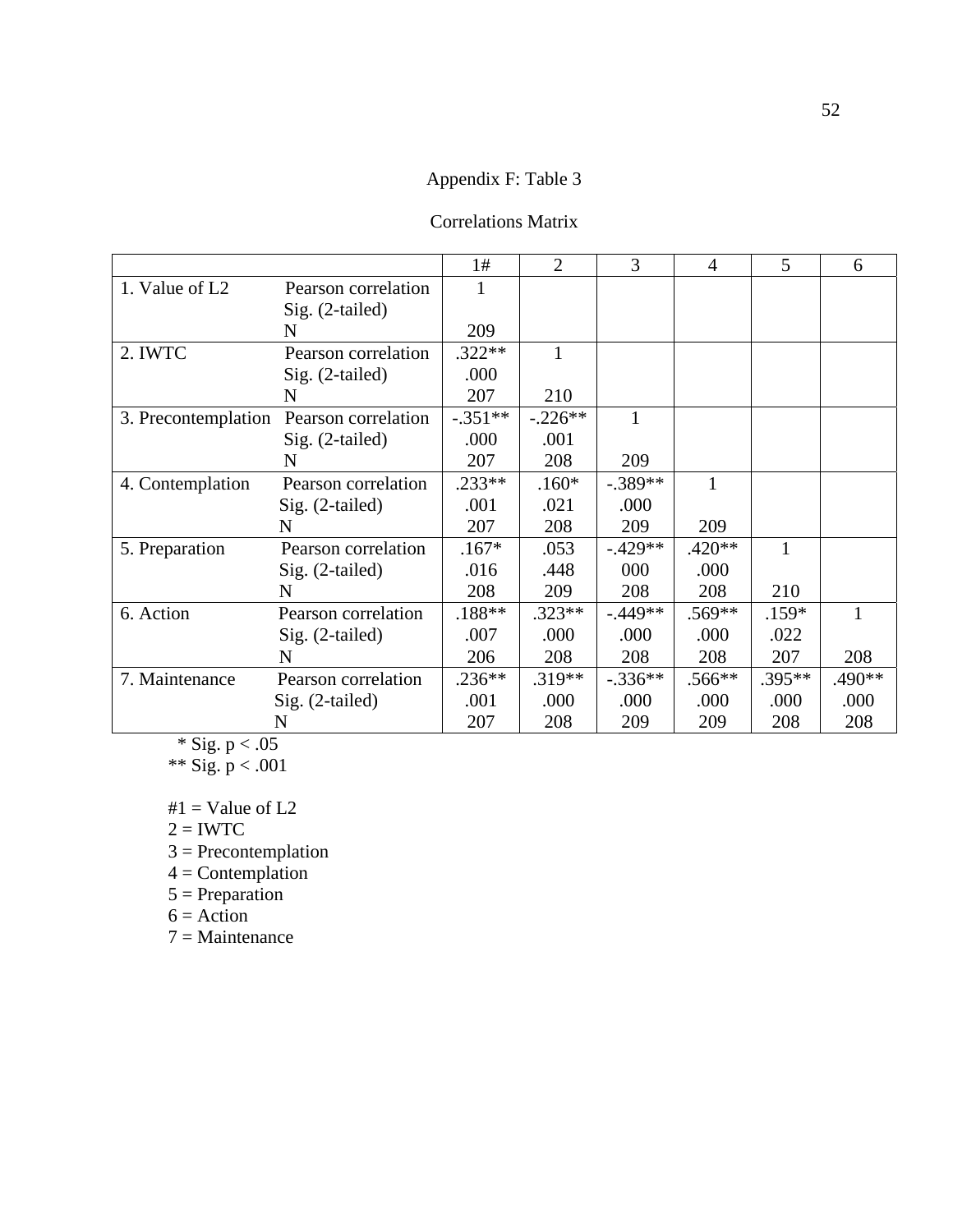### Appendix G: Table 4

# Stages of Change Predictive of Value of L2

| Model            | Standardized<br>Coefficients<br>Beta |          | Sig. |
|------------------|--------------------------------------|----------|------|
| Precontemplation | $-.344$                              | $-4.159$ | .000 |
| Contemplation    | .101                                 | 1.113    | .267 |
| Preparation      | $-.092$                              | $-1.146$ | .253 |
| Action           | $-.086$                              | $-.955$  | .341 |
| Maintenance      | .131                                 | 1.559    | 121  |